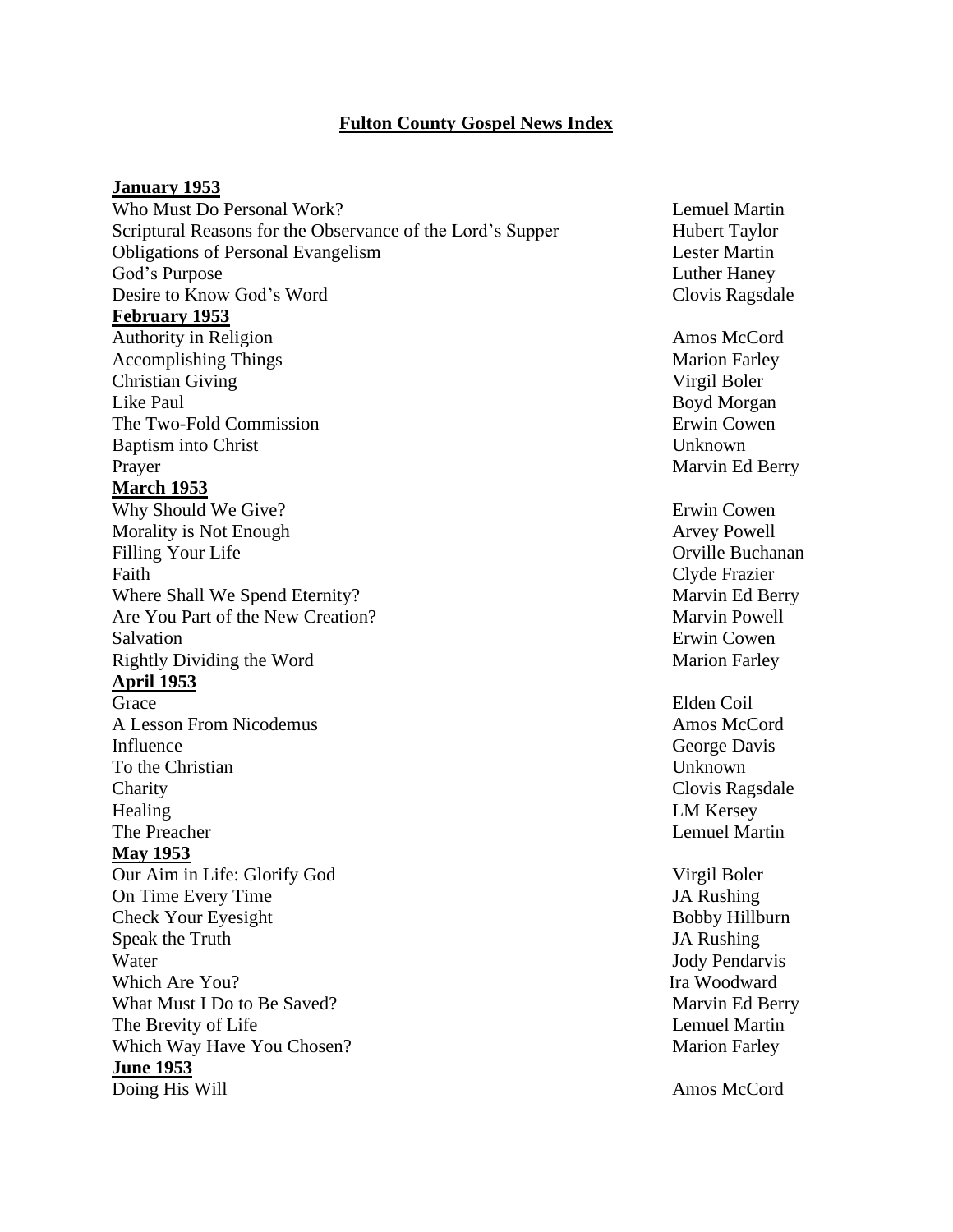Baptism Lemuel Martin The Campbellites Are History of the Church **July 1953** The Model Church The Bible vs the Doctrines of Building for the Excuses for Not Attending Bible **August 1953** For Christ Sent Me Not to The Lord Opened Her **Just Suppose** Church History Clovis Ragsdale Words **Marion Farley September 1953** The All - Seeing The Ungodly **Just Suppose** Church History Clovis Ragsdale Prayer Marion Farley **October 1953** Salvation by Grace BG Hogen The Early History of the Church in Fulton County Vester Williams Church History Clovis Ragsdale Hearing Lemuel Martin Lemuel Martin Lemuel Martin Lemuel Martin Lemuel Martin Lemuel Martin Lemuel Martin Lemuel Martin Lemuel Martin Lemuel Martin Lemuel Martin Lemuel Martin Lemuel Martin Lemuel Martin Lemuel Martin Lemu Why Jesus Came "For" Acts 2:38 Boyd Morgan **November 1953** The Journey of Church History Clovis Ragsdale Life's Journey Repentance Marvin Ed Berry **Ouestions and Answers Ira Woodward December 1953** Do You Have a Right to Your New Testament **January 1954** Works Boyd Morgan **Only Believe** The Bible CH Cavin The Church Which Jesus Built Church Church Which Jesus Built Church Church Church Church Church Church Church Church Church Church Church Church Church Church Church Church Church Church Church Church Church Church Church To be Saved the Bible Teaches Unknown The Holy Spirit Lemuel Martin Drifting Clovis Ragsdale Questions and Answers **Ira Woodward February 1954**

Boyd Morgan Clovis Ragsdale

Marvin Ed Berry Unknown **Marion Farley** Unknown

Boyd Morgan Boyd Morgan Cline Paden

Bobby Hillburn Clovis Ragsdale Ira Woodward

Orville Buchanan

Erwin Cowen Boyd Morgan

Marion Farley AC Williams

Marion Farley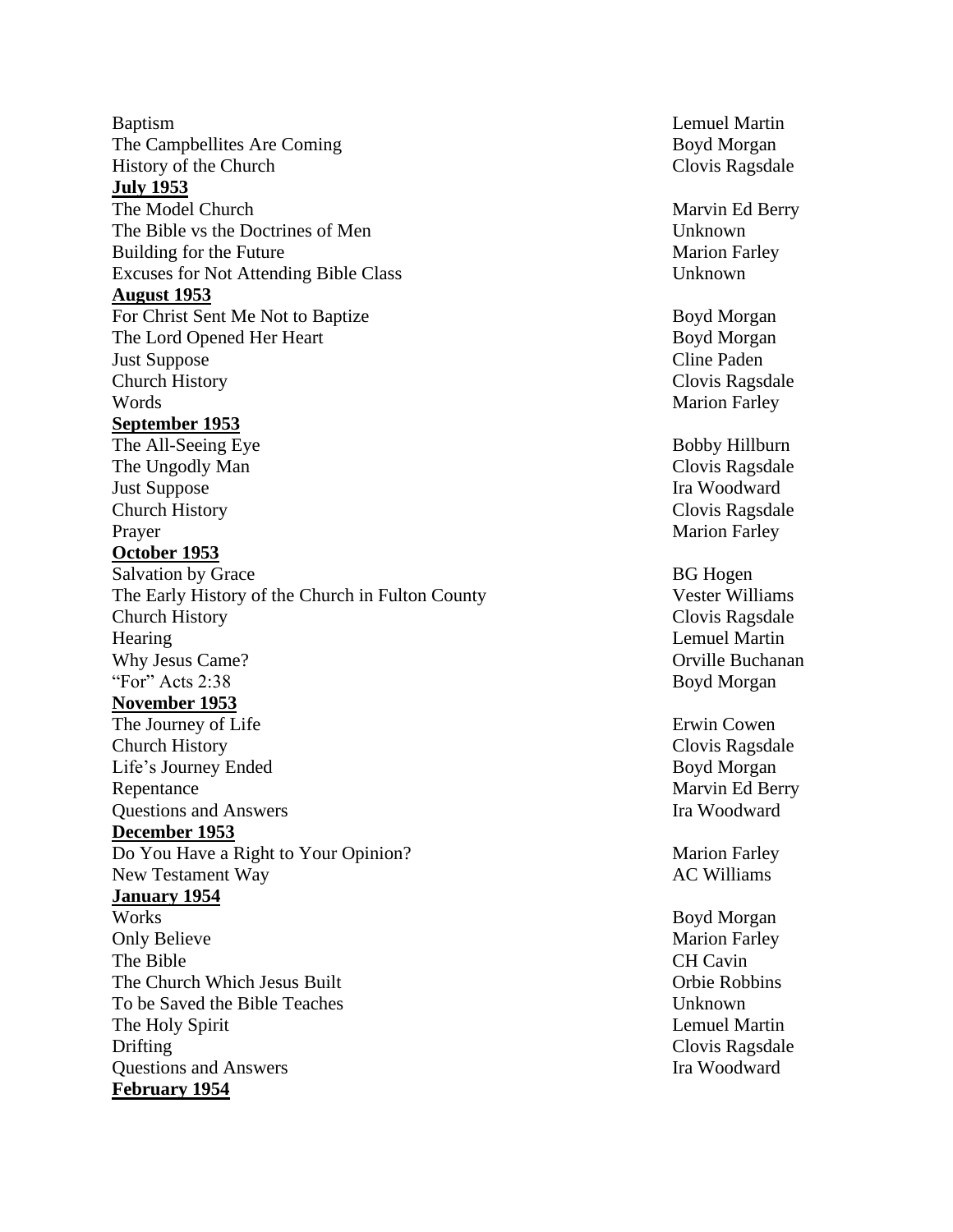Gift Through Laying on of Why There is Division **Elmo** Hall Which Baptism Putting Christ The Bible, Our O nly **March 1954** Baptismal Gift of the Holy Spirit Erwin Cowen The Need of **April 1954** The Baptism of Jesus Clovis Ragsdale Acts 20:7 Boyd Morgan The Gospel Paul The Bible CH Cavin Unity? **May 1954** Justification by Faith **How to Pray** Undenominational Marvin Ed Berry The Qualifying Sin Clovis Ragsdale **June 1954** Reverend Clovis Ragsdale Wanted…the Scripture Unknown Evangelist Joe Pruett **July 1954** The Gospel of Christ Christ Christ Christ Christ Christ Christ Christ Christ Christ Christ Christ Christ Christ Christ Christ Christ Christ Christ Christ Christ Christ Christ Christ Christ Christ Christ Christ Christ Chris Blackboards, Charts, etc. A Friendly The Catholic Shame Church Worship Marvin Ed Berry **August 1954** You Must be Born Speaking Where the Bible Speaks Bobby Hillburn Elders Clovis Ragsdale Where Were **September 1954** Faith Alone? Alone? Joe Pruett Liberty Tom Griffith Properly Armed The Gift of the Holy Spirit Erwin Cowen Parental Delinquency Mark 16 Boyd Morgan The Great Murmuring in the **October 1954** A Big Difference Tom Griffith

Erwin Cowen ? Tom Griffith **Marion Farley** Marvin Ed Berry

Orbie Robbins

**Marion Farley** ? Bobby Hillburn

Orbie Robbins **Marion Farley** Joe Pruett

Boyd Morgan Bobby Hillburn Unknown

Boyd Morgan **Marion Farley** 

**Marion Farley** Clovis Ragsdale Orbie Robbins Clovis Ragsdale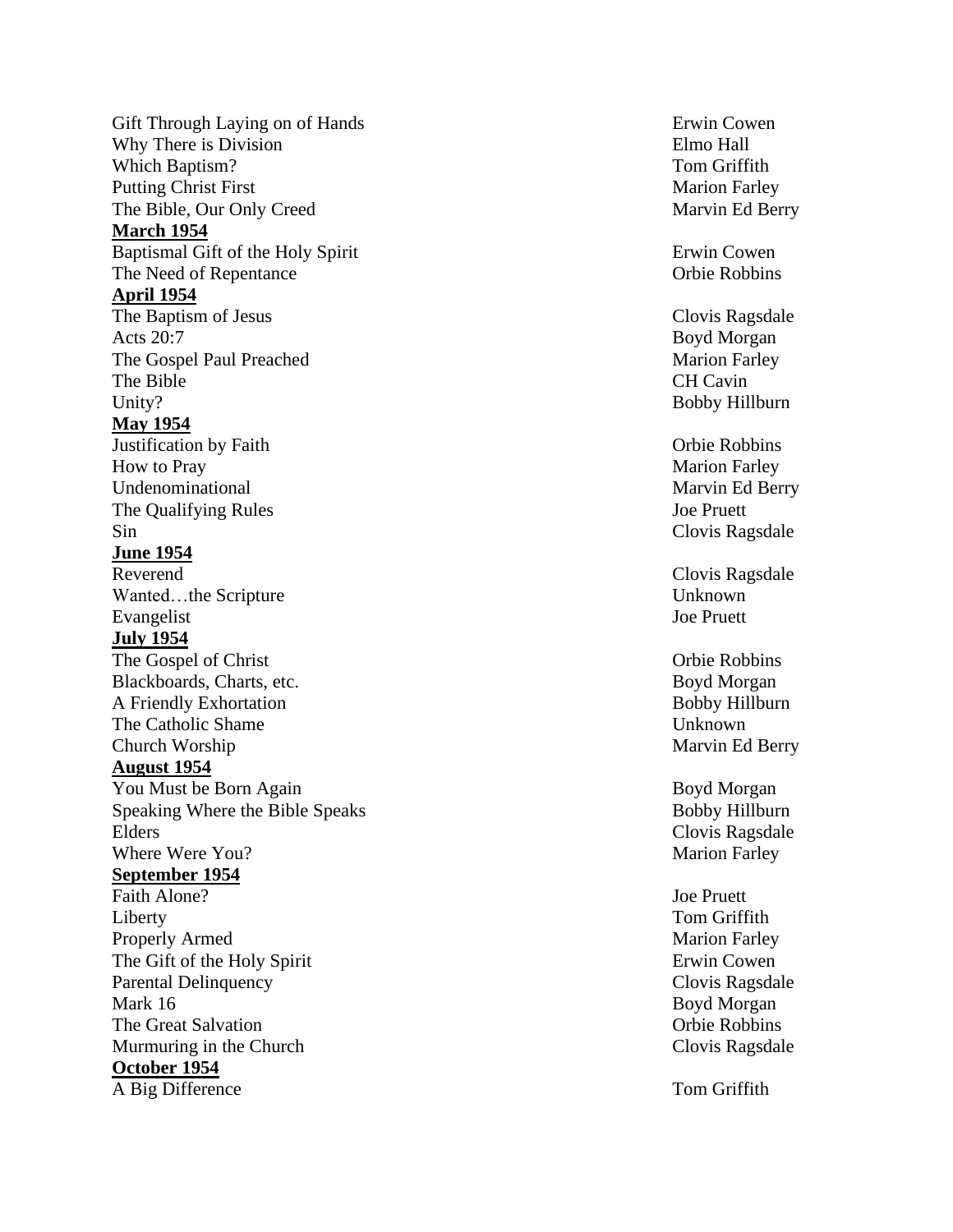Secret Orders Marion Farley Today's Healers Boyd Morgan This is the Love of God Boyd Morgan What Must I do to be Saved? Boyd Morgan **November 1954** Salvation Without Works Boyd Morgan Make it as Sure as You Can Marion Farley The Lord's Day Erwin Cowen **Questions and Answers** Ira Woodward **December 1954** Saul of Tarsus Clovis Ragsdale Nothing to Do? Boyd Morgan Indifference in Religion Marion Farley My Church Howard Green **January 1955** What a Mess<br>
Boyd Morgan<br>
Bantism How. Who and When<br>
Bantism Group Chie Robbins Baptism, How, Who and When Repentance Joe Pruett Doing Our Part Marion Farley Christ's Prayer for Unity Clovis Ragsdale **February 1955** He Didn't Investigate Marion Farley Does Belief Alone Save? Clovis Ragsdale Dead to Sin Boyd Morgan In Christ Orbie Robbins Doctrine Clovis Ragsdale Which Are You Under? CH Calvin Stop and Think Boyd Morgan **March 1955** According to the Pattern Marion Farley Proof from Baptist's that Baptism is Essential to Salvation Copied Prayer Marvin Ed Berry God's Ways and Man's Ways Clovis Ragsdale Tempting God Boyd Morgan Foot Washing WO Stewart **May 1955** Not Campbell – But Christ Marion Farley Modern Preachers Joe Pruett We Know Boyd Morgan **June1955** The Right Church Boyd Morgan Baptist Errors Unknown Sinners Steal Church's Beer Gospel Guardian Gospel Guardian Youth and Christianity Clovis Ragsdale Cisterns, Broken Cisterns That Hold No Water Hayden Mahan Catholics and Marriage Numa Crowder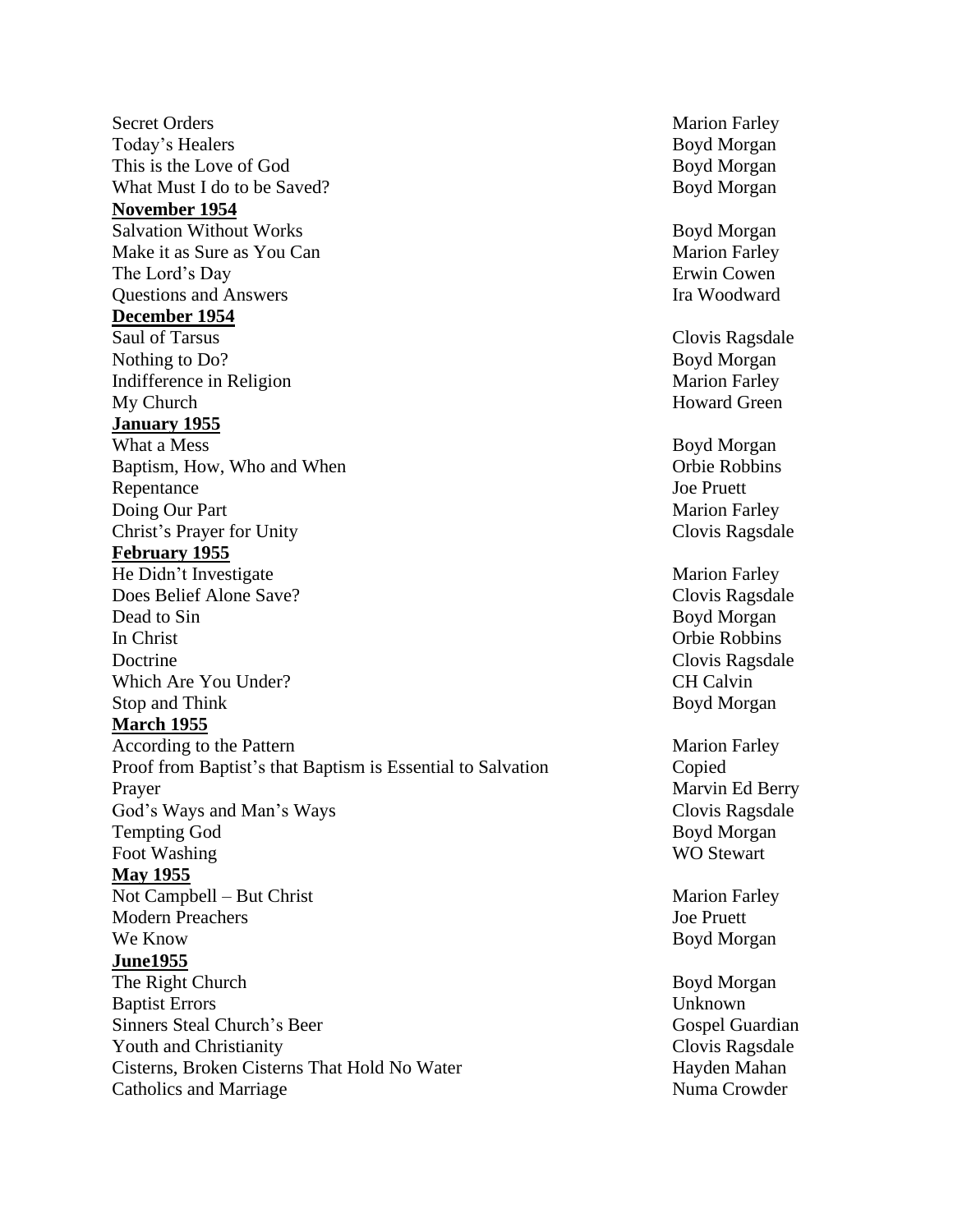**July1955** To Whom Shall We A Sinner's Prayer Erwin Cowen Saved Like the Thief on the **August1955** Youth and Christianity Clovis Ragsdale The Way that is Right Cannot be **Jim Bookout and Baptism Boyd Morgan September1955** A Scriptural Basis for Christian But He Was Christ's Bride Praying Through Serious Things to Consider by an Elder Aubrey Vanwinkle Youth And Christianity Clovis Ragsdale **October1955 Questions and Answers** Boyd Morgan What Doth Hinder **November1955** The First Gospel Sermon Orbie Robbins We Know For This We The Wisdom of God vs the Intelligence of Youth and Christianity **Clovis Ragsdale December1955** The Greatest Institution in the Between Death and Why I Am Not A Campbellite GB Shelburne The Christian's **January1956** What Lies Beyond Satisfied? Marion Farley The Platform Youth and Christianity **Clovis Ragsdale Clovis Ragsdale February1956** The Priesthood of Christ Lowell Blasingame What Church Membership Means Walking With God Prove All Will Honesty and Sincerity Alone **March 1956** Be Not I Don't Understand Your Thinking Youth and Christianity **Clovis Ragsdale** A Baptist's Everyday

Orbie Robbins **Marion Farley** 

Marion Farley

Orbie Robbins **Marion Farley** Charles Coil Boyd Morgan

Orbie Robbins

Marion Farley Lowell Blasingame Albert Poterfield

Orbie Robbins Boyd Morgan **Marion Farley** 

Orbie Bobbins Don Flanagan

Marvin Ed Berry **Marion Farley** Don Hall Orbie Robbins

Orbie Robbins C hris Clark Edward Dahlberry Marvin Ed Berry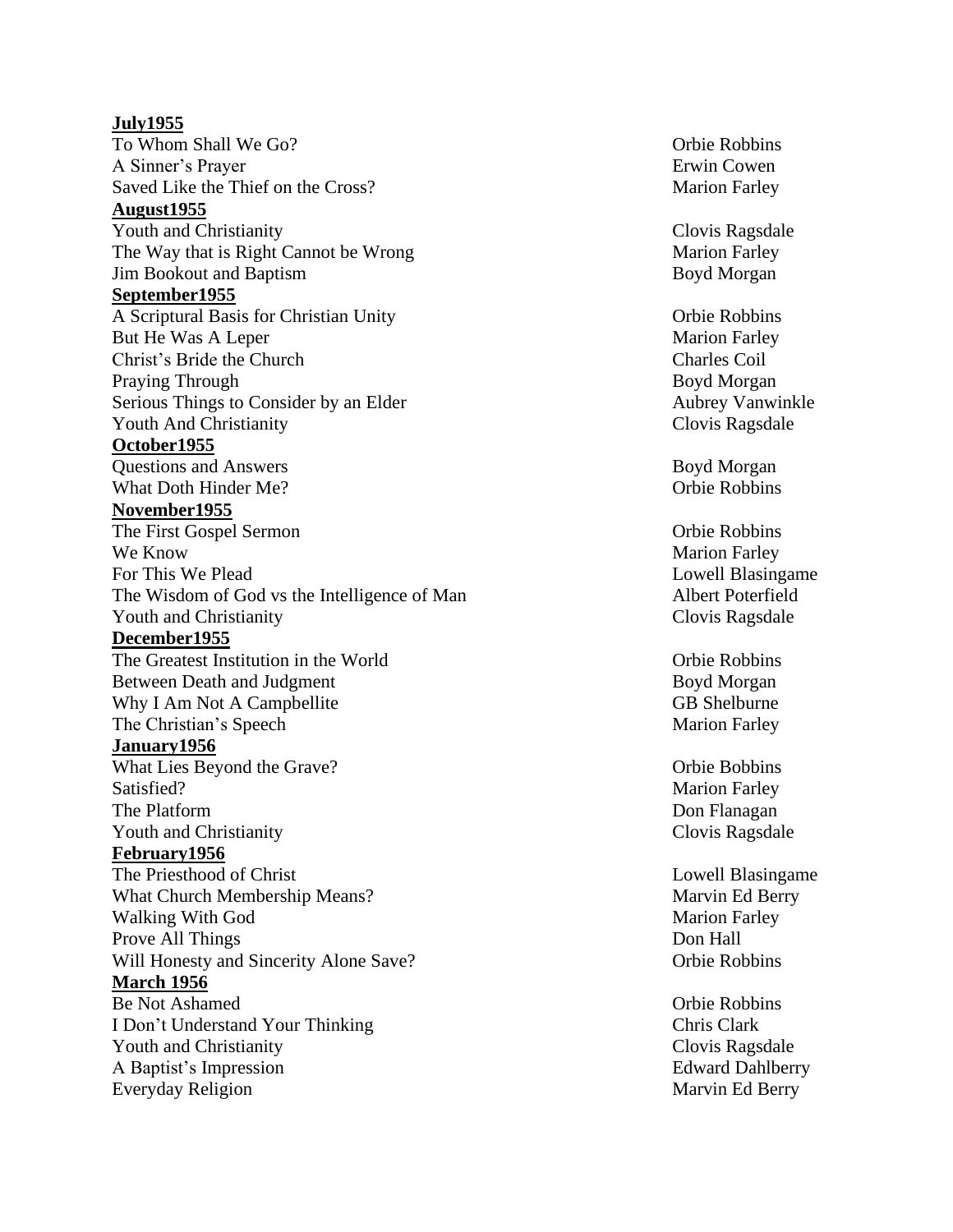Thanklessness Albert Poterfield Jehovah's Witnesses Don Flanagan But They Have Rejected Me Marion Farley The Book of Matthew Clovis Ragsdale **April 1956** Fake Healers Boyd Morgan Was John a Baptist? Lowell Blasingame How Do I Know? Lowell Blasingame Jehovah's Witnesses Don Flanagan Abounding in the Work of the Lord Marion Farley The Busy Christian Gospel Digest Sermonette Don Hall The Conversion of the Eunuch Conversion of the Eunuch Conversion of the Eunuch Conversion Conversion Conversion My Right to Be Wrong Boyd Morgan **May 1956** Suffer it Now Orbie Robbins The Great Invitation **Communist Communist Communist Communist Communist Communist Communist Communist Communist Communist Communist Communist Communist Communist Communist Communist Communist Communist Communist Communist** A New Testament Church **Don Hall** The Infallible Safe Way **Clovis Ragsdale** Youth and Christianity **Clovis Ragsdale Clovis Ragsdale** Drawing Near to God Marion Fraley **June 1956** Which of these Statements Do You Believe Is Untrue? Unknown There's A Church You Ought To Know Unknown Essentials and Non-Essentials Marion Farley Seven Indispensable Things Orbie Robbins Are we Like Grasshoppers? Clovis Ragsdale **July 1956** Jehovah's Witnesses Don Flanagan A Great Change Change Change Change Change Change Change Change Change Change Change Change Change Change Change Change Change Change Change Change Change Change Change Change Change Change Change Change Change Change Chan Things Which Cannot Be Shaken Marvin Ed Berry Joining Boyd Morgan **August 1956** So You've Quit Chris Lyles Don't Come to Church **Marion Farley** Marion Farley Two Kinds of Christians Unknown Jehovah's Witnesses Don Flanagan **September 1956** Salutation **Arthur Blackwell** Spiritual Birth LP England His Positions **Don Flanagan** Don't Come to Church Marion Farley **October 1956** These Things Command and Teach Arthur Blackwell

A Principle of Common Sense Lowell Blasingame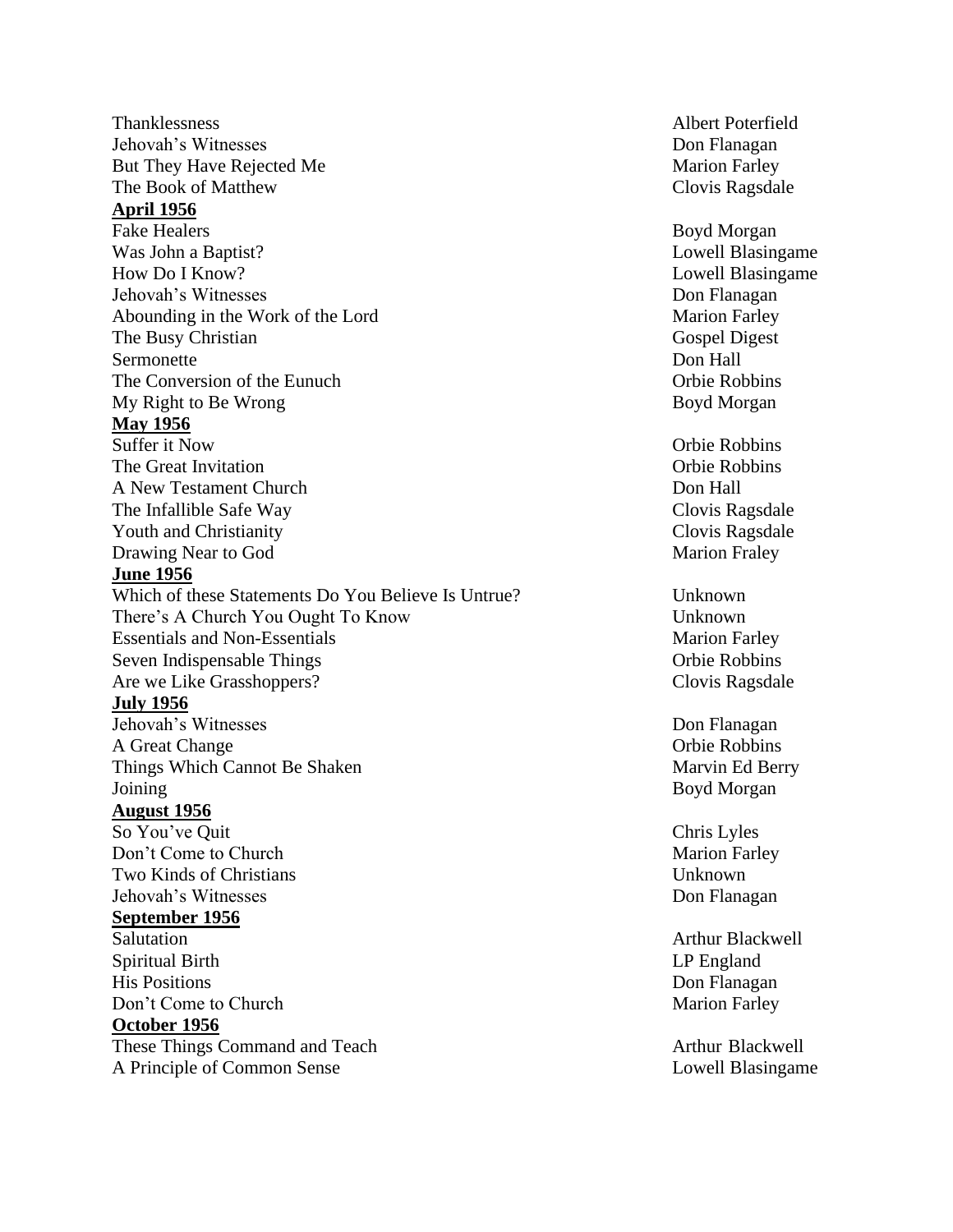**November 1956** Debate Arthur Blackwell Except...I Will Not Believe Marion Farley By Faith – Rom 5:1 Orbie Robbins **December 1956** These Things Command and Teach Arthur Blackwell How May We Sin Clovis Ragsdale Some Things Not Found in the Bible Marvin Ed Berry Grow in Grace Boyd Morgan Views From the Pews Mary Kelly Oler The Cost of Discipleship Marion Farley The World's Bible Annie Johnson Flint **January 1957** The Church at Mammoth Spring and Arthur Blackwell These Things Command and Teach Arthur Blackwell The Conversion of the Ethiopian Eunuch Clovis Ragsdale The Planned Life Marion Farley Acts of Worship Erwin Cowen Did They Believe? Lavern Stewart The Churches of Christ Salute You: Rom. 16:16 Don Flanagan **February 1957** When the Church Had Its Beginning Arthur Blackwell Is it I? Marvin Ed Berry Why Are You Not A Christian? Changes are a series of the Robbins of Police Robbins The Purpose of Baptism and the Purpose of Baptism and the Marion Farley Preeminence in the Church Clovis Ragsdale **March 1957** Christian Examination Clovis Ragsdale Must One Be a Member of the Church of Christ to Be Saved? Arthur Blackwell The Churches of Christ Salute You, Rom 16:16 Don Flanagan The Churches of Christ Salute You Rom 16:16 Don Flanagan Why Attend Bible School? Unknown We Walk by Faith, Not by Sight Marion Farley **April 1957** Duty and Obligation of the Church Arthur Blackwell Arthur Blackwell Milk or Meat Boyd Morgan The Lord's Supper Erwin Cowen Anvil Sparks R.L. Whiteside Paul's Method of Preaching Marion Farley **May 1957** The Churches of Christ Salute You Rom 16:16 Don Flanagan The Unchanging Gospel in a Changing World Clovis Ragsdale Idleness Copied Influence of Teachers Unknown The Curse of Negligence Marion Farley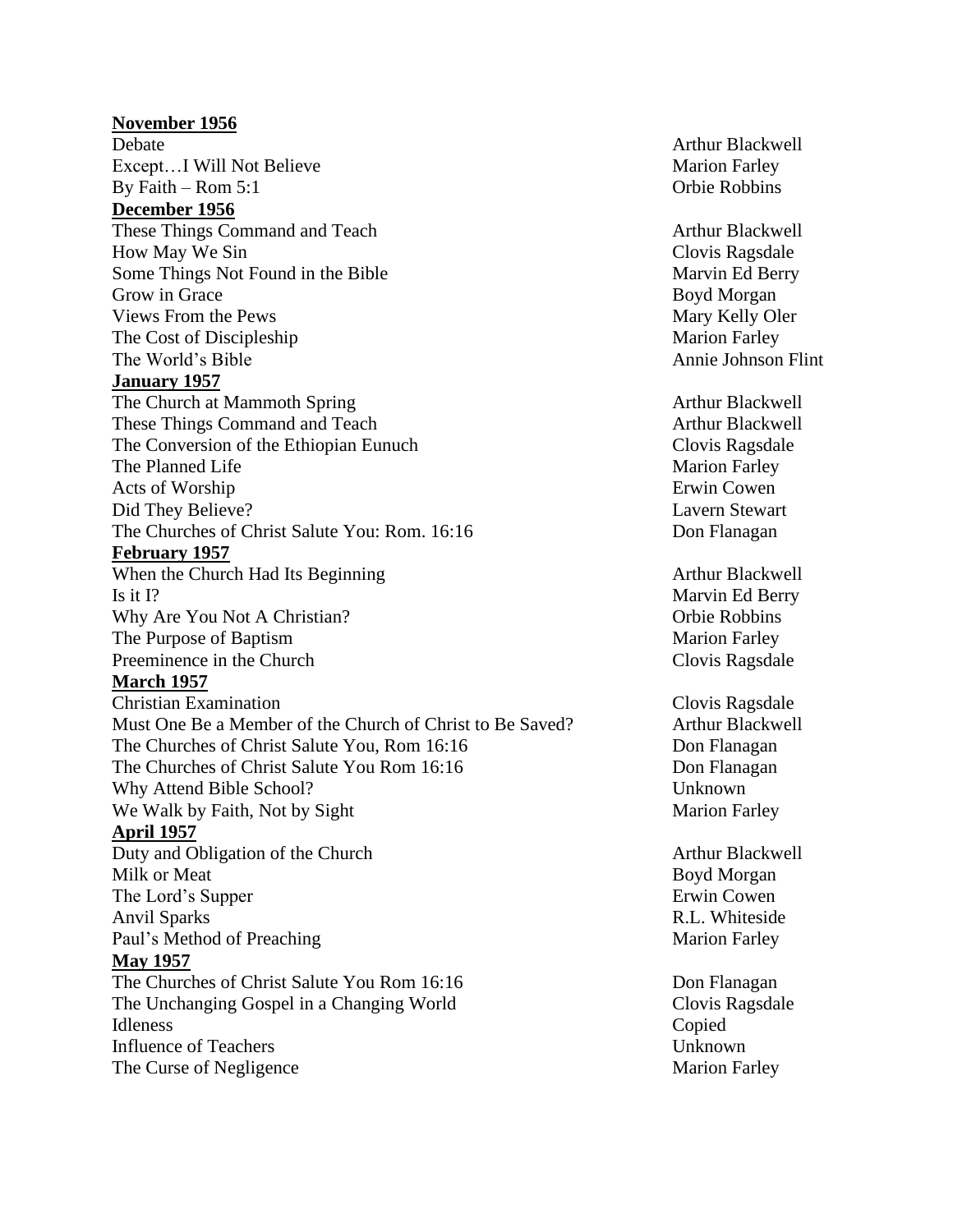# **June1957** Strength Testing Marion Farley Prayer Fred Casey Man is Saved by His Belief, Not By Baptism Arthur Blackwell The Importance of the Resurrection Unknown **July 1957** Ye Did Run Well Marion Farley Divine Medicine Unknown The Shame Of It Unknown Babes in Christ Unknown **August 1957** Salvation Tom Stark Hebrews 11:6 Unknown Doctrine Clovis Ragsdale Facts To Face Unknown Hear Him Unknown The Eldership **Reuel Lemmons** Reuel Lemmons The Power of the Word Marion Farley Spiritual Growth Marvin Ed Berry **September 1957** The Christian Soldier Arthur Blackwell and Arthur Blackwell Is This Statement True Or False? Unknown Second Corinthians 13:5 Unknown Giving By Gauge **EW Stovall** Church Out of Control EW Stovall Don't Listen Unknown Testimonies Concerning Christ Marion Farley Prayer Tom Stark **October 1957** No Room For Jesus Marion Farley Salvation **Arthur Blackwell** How to Walk HM Davis **November 1957** What is the Church of Christ? Clovis Ragsdale Heaven Marion Farley Salvation **Arthur Blackwell** The Jewish Synagogue Jas. B Scott **December 1957** Casting All Our Cares Upon God Lonnie Smith Unity Unknown Essentials and Non-essentials Unknown Worth Repeating Cleon Lyles The Model Church WS Boyett Fulton County Gospel News Discontinues in 1958 Arthur Blackwell **January 1959** Fulton County Gospel News Resumes Publication Clovis Ragsdale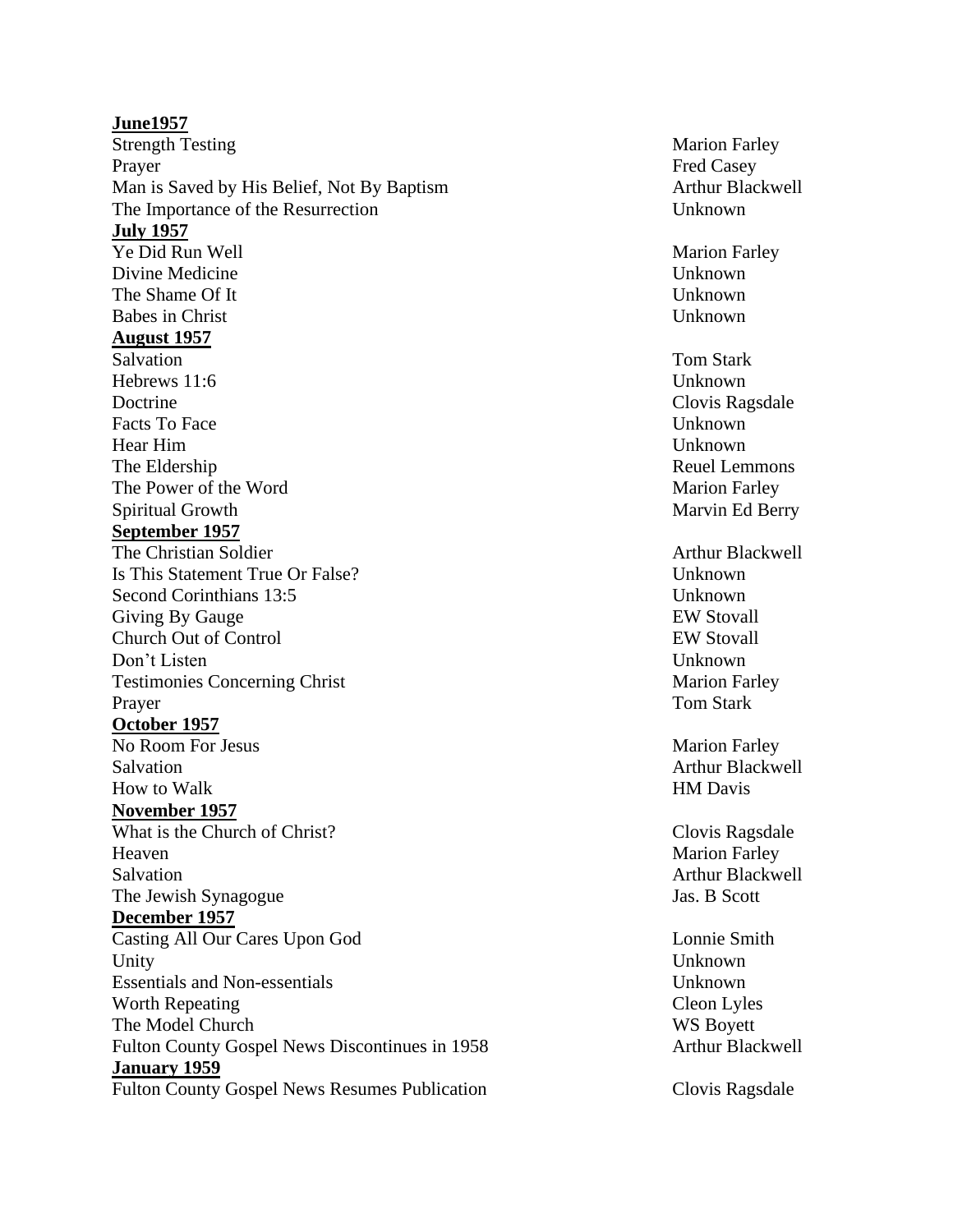Pile'em **Spiritual Security** Consider Christ Jesus Orbie Robbins Are You Converted? Don Smith **February 1959** Things the Devil Wants to D The Case of Cornelius Wesley Hylton A Way of Sure We Live in the Christian Age Delton Haun Impossible In Salvation **March 1959** Do You Love Don't Be a Jonah Don Smith Is Truth Important in Religion A Grave A Second Look at the Book of Job Bob Hilburn **April 1959** Christians as He Shall Build An There is Something in A Name **May 1959** An Old Group of Anti's Wesley Hylton The Danger of Strong Baptism is Immersion Dalton Haun A Second Look at the Book of Job Bob Hilburn Who Than Can **June 1959** Creed of the What is the Church of Christ The Name of the Membership of the The Worship of the The Purpose of the **July 1959** Tie a Knot and First Things One Thing Organization of the Present Day Religious Teachings vs. the Bible Denver Robinson The Bible is **August 1959** The Sin of Inspiration of the "One" Means

Present Day Religious Teachings vs. the

Boyd Morgan Wesley Hylton

Clovis Ragsdale Don Smith **Orbie Robbins** 

Clovis Ragsdale George Hood Wesley Hylton

Clovis Ragsdale Wesley Hylton Delton Haun

Clovis Ragsdale Orbie Robbins

Welson Hylton Clovis Ragsdale Don Smith Orbie Robbins Bob Hilburn Clovis Ragsdale

Boyd Morgan **Cliff Stewart** Lavern Stewart Wesley Hylton Delton Haun

Wesley Hylton Charles Van Winkle Orbie Robbins Denver Robinson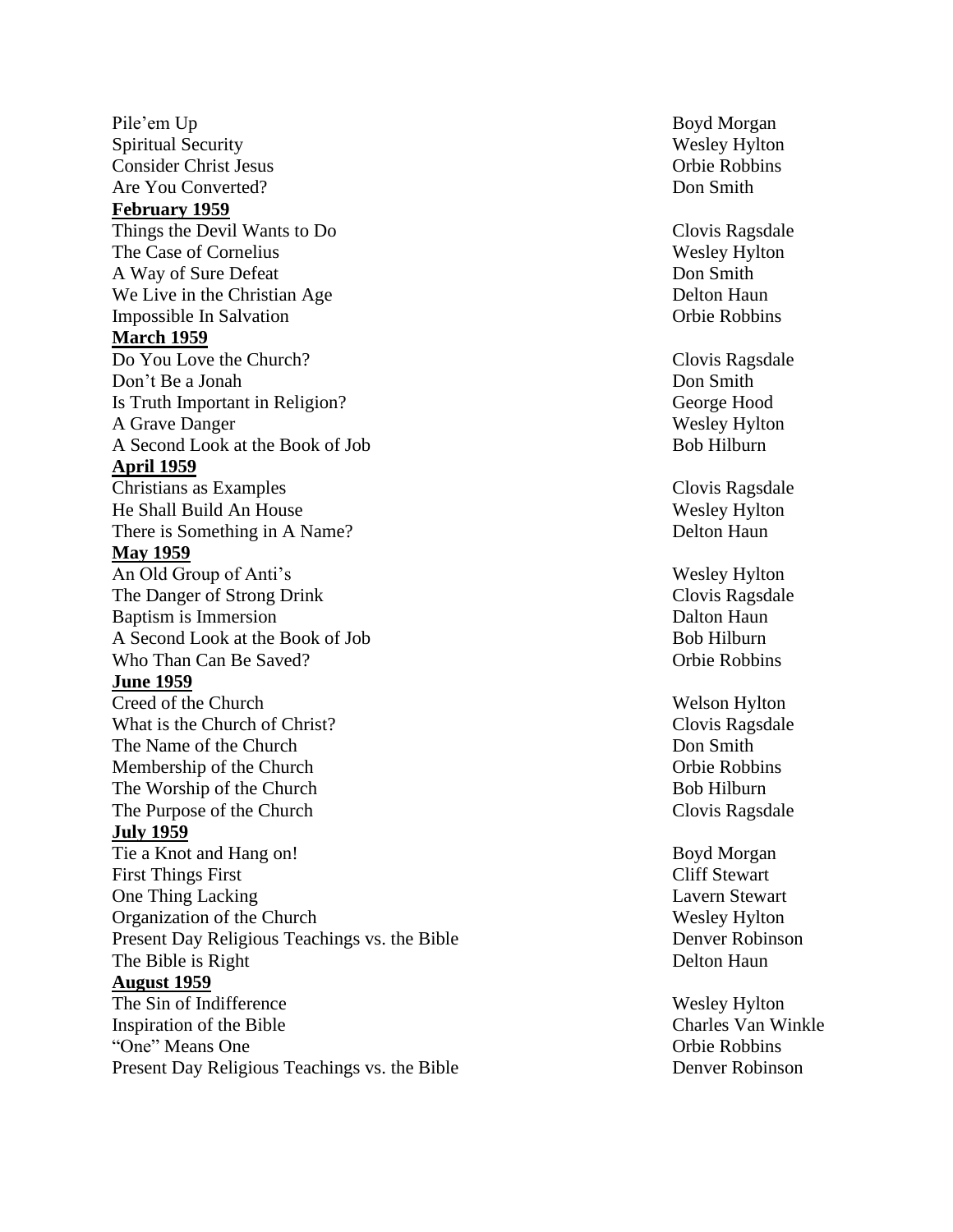## **November 1959**

**Great Decisions** The More Excellent Will Honesty And Sincerity Alone Save On Being What Must I Do to Be **December 1959** The Necessity of An Impassioned Preach the Are You A Second Look at the Book of Job Bob Hilburn Who Are Alien Sinners At Jesus ' **January 1960** The Dawn of A Second Look at the Book of Job Bob Hilburn What is the Church Giving Henry Casey Decide Today Unknown Preeminence Clovis Ragsdale **February 1960** In The Days of Thy Worship of the Church What Then? Unknown They Knew Some Things Unknown The Nature of God's Revelation Unknown To What Church Are We Added? Unknown The Greatness of the **March 1960** And Who is My Two Men in A Deadwood in the **June 1960** Each Christian's Responsibility and the contract of the Reuel Lemmons One Pearl of Great Busy Here And Presumptuous Baptized Without Is There A Real Heaven to Be Gained? RC Bell **July 1960** Christ, the Hope of The Book of Acts The Purpose of the **August 1960** Tell Me

Clovis Ragsdale Wesley Hylton ? Orbie Robbins Cleon Lyles Delton Haun

Clovis Ragsdale Wesley Hylton Orbie Robbins Eldred Stevens Delton Haun Harold Hazelip

Welsey Hilton OL Grisham

Clovis Ragsdale Wesley Hylton Orbie Robbins

Wesley Hylton Clovis Ragsdale Wendell Nddeham

Wesley Hylton Clovis Ragsdale **Guy Couch** Delton Haun

Wesley Hylton Clovis Ragsdale Boyd Morgan

Foster Ramsey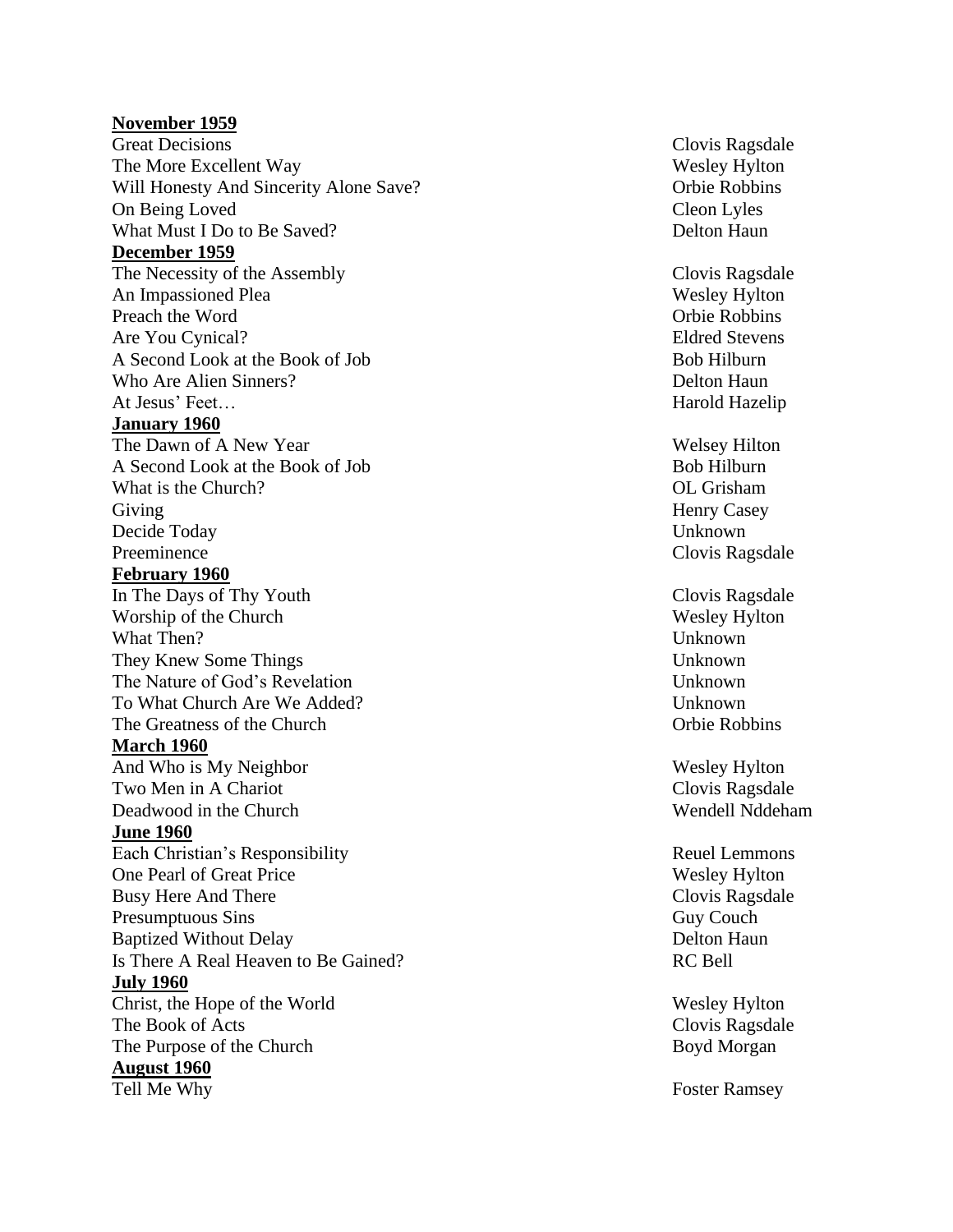Are All Religious People Christians? Unknown When Was the Kingdom of Christ Established? Bob Hilburn Distinguishing Religious Titles Delton Haun **September 1960** Perilous Times and What We Can Do About Them LF Mills Some Counterfeits of Religion Counterfeits of Religion Corbie Robbins Mud Hole Baptism Wesley Hylton The Fundamental Issue **Delton Haun** Delton Haun **October 1960** Why Did My Savior Come to Earth? Come Come Contract Come Contract Come Robbins From Egypt to Canaan Henry Casey The Errors of Catholicism Clovis Ragsdale Hope in Christ Maintaining Our Wesley Hylton **November 1960** We Must Not Elect A Roman Catholic as President Boyd Morgan Faith in Eclipse Wesley Hylton The Four Biggest Fools **Delton Haun** Extremists? Delton Haun **December 1960** They Believe Because They Heard Boyd Morgan Can a Child of God Apostatize So As to Be Finally Lost? Orbie Robbins Why I Am A Member of the Church of Christ Unknown Will Goodness Alone Save? Clovis Ragsdale Is Baptism Necessary? Doyal Kinder Reverence in Worship Hour Byron Laird **January 1961** Hard to Be Understood Boyd Morgan Do We Need a New Gospel For a New Age? Orbie Robbins Who Can Forgive Sins But God Only? Cliff Stewart Moments with the Bible **Solution** 3 and 3 and 3 and 3 and 3 and 3 and 3 and 3 and 3 and 3 and 3 and 3 and 3 and 3 and 3 and 3 and 3 and 3 and 3 and 3 and 3 and 3 and 3 and 3 and 3 and 3 and 3 and 3 and 3 and 3 and 3 and 3 The Word of Reconciliation **Conciliation** and the United States of Constantine Constantine Constantine Constantine Constantine Constantine Constantine Constantine Constantine Constantine Constantine Constantine Constantine Christianity is Costly Alonzo Welch Charity Charity Charity Clovis Ragsdale **February 1961** Bible Doyle Kinder Do Mission Work for Christ OL Grisham How Beautiful Are the Feet The Copied Copied Copied Problems Facing the Church – Worldliness Clovis Ragsdale One Thing Thou Lackest Company of the Company of the Robbins Company of the Robbins Company of the Robbins Company of the Robbins Company of the Robbins Company of the Robbins Company of the Robbins Company of the Robbins **March 1961** Church Cooperation in Spiritual Matters **Boyd Morgan** Problems Facing the Church Today – Crankiness Boyd Morgan Pleasing God Philippians 2:12-13 Orbie Robbins Is the church of Christ Just Another Denomination? OL Grisham Authority Doyle Kinder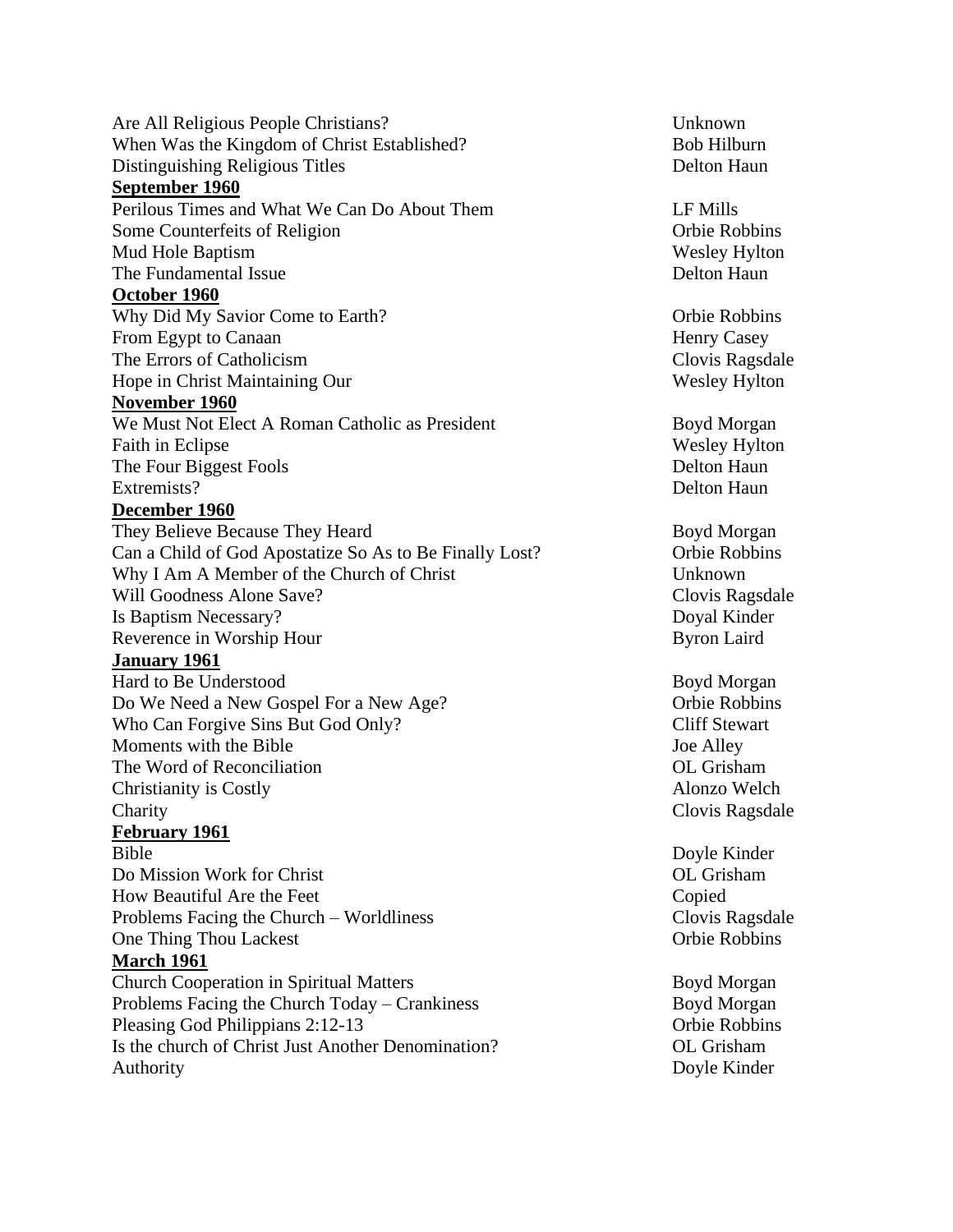# **April 1961**

Questions for Study Pertaining to Money! Boyd Morgan The Gospel of Christ-God's Power to Save Lonnie Smith Preaching to Please Men or God Orbie Robbins Prejudice, an Enemy of Truth Doyle Kinder Problems Facing the Church Today – Leadership Boyd Morgan **May 1961** Saved by Grace Doyle Kinder Problems Confronting the Church – Young People Boyd Morgan Why the Bible Does Not Authorize Instrumental Music? OL Grisham Shall I Force My Child to Attend Cliff Stewart God's One Way for All Orbie Robbins Laborers in the Vineyard Fred Eaton **June 1961** Christian Education Clovis Ragsdale Forgiveness Fred Eaton Widows Indeed? Boyd Morgan Mothers, Daughters – Please Read This Doyle Kinder When is One a New Creature **Orbie Robbins** Giving of Ourselves –Matthew 16:24 Orvis Grisham We Must Be Faithful Clinton Elliot **November 1961** The Christian's Attitude Toward His Work Cliff Stewart Jesus Christ…the Sure Foundation Clovis Ragsdale Don't Give Up! Cleon Lyles Look Into the Furnace Unknown Man May Do Several Things and Still Be Lost Unknown A Misnomer Cliff Stewart **December 1962** Relying Upon God OL Grisham A False Feeling Wesley Hylton Was John a Baptist? Orbie Robbins Is Baptism an Immersion or a Sprinkling? Doyle Kinder **June 1963** Why the Bible Alone is Sufficient? Clovis Ragsdale Once Delivered Richard England But They Won't Cleon Lyles Our Obligations to God Richard England **August 1963** The Church: Human and Divine **The Church: Human and Divine Orbie Robbins** The Devil Laughs Copied Complainers Cleon Lyles Why Be Re-baptized Clovis Ragsdale Why Do You Believe What You do Religiously? Doyle Kinder **June 1964** Repent or Perish Clovis Ragsdale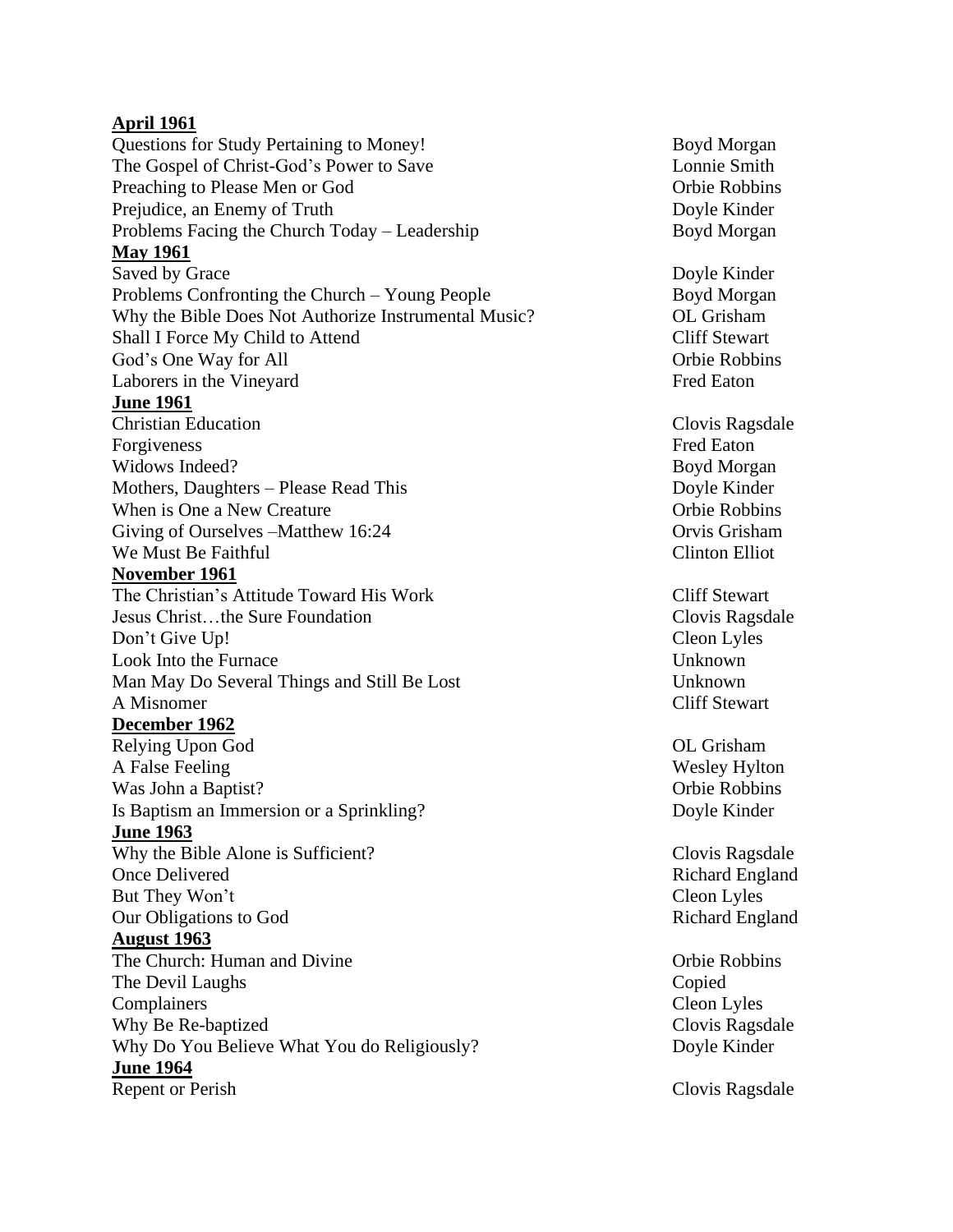Nikita, Not the Only One **OL Grisham** OL Grisham Life after Death **Richard England** Richard England Where Does the Lord Come in Your Budget? Unknown What You Can Do for the Services Doyle Kinder **October 1964** The Philippian Jailer **Carroll Hargrove** Carroll Hargrove I Cannot Attend Church Services Because Copied 1 Corinthians 11:1-6 Richard England Parable of the Baseball Game Unknown Where Am I? **Robert Henley** Robert Henley Selecting a Companion Unknown **November 1964** Trust **Robert Henley** Robert Henley Cahoots, With God Doyle Kinder The Church of the New Testament Lynn Hixon From the Preacher's Desk Bob Hilburn Success Charles Elledge Hill Is Church Attendance Necessary? Clovis Ragsdale Pure in Heart Felix Davis **December 1964** Noah's Faith Orbie Robbins Is it Possible for Me to Understand the Bible? George Bailey Sinner's Lost Condition and Sinner's Lost Condition and Sinner's Lost Condition Confidence in Others Glen Walton Glen Walton A Little is Much **Doyle Kinder** Job's Question **Robert Henley** Robert Henley Wanted: Men to Finish the Job Ronald Milton The Sin of Adultery **Clovis Ragsdale Clovis Ragsdale** The One Talent Man Richard England **January 1965** The Lost Sheep Malvin Vaughn God is the Audience **Frank Pack** The Story of Wayward Willie, the Wayward Water Cooler Unknown Though I Be Lost **Robert Henley** Robert Henley The Spirit of Worship Cliff Stewart Safe Through the Storm Storm and the Storm Doris Hearn Doris Hearn Doris Hearn "Restoration" – What It Means Unknown Good Reasons for Being Baptized Unknown **February 1965** The Besetting Sin of Israel Clovis Ragsdale Clovis Ragsdale Do We Need A New Gospel For A New Age? Orbie Robbins The Art of Happiness Unknown The New Birth Grady Reaves How Many Religions? Richard England **March 1965** Translations of the Bible Clovis Ragsdale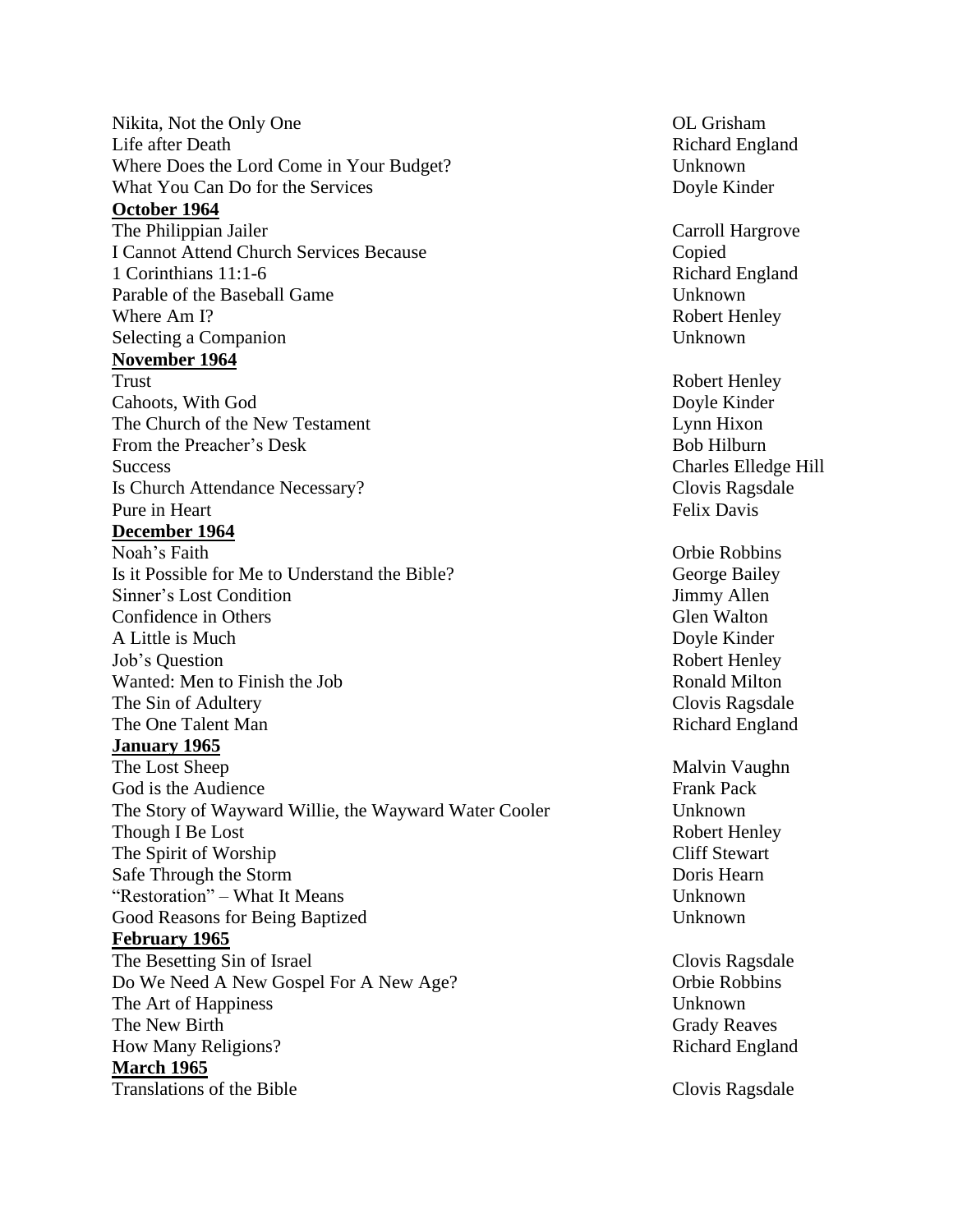**Common Sense in Bible Study Study Robert Henley Robert Henley** Salvation by Works? Richard England Yesterday, Tomorrow, Today Robert Burdette The Beauty of Scriptural Baptism Robert Henley Is Money All the Church Cares About? Unknown **August 1965** In the Truth **Robert Henley** Robert Henley Is the Church Obligated? Richard England What Faith Will Do Clovis Ragsdale The Truth Company of the Truth Company of the Truth Company of the Robbins Company of the Robbins From the Preachers Desk Bill Richardson **September 1965** Is it a Matter of Opinion? Clovis Ragsdale Three Kinds of Christians **Unknown** By What Shall We Measure Our Religious Activity? Walter Buchanan This is Christianity TB Larimore How to Understand the Bible Ted Cline The Conversion of the Eunuch Conversion of the Eunuch Conversion of the Eunuch Conversion Conversion Conversion Debtors Robert Henly **October 1965** A Scientist Looks at Religion and Arthur Compton Arthur Compton Steering Clear of Rocks Unknown Trading Troubles Cleon Lyles The Privilege of Giving Delmer Andrews The Only Way Out Unknown A Little Kid Heard Him Unknown Lowering Standards **Roy Lanier**, Jr. **Roy Lanier**, Jr. Pray for Others John Alley **November 1965** Something to Think About! Something to Think About! He Would Not Drink Harold Turner A Little Boy DK Keeping the Saved, Saved BR What Price Foolishness? The Contract of the Unknown Unknown Extremists RH Jesus of Nazareth vs Jesus of the Christians Robert Henley **December 1965**  Nine Things God Wants You to Know Unknown By Grace, Through Faith Richard England Are You Giving as Prospered? Clovis Ragsdale A Cog or a Clog? John Alley Three Types of Believers Orbie Robbins Are You Giving As Prospered? Clovis Ragsdale **January 1966** What Must I Do to Be Lost? Ronald Milton Everybody Is Doing It! Foster Ramsey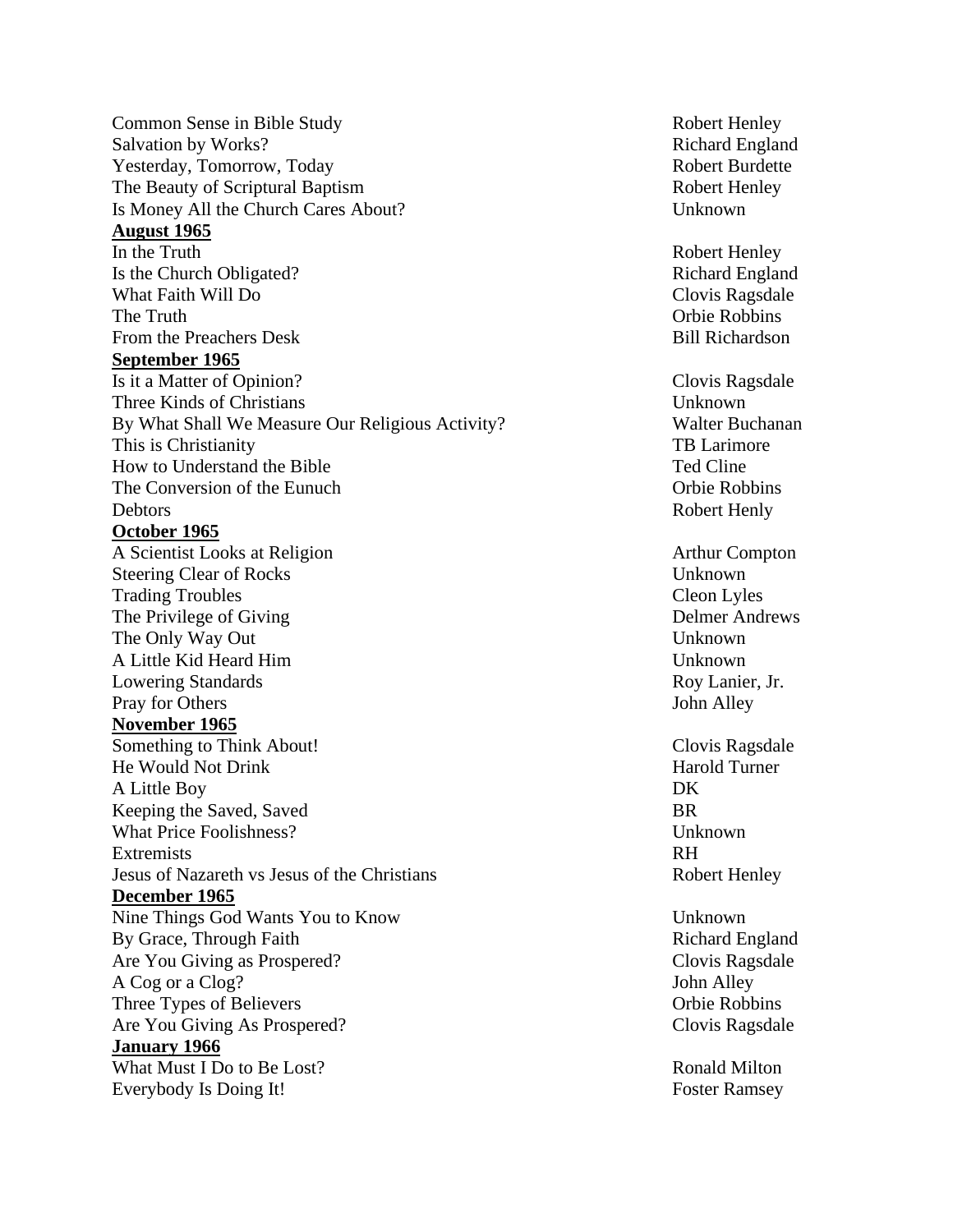God Adds the Saved to the Keeping Our Hearts Robert Henley Too Much Wishbone, Not Enough Eternal Life, and When We **February 1966** Little Things are What the Bible The Soul of The Bible Unknown **March 1966** What I f The Christian and His Which Way Are We Going Repentance is in the **April 1966** How to Become Christ Controls Christian Persons Nobody The First Wrong The Water of **May 1966 Things to Think About** Christianity in the The Baptism of Christ and Our The Meeting of Faith Lord I Believe **June 1966** The Church Coloring Shenanigans Richard England God Save Our The Three Rules of Life **The Community** Computer Community Community Community Community Community Community Community Community Community Community Community Community Community Community Community Community Community Com **July 1966** Opportunities or Obstacles WL Fry Living Under Fear and No Middle G The Organization of the The Sin of **August 1966** The Eldership James Knight She Did What She A Priceless Habit Unknown He Doesn't Like M e **Easily Convinced** Perilous Times

Harold Littrell FB Sheppard Orbie Robbins

Bill Richardson **Freeny Saunders** Richard England

Leo Powers Bill Richardson ? LF Mills **Bill Graddy** 

Virgil Trout Ronald Milton Basil Shilling Harold Turner Bill Graddy

**Freeny Saunders** Harold Turner Richard England Orbie Robbins Wesley Hylton

Gary Freeman Ronald Milton

Harold Turner Cleon Lyles Clovis Ragsdale James Knight William Jones

Worley Ferguson **Bill Graddy** Etta Caldwell Clovis Ragsdale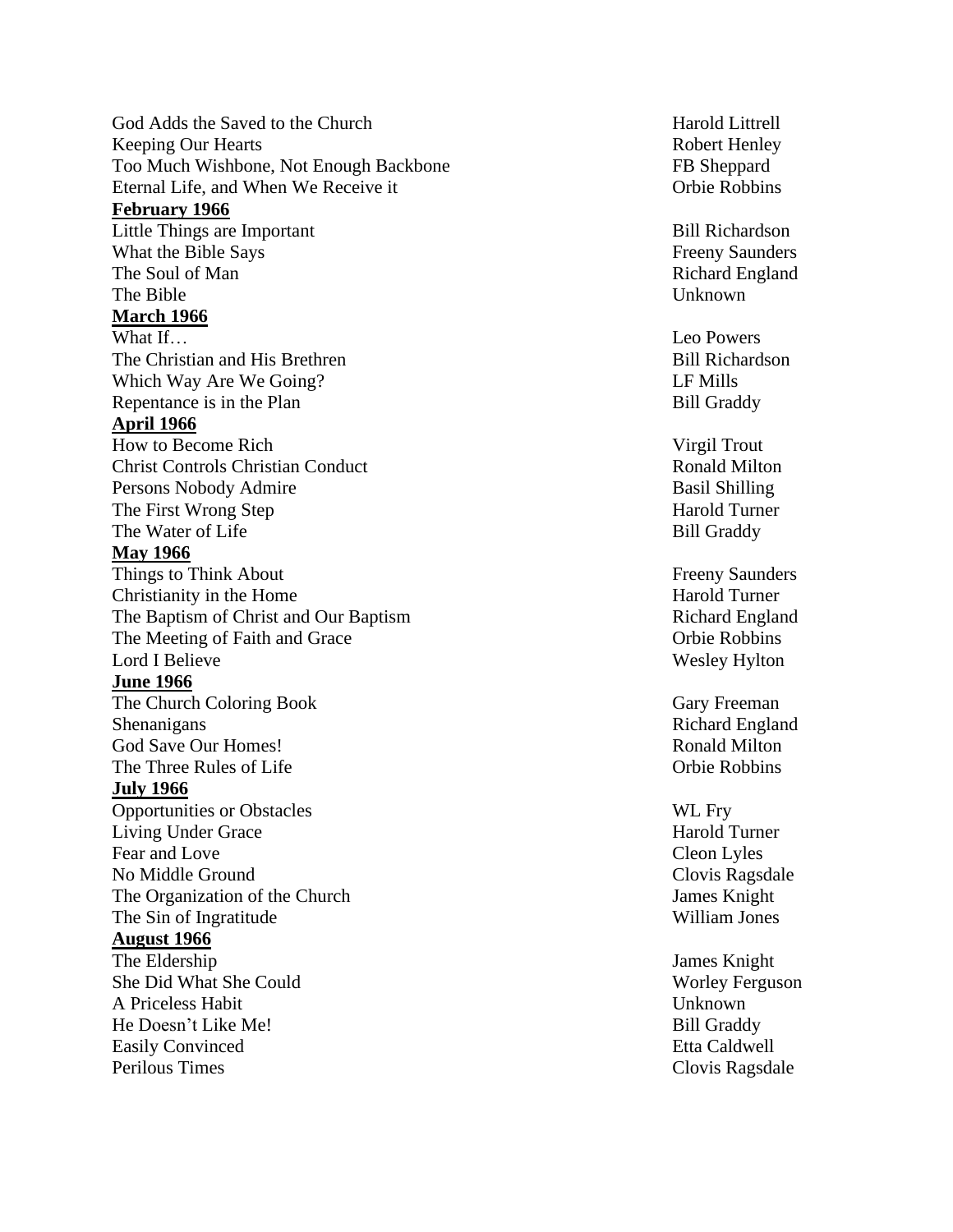# **September 1966** The Eldership James Knight Perilous Times Clovis Ragsdale The Shield of Faith The Shield of Faith Channel Channel Channel Channel Channel Channel Channel Channel Channel Channel Channel Channel Channel Channel Channel Channel Channel Channel Channel Channel Channel Channel Channe Reactions in Conversion **Reaction** Harold Turner **October 1966** The Eldership James Knight Milk and Meat Bill Graddy Perilous Times Clovis Ragsdale Young Christians Felix Davis Baptism Unknown **January 1967** Some Reasons for Studying the Bible John Adams A Warning Guy Woods Descriptions of God John Abbott The Evolutionist's Dilemma Bill Graddy How Unity Can be Achieved Clovis Ragsdale Omission Bill Graddy **February 1967** The Eldership James Knight A Partnership With Christ Harold Turner There's Danger in This New Doctrine Boyd Morgan Can a Multitude be Wrong? Cliff Stewart Prayer and Providence **Richard England** England **March 1967** Who Needs Restoring? Unknown The Severity of God Clovis Ragsdale I'd Do Something About it, if I Believed in God Ronald Milton Misunderstanding Clovis Ragsdale What are the Fundamental Principles? Wm. Kay Moser Three C's For Young people CP Findlay **April 1967** Are You Led by the Spirit? Richard England Don't Marry a Question Mark! Unknown Let All Remember God OL Grisham **May 1967** The Eldership James Knight The Christian's Guarantee Clovis Ragsdale The Relevance of Biblical Preaching The Relevance of Biblical Preaching Eugene Clevenger The Story That Lives Forever **The Story That Lives Forever** and the Story That Lives Forever and the Story That I Miracles in Our Day? Richard England **June 1967** The Case for Higher Education Bill Graddy Thoughts About the Bible (What Does the Bible Do?) OL Grisham Traditions Cliff Stewart What Shall We Do About False Teachers? Richard England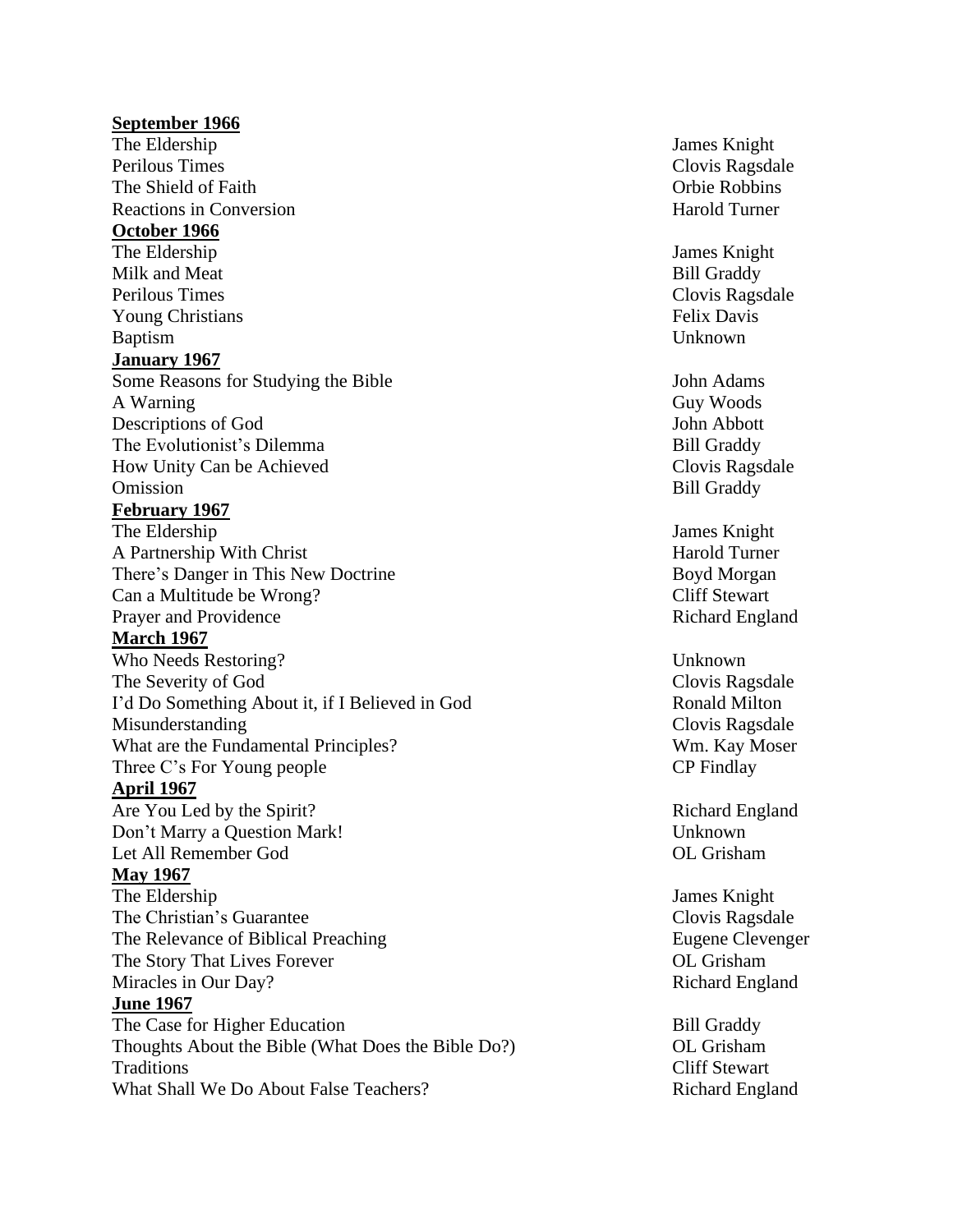# **July 1967**

And Not be in the Church A Fireman Goes Where the Fires Straining Forward to What Lies Ahead Unknown The Church and the Truth Bill Graddy The Natives Are Restless No Harm in it The God of Pleasure The God of Pleasure Ted Kell **August 1967** The Holy Spirit and the Word of God Boyd Morgan God, Man, and Salvation Unknown **September 1967** Jeremiah vs Any Man of God John Baldwin Re - It's Later Than You Think Unknown The Washing Away of Christians Must Obey Civil A Dutchman Lost His **October 1967**  Does the Spirit Witness WITH Your Spirit Church Organization **Bill Graddy** Squeal and Stomp Something Old, Something **November/December 1967** Fulton County Gospel News to Makes Is it New Morality or New Freedom **January 1968** God Is! Signs of Intellectualism Unknown Love Wayne Monroe Why Must I Be Saved **February 1968** The Authority of What Kind of Bird Are You The Inspiration of Slow Down! Bill Graddy **May 1968** Many Have Been Mistaken About Nine Things God Wants You To Know Unknown **August 1968** Leaving Christ Locked Up in the Church Our Greatest Wealth The ABC's of Salvation The ABC's of Salvation

Richard England Clovis Ragsdale Carl Brecheen **Bill Graddy Eldred Stevens** 

**Bill Graddy** Raymond Kelcy Clovis Ragsdale John Adams

**GV Purdy** Pat Casey Clovis Ragsdale

Clovis Ragsdale **Bill Graddy** 

Bill Graddy ? Unknown

Richard England **Bill Graddy Bill Graddy** 

Norvel Young

**Unknown** 

The Effect of Sin Clovis Ragsdale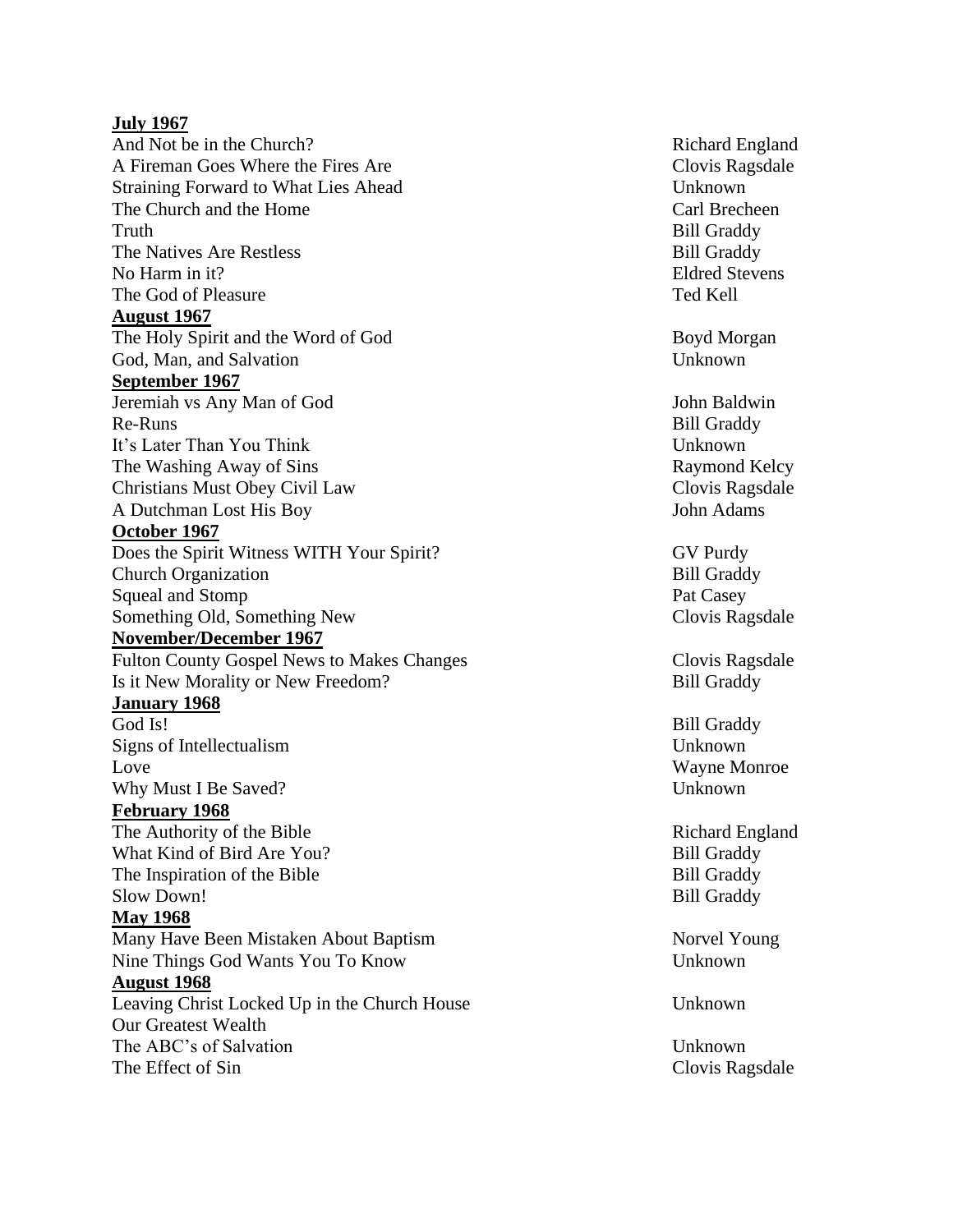# **September 1968** Teen Time Pat Suba The Good News Clovis Ragsdale The Great Question James Henley **October 1968** Danger HA (Buster) Dobbs Taproot of Tragedy Eldred Stevens What Baptism Requires James Henley How Do We Get Faith? **Reuel Lemons November 1968** The "Not So" Apostle Johnny Jackson Instrumental Music in Worship Clovis Ragsdale Poor in Spirit Cliff Stewart **December 1968** Instrumental Music in Worship Clovis Ragsdale Religious Authority Glynn Prudy Is There Not A Cause? The Cause of the Cause of the Cause of the Hubert Plumlee He Missed It **Harland Dilback January 1969** The Moral Crisis in America Reuel Lemons Instrumental Music in Worship Clovis Ragsdale The Gospel of Christ Glynn Purdy Glynn Purdy The Virgin Birth Virgil Trout **February 1969** The Cause of Christ Frank Cox Our Guide the Apostle's Doctrine Charles McLendon By Faith Freeny Saunders Let Us Reason Together Glynn Purdy Glynn Purdy Do You Use Profanity? James Henry Shall it be Murder…or Resurrection? Joe Goodspeed **March 1969** The Plea to Restore Leo Rainey Are We Being Destroyed For the Lack of Knowledge? Charles McLendon The Individual and His Religion Glynn Purdy Forgiveness of Sins Unknown The Faith That Avails Blessings The Faith That Avails Blessings Mikey Farris If Worship Has Ceased to be Meaningful to You, Try This Al Tabor **April 1969** Authority in Religion Glynn Purdy The Poor Unknown Practice What You Preach **Vertex** 1 and 2 and 2 and 3 and 3 Johnny Jackson My Thanksgiving and the Michaud Marie Michaud Marie Michaud You Will Need Your Birth Certificate Guy Couch Guy Couch Don't Wait Until Too Late Unknown **May 1969** Something to Think About Clovis Ragsdale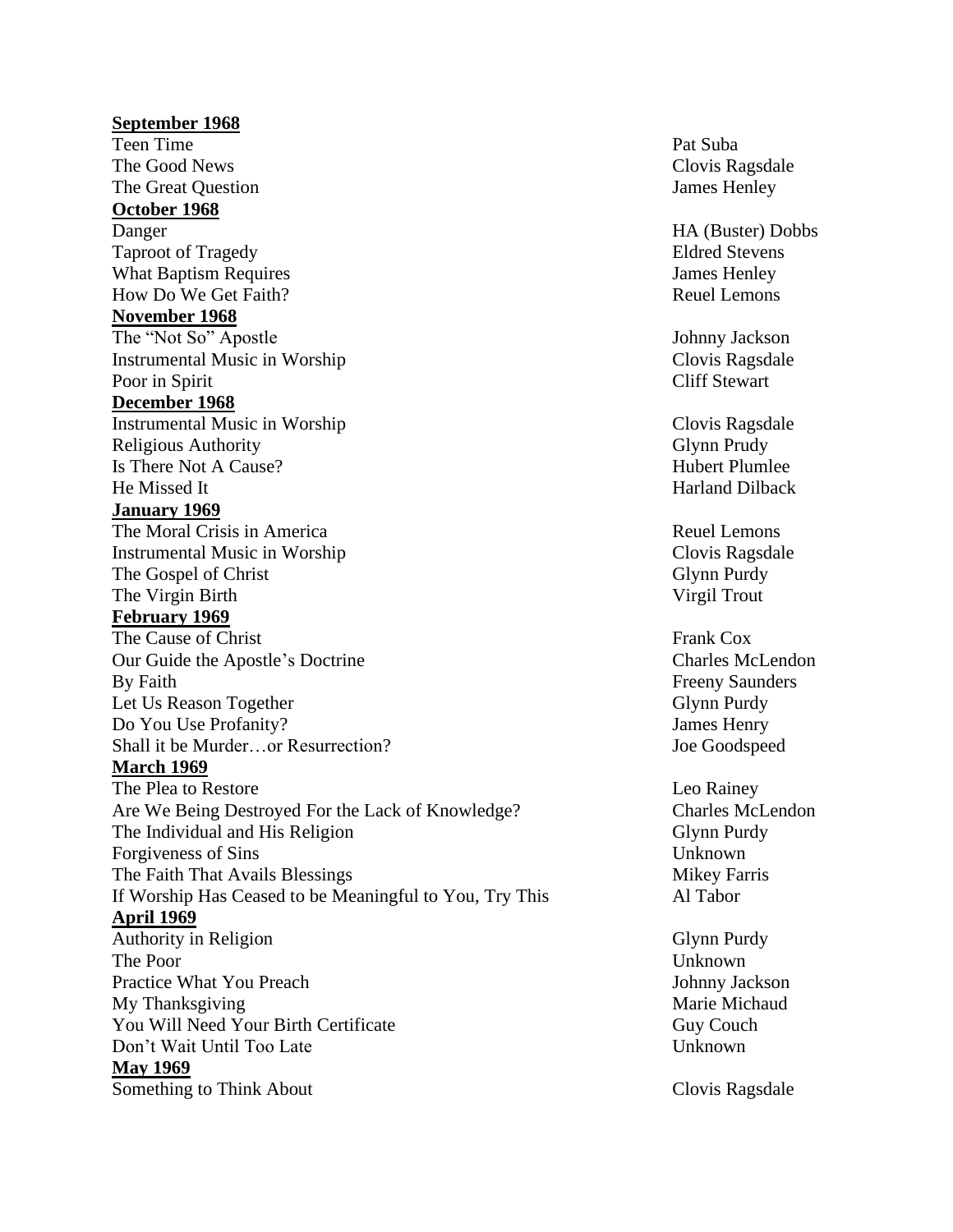I Don't Want to Be a Watchdog Maxie Boren Some Interesting Facts About the Bible Robert Wingfield Putting Yourself in Another's Place Carroll Ellis I Am Glad She Was Bobby Pingaro **June 1969 Concerning Preachers and Pastors 1 Dean Fugett** Dean Fugett Sincerity vs. Hypocrisy Paul Southern Is it a Matter of Choice Dillard Therman What Shall the Church of the Next Generation Be Like? Jack Gray Something to Think About Clovis Ragsdale Follow Thou Me **JH** McCaleb **July 1969** What Should I Expect if I Attend a Congregation of the Church of Christ? Glynn Purdy Conscience Unknown **Concerning Preachers and Pastors Dean Fugett** Dean Fugett So He Paid the Fare Thereof Harry Gipson Of Sirens and Opportunities Robert Oliver The Question is??? Unknown The Lord's Way Dean Fugett Strength Through Weakness Harvey Porter **August 1969** The Sin Against the Holy Spirit Clovis Ragsdale The Preachers Obligations and Influence Unknown The Merciful George Stephenson What is The Scriptural Procedure for a Christian Who Has Been Offended by Another Christian? Glynn Purdy Wasted Effort **Unknown** The Unused Remedy **Unknown May1970** The Inspiration of the Bible Hubert Plumlee What Does it Mean to Be Lost? Glynn Purdy The Church Morals James Jarrett Humility **FI** Stanley What Does it Mean to Be Saved? James Henley Soul Talk Guy Couch **December 1970** Great Decision Clovis Ragsdale Just Roll With the Punch Reuel Lemmons What is the Worship? James Henley **The Shall Receive Power States Access** 2014 **James Bales** 3. James Bales Some Things No Man Can Do Unknown How They Did It Unknown Seed After its Kind Richard Stevens **January 1971** What Must a Person Do to be Forgiven From Past Sins and Become a Christian? Glynn Purdy Glynn Purdy Glynn Purdy Glynn Purdy Glynn Purdy Glynn Purdy Glynn Purdy Glynn Purdy Glynn Purdy Glynn Purdy Glynn Purdy Glynn Purdy Glynn Purdy Glynn Purdy Glynn Purdy Glynn Purdy Glynn Purd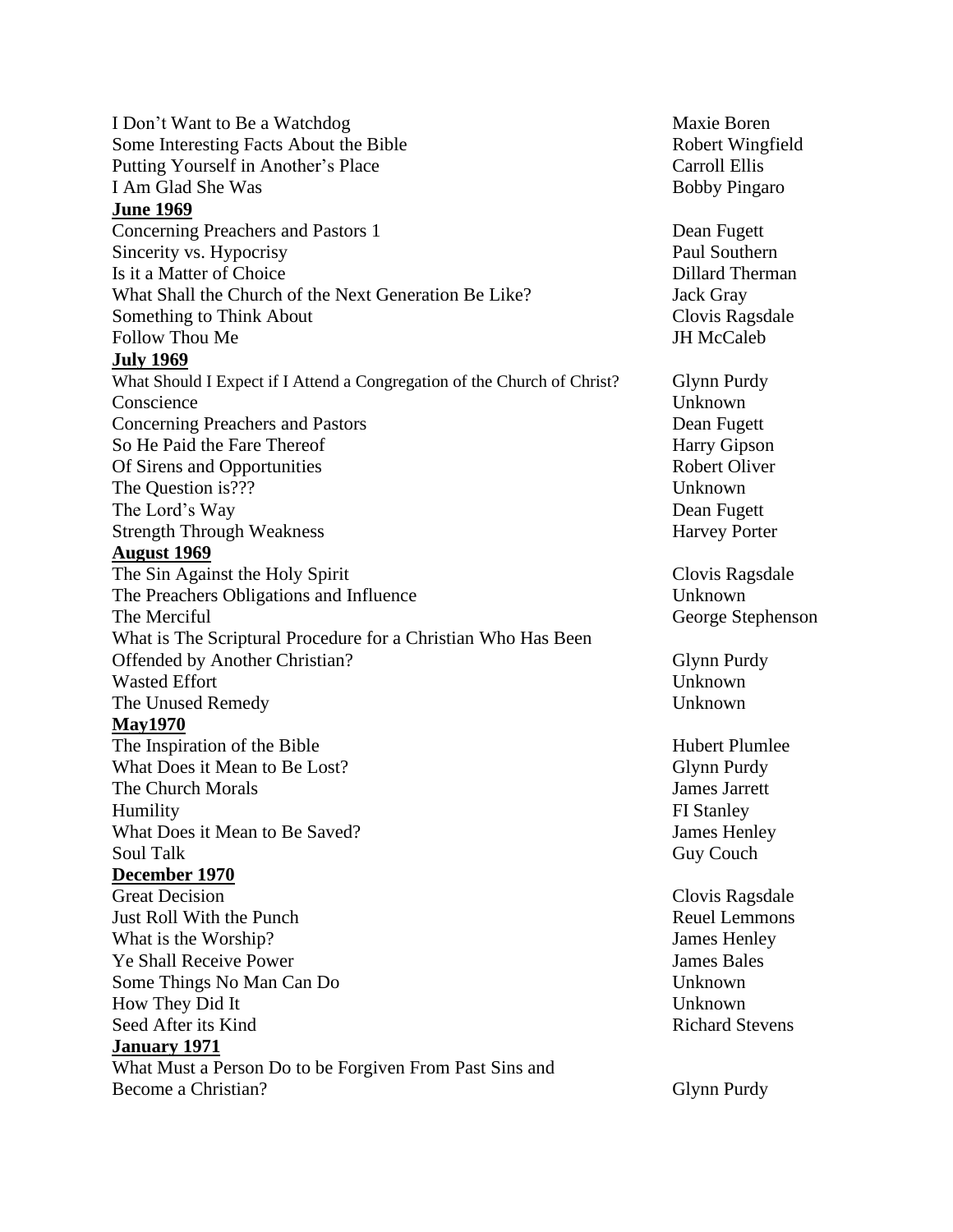Togetherness Harold Taylor Blessed Assurance and the state of the state of the Second Second Second Second Second Second Second Second Second Second Second Second Second Second Second Second Second Second Second Second Second Second Second Second Se Rightly Dividing the Word of Truth Unknown Satan's Cold War **LO** Sanderson Take Care of the Lambs Carroll Sites Faith in God Otis Gatewood Simplicity vs. Confusion **Bill Richardson** Bill Richardson **February 1971** Tongues and Miracles Clovis Ragsdale Let My Conscience Be Your Guide Connie Adams A Child Learns Unknown Did the Holy Spirit Fall on Anyone Before Baptism, Other Than Cornelius and His Family? Art Smith First Things First Unknown Jesus Said it Couldn't Be Done Raymond Kelcy Eyes Upon Your Cross Art Smith **March 1971** Tongues and Miracles **Clovis Ragsdale** Renounce Thyself James Bales How Much is Enough? Arvil Hill **Principles to Guide Us Carroll Bennett** Carroll Bennett Have You Considered These Facts Lately? Glynn Purdy How Grown Up Are We? James Jarrett Church Attendance Dr. John Stevens **October 1971** Church, a Place to Go? Mike Wilson The Devices of Satan The Devices of Satan Kenneth Hudelson Spirituality **Ron Bryant** Ron Bryant The Covering of 1 Corinthians 11 Unknown Church Membership Essential to Salvation Unknown The Works of The Flesh Glynn Purdy **November 1971** Why is Church Attendance Declining? Glynn Purdy Touch Not, Taste Not **Clovis Ragsdale** The Real Meaning of Christmas Glynn Purdy Glynn Purdy I Sat Where They Sat Glynn Purdy Glynn Purdy The Ultimate Concern and Concern and Concern and Concern and Concern and Mike Wilson The Christian Youth Felix Davis Faith, Hope, Charity James Jarrett **December 1971** Love is Not Enough Fanning Tant How They Did It Glynn Purdy Questions Answered Glynn Purdy God Is Power Unknown Baptism Unknown Lord's Supper Mile Wilson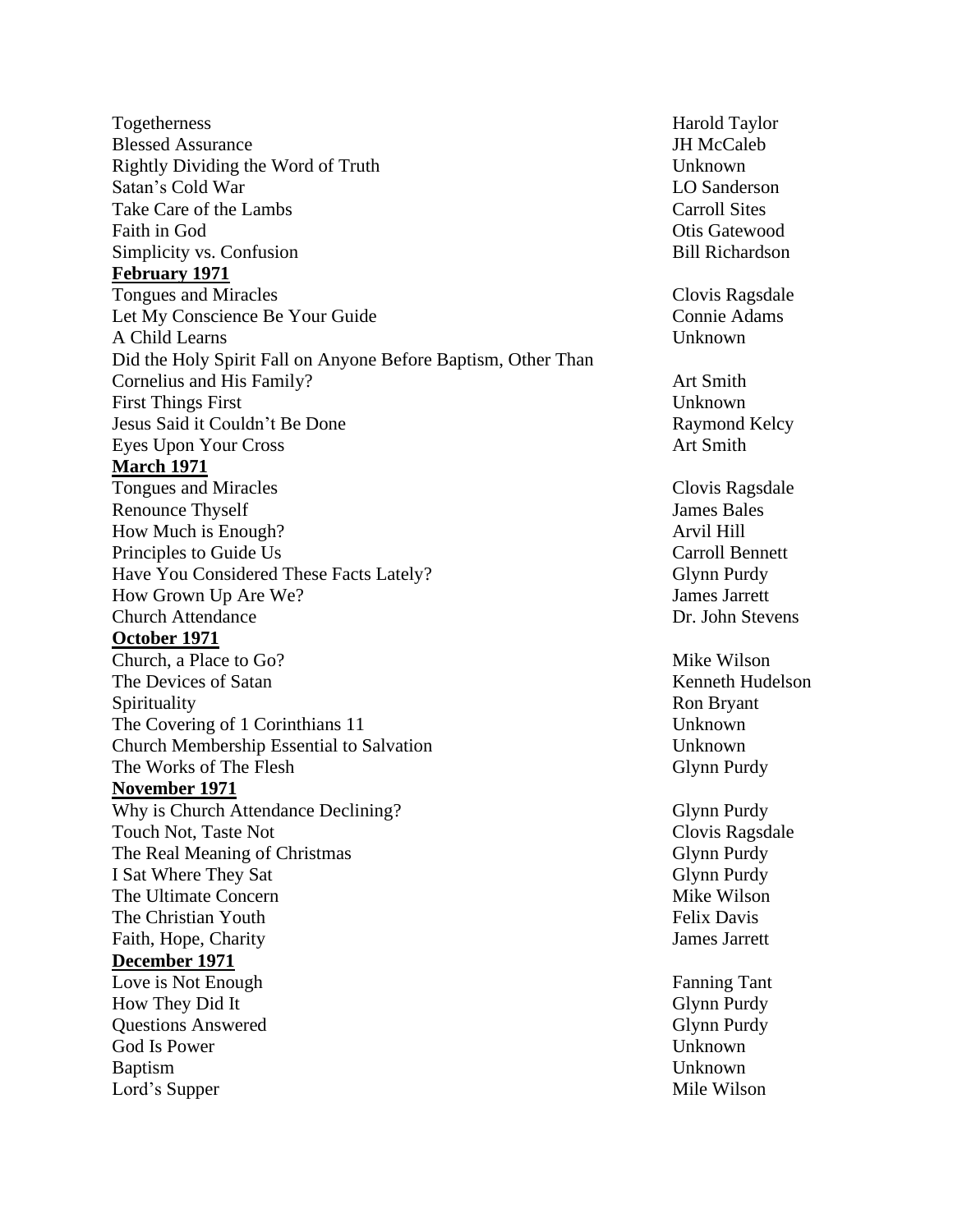## **January 1972**

The Establishment of the Church Amos McCord Amos McCord Today I Saw Truth Elam Hill Does God Hate? Unknown A Cause of Division Unknown He Is Nothing But A Little Boy Unknown A Word About the church of Christ Unknown Revival of Witchcraft **Clovis Ragsdale** Clovis Ragsdale Evolution and Christianity or Evolution vs. Christianity Mike Wilson **February 1972** Unity in Christ Mile Wilson How to Understand the Bible Glynn Purdy God's Five Spiritual Laws Unknown Is Faith Foolish? John Gipson The Jesus Movement **Clovis Ragsdale Clovis Ragsdale** Faith or Feelings Melvin Weldon Harvest Time Unknown Authority in Religion Cliff Stewart **November 1972** The Wisdom of the Bible **State State State State State State State State State State State State State State State State State State State State State State State State State State State State State State State State State** An Infilling or A Filling In? Mike Wilson Faith in God **Oatis Gatewood** Are Men Today Receiving New Revelations From God? Is so, What Would Be Their Purpose? Glynn Purdy Glynn Purdy The Conversion of Cornelius Clovis Ragsdale A Message to Our Generation Bill Banowsky The Padded Cross CL Sayler So You Think You Are a Pretty Big Wheel Glynn Purdy **December1972** Are You Practicing Church Discipline? Bill Burris Authority in Religion Glynn Purdy What Doth Hinder Me to be Baptized? Bobby Key The Resurrection of Jesus Christ Steve Williams Steve Williams Christian Commitment Unknown Bus Evangelism for Every Church Albert Lemmons Drink Yourself Silly Unknown The Abominable Seven John Gipson How to Succeed By Trying John Gipson Have You Been Buried With Christ in Baptism? Unknown **January 1973** I Would Not Have Offered God's Word to Them June Nichols What is Happening in the Church? Rubel Shelly I'm a Hard-shelled Fundamentalist Dub McClish The Resurrection of Jesus Christ Steve Williams Steve Williams The Alien Sinner and His Prayers Glynn Purdy Glynn Purdy What Is Evaluation? Unknown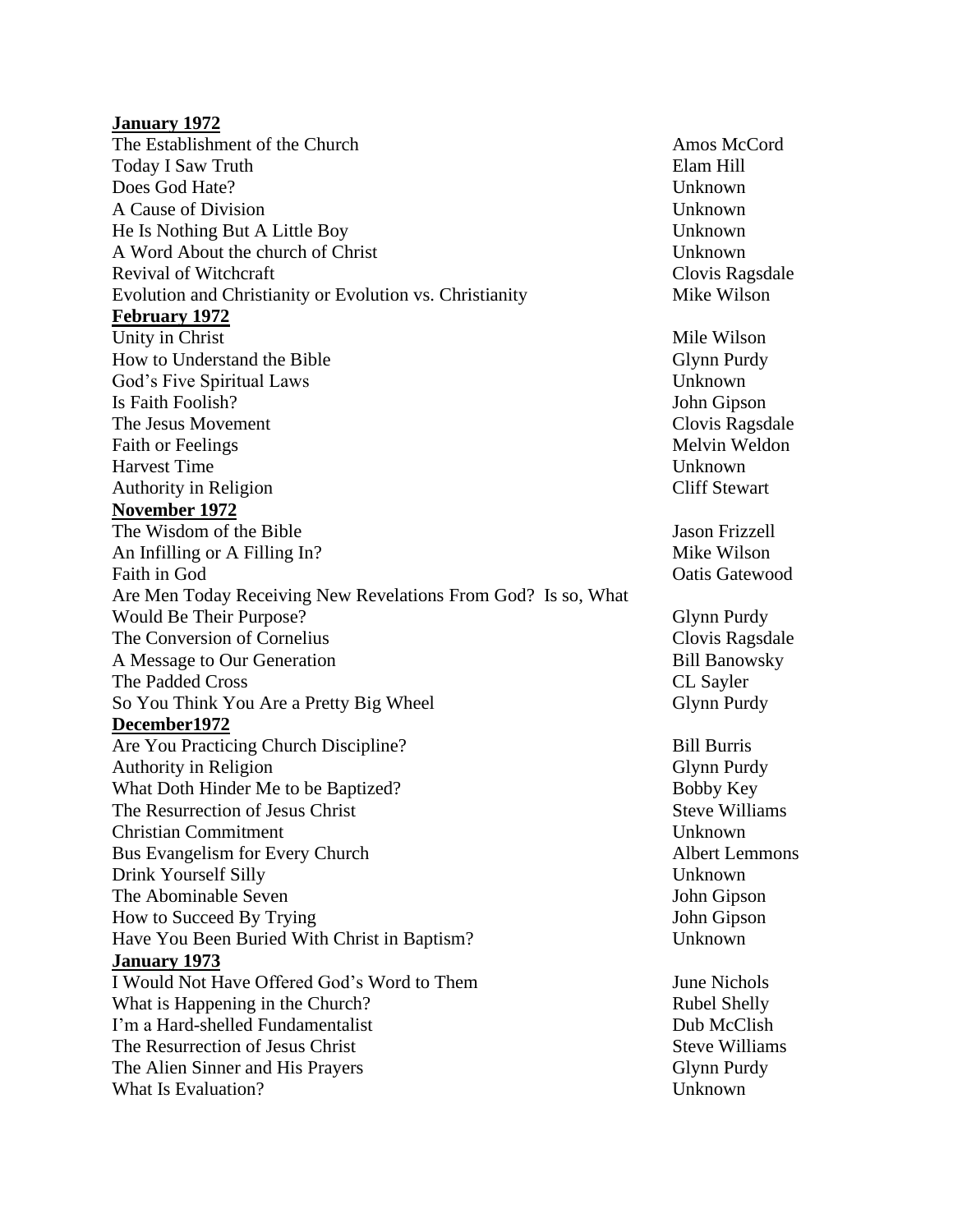Christians Should be Optimistic Norvel Young **February 1973** The Present Rebellion Against Authority Rubel Shelly The Resurrection of Jesus Christ Steve Williams Steve Williams They Sat Down to Rest, and Resting, Died Unknown The Basis of Stewardship Hardeman Nichols **April 1973** The Importance of Bible Doctrine Unknown Facts We Need to Know Tassets We Need to Know Tassets We Need to Know Tassets We Need to Know Tassets and the U First Fruits and Leftovers Wesley Reagan Obey Him That Have the Rule Unkown Paradoxes in the Bible Steve Williams Youth Loses LSD Struggle Unknown Heaven Mae Cannon Mae Cannon Mae Cannon Mae Cannon Mae Cannon Mae Cannon Mae Cannon Mae Cannon Mae Cannon Mae Cannon Mae Cannon Mae Cannon Mae Cannon Mae Cannon Mae Cannon Mae Cannon Mae Cannon Mae Cannon Mae Cannon Mae Ca Your Future Relationship Glynn Purdy **May 1973** The Best Translation Owen Olbricht Searching the Scriptures and Understanding Them Glynn Purdy The Love of God Rose Leprette Once Upon a Time I Knew a Preacher Glynn Purdy Glynn Purdy Prophets of Deceit Jim West Lord, Teach Us How to Pray Jason Frizzell **July 1973** Psalm 51:5 TEV: Translation or Commentary? Albert Gardner My Help Terry Frizzell The Future of the Church Rubel Shelly A Symbol That Works Steve Williams **August 1973** 1 Cor. 16:1-2 Authority for Collection on the First Day of the Week Glynn Purdy Snake Handling to Show Thyself Approved? Larry Price Purpose of Singing Bobby Poynor Gems or a Leather Pouch? Some states and the set of the Barnett states of the Barnett states of the Barnett states of the Barnett states of the Barnett states of the Barnett states of the Barnett states of the Barnett stat Weekending Bob Barnhill **September 1973** God's Authority Steve Williams Marriage "Only in the Lord" Glynn Purdy Estate vs State Joe Barnett Commitment is The Answer The Court and the Second League of The Second League of The Second League of The Second League of The Second League of The Second League of The Second League of The Second League of The Second Leag Grace and Progress Harry Gipson Which Will it Be, God or Man? Gene Chumley Withdrawing from Withdrawn Unknown Is He A Good Mixer? Unknown What About Those Problems? The Charles Prince Charles Prince **October 1973** The Work of the Holy Spirit Today Glynn Purdy First Fruits and Leftovers Wesley Reagan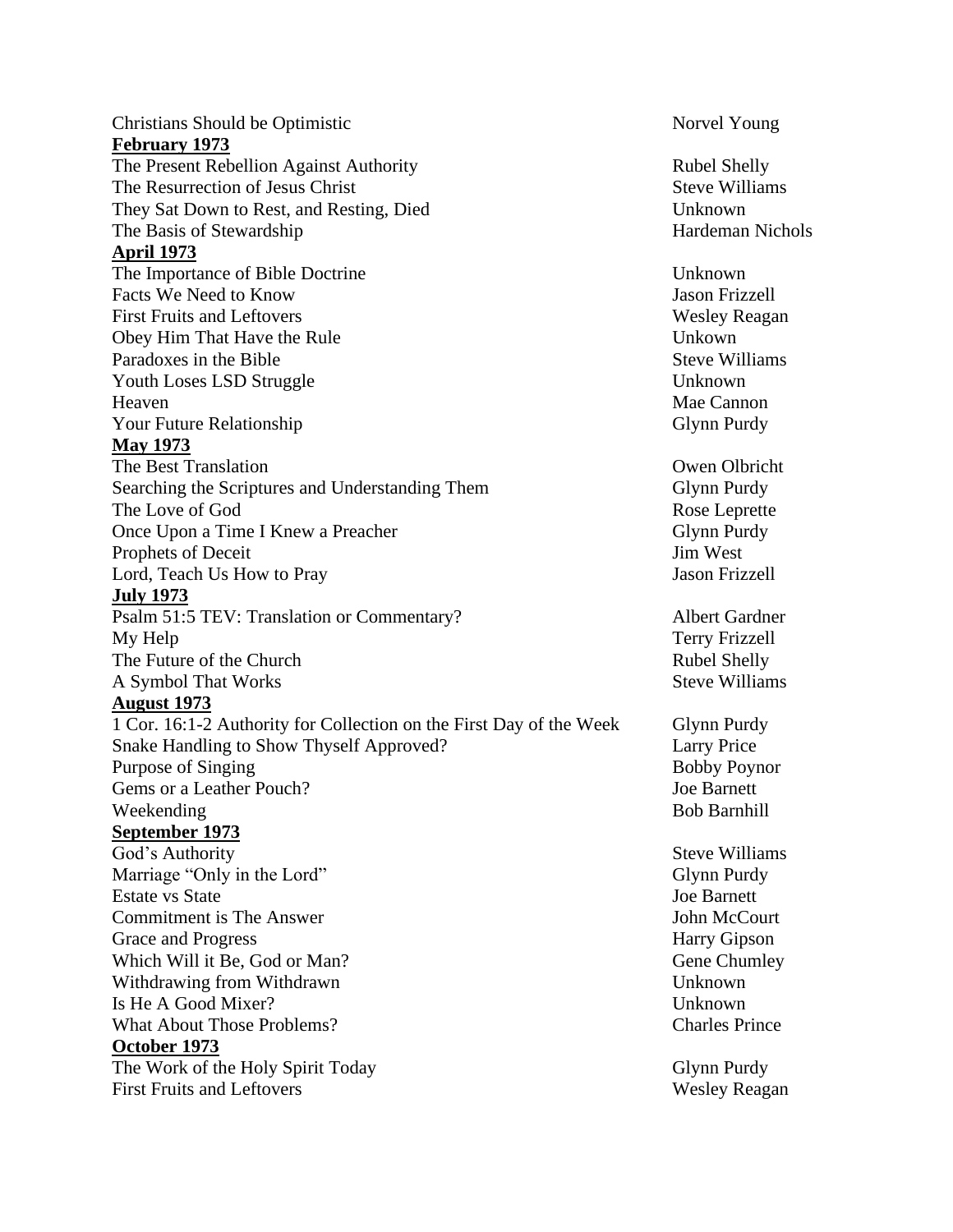The Price of Salvation Glynn Purdy What About John, Lord? Maxie Boren Overcoming Fear in Soul Winning Lynn Rhodes Speaking in Tongues Joe Schubert God Provides Unknown A Strait Betwixt Two Jess Hall , Jr. **November 1973** The Goodness and Severity of God Towards Youth Glynn Purdy Revival GA Goodman Up-to-date Prayer Life 30 and 100 and 100 and 100 and 100 and 100 and 100 and 100 and 100 and 100 and 100 and 100 and 100 and 100 and 100 and 100 and 100 and 100 and 100 and 100 and 100 and 100 and 100 and 100 and 100 and Message In An Echo Unknown Living it Up and Living it Down James Bales From the Mouths of Babes **Unknown** A Whole Life Joe Barnett Good Fathers, Bad Children Glynn Purdy Glynn Purdy The Launching Pad Bob Mize **December 1973** Jesus Answers the Disciples' Questions Glynn Purdy Let No Man Despise Thy Youth Glynn Purdy Glynn Purdy The Necessity of a Child-like Attitude Tommy Palmer All the Food is Not Poisoned Steven Goad Steven Goad What Can be Done? Jess Hall, Jr. Baptized at What Age? Raymond Keley "GRUDGITIS" Killer Disease Joe Barnett In the beginning, God… Bob Mize **January 1974** The Book of Books! Bill Banks Is the End of The World Coming Soon? Clovis Ragsdale Would I Study The Bible If??? Paul Johnson DEATH: The Silent Stalker **Jack Gray** Jack Gray Daddy, is This a Christian College? Larry Price Where Do You Fit? Paul Eubanks **February 1974** How to Better the Bible Bill Banks Gospel Preachers and 'Ear Scratchers' Glynn Purdy A Famine Coming Unknown Why Doesn't it Just Die? The State of the State of the Ted Knight Neither Jew, Catholic nor Liberal John McRay Was Jesus A Liberal? Michael Hall **March 1974** Some Incentives to Contend for the Faith Garland Elkins The Church and I Paul Eubanks Come and See Glynn Purdy Come and See Glynn Purdy Come and See Glynn Purdy Come and See Glynn Purdy Come and See Glynn Purdy Come and See Glynn Purdy Come and See Glynn Purdy Come and See Glynn Purdy Come and See Glynn Pur He Must Needs Pass Through Samaria Jess Hall, Jr. The Church and Salvation The Church and Salvation Unknown Parents Ivie Powell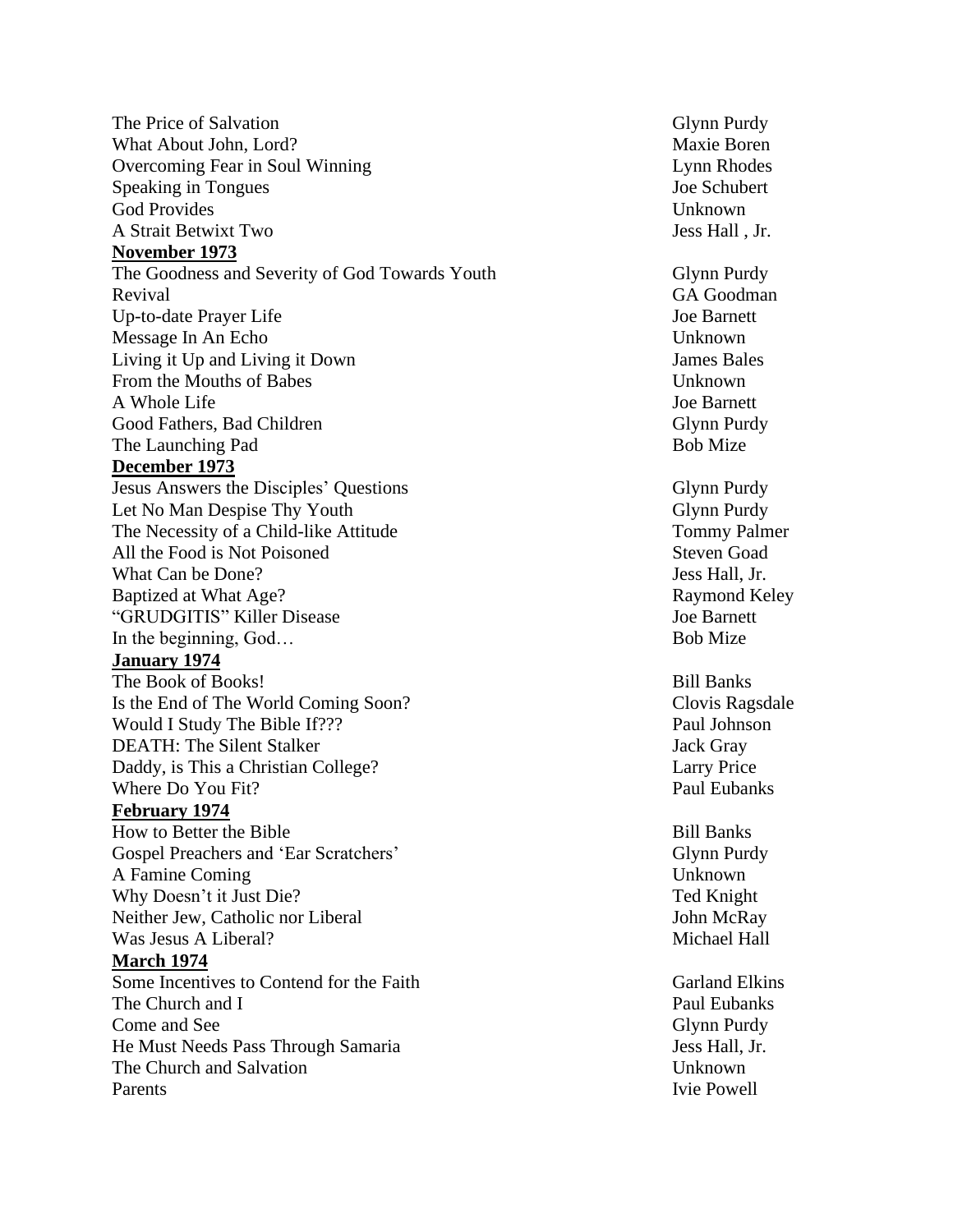# **April 1974**

The Living Bible Glynn Purdy The Choice That Christ Sets Before Men Willard Collins Why I Attend Church Services Regularly **Adair** Chapman Unique Operations of the Holy Spirit for Unique Times Glynn Purdy Grant Me Success Today **John Gipson** There's Power in Youth Mrs. Felix Davis The Imperfect Law of Moses Glynn Purdy Glynn Purdy Obedience – What is Involved? Paul Matthews **May 1974** Is Man Saved By Faith? Glynn Purdy Let Not the Church Be Charged Hugo McCord Where Do You Fit? Paul Eubanks We are Dying Men Jerry Berry Berry Berry Berry Berry Berry Berry Berry Berry Berry Berry Berry Berry Berry Berry Berry Berry Berry Berry Berry Berry Berry Berry Berry Berry Berry Berry Berry Berry Berry Berry Berry Berry B Saying the Right Things and Not Doin' Nothin' Larry James Perhaps This Can Help Others Unknown **June 1974** The Indwelling of the Holy Spirit Glynn Purdy Fair Exchange Hardeman Nichols Returning the Favor Terry Johnson Great Preaching Ezekiel! Unknown The Devil A Serpent? Glynn Purdy Prayer Unknown Some Big Work Unknown Please Don't Call Me Reverend! RLN **August 1974** The Religions Among Us Glynn Purdy Religious Fads Clovis Ragsdale The Art of Listening The Art of Listening Clarence DeLoach They Preached L Stewart L Stewart The Indestructible Book Unknown Is He Really? Paul Breakfield, Jr. 10 Rules for Improving Attitudes Within the Church Unknown You Can Be Just A Christian Unknown Full of Deadly Poison **Alan Highers** Alan Highers **Alan Highers September 1974** The Religions Among us Glynn Purdy Two Powers in Salvation **Harold Turner** Harold Turner Going to Heaven **Ted Knight** Communications of the Communication of the Communication of the Communications of the Communication of the Communications of the Communications of the Communications of the Communications of th Lest Ye Be Wearied Unknown The Climax of Life GK Wallace GK Wallace Sons of Adoption Terry Frizzell Accountable as Stewards **Lavern Stewart** The Coming Generation The Coming Generation Supervisory 3. The Coming Generation Supervisory 3. The Coming Generation Supervisory 3. The Coming Generation Supervisory 3. The Coming Generation Supervisory 3. The Coming Gene

#### Humility Sherria Smith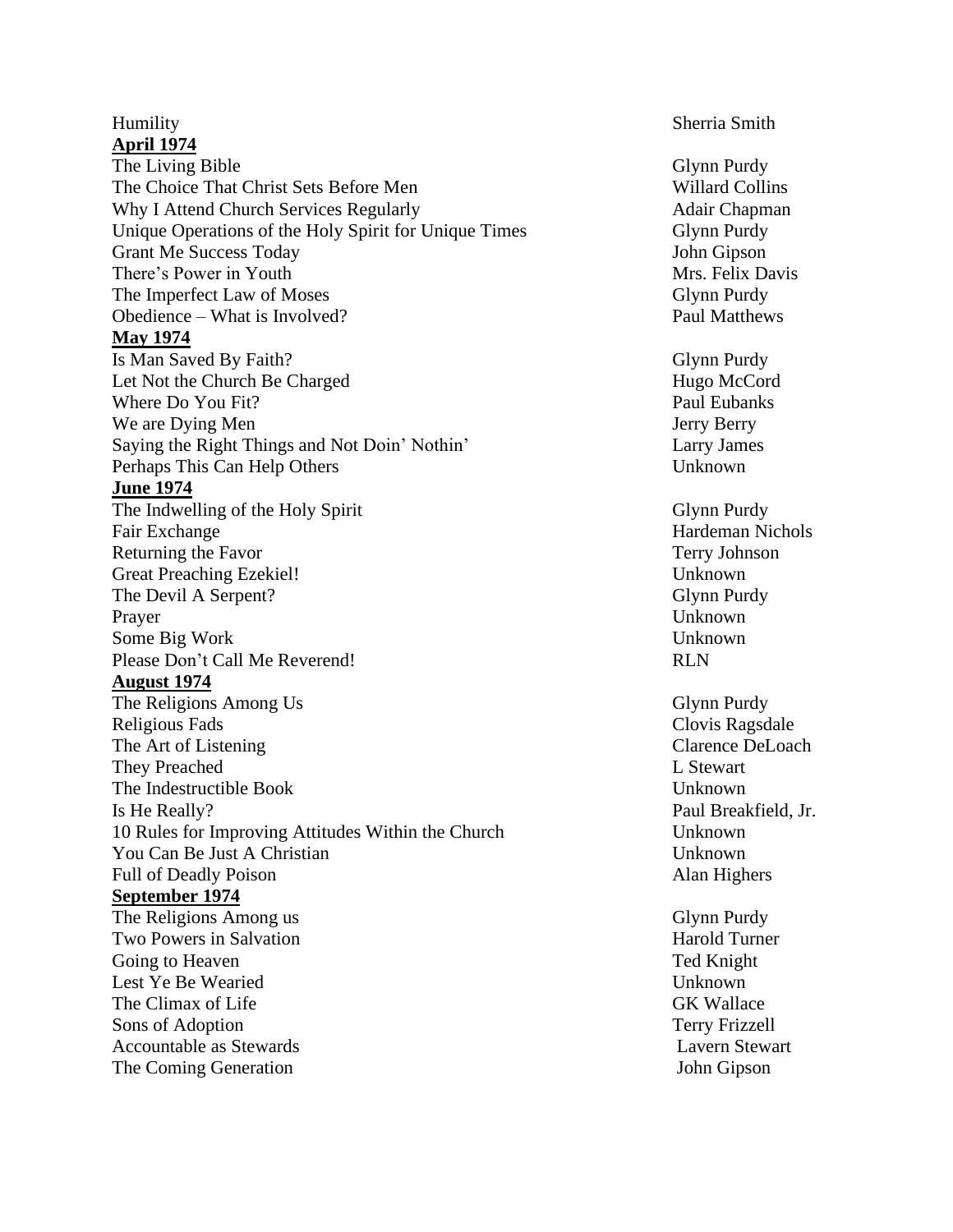#### **October 1974**

The Scientific Accuracy of John 3:5 Harold Turner The Importance of Light The Importance of Light Clovis Ragsdale And Strengthened His The Foolishness of Where Else, If I Should I Love Friendship With The It's an Odd **November 1974** Calling On the Name of **True Happiness** Love Not the Watch For Their The Lord's Anger GK Wallace Parents Love Their I Believe in Compliments Lavern Stewart **December 1974** Is the Sabbath For Christians? Harold Turner A Mature Attitude Coy Walters Can One Be Saved Out of What Ever Became of The Danger of Watch For Their **January 1975** The Cup The Future Somebody Watch for Their Opportunity to do Live Today…Reach for Tomorrow Don Smith Salvation is Free, But Not **March 1975** The Sign of Spirituality **Harold Turner** Harold Turner Which Church is Christians Are Teenagers and Temptations **Coy Walters** Watch For Their Souls WR Smith **April 1975** God Promises A Kingdom **Harold Turner** Harold Turner Child Redeemed From the Watch for Their Does God Approve All

Robert Taylor Jr. Thomas Seay D.L. Smith Joe Barnett Shirley Jolley Lavern Stewart Jim Bill McInteer

Harold Turner Mildred Turner Coy Walters WR Smith Tommy Exum Ted Knight

Garland Elkins Lloyd Deal Clovis Ragsdale WR Smith

Harold Turner Ted Knight Tom Anderson WR Smith Clovis Ragsdale Glynn Purdy

WF Cawyer Lavern Stewart

James Knight WF Cawyer WR Smith Charles Leonard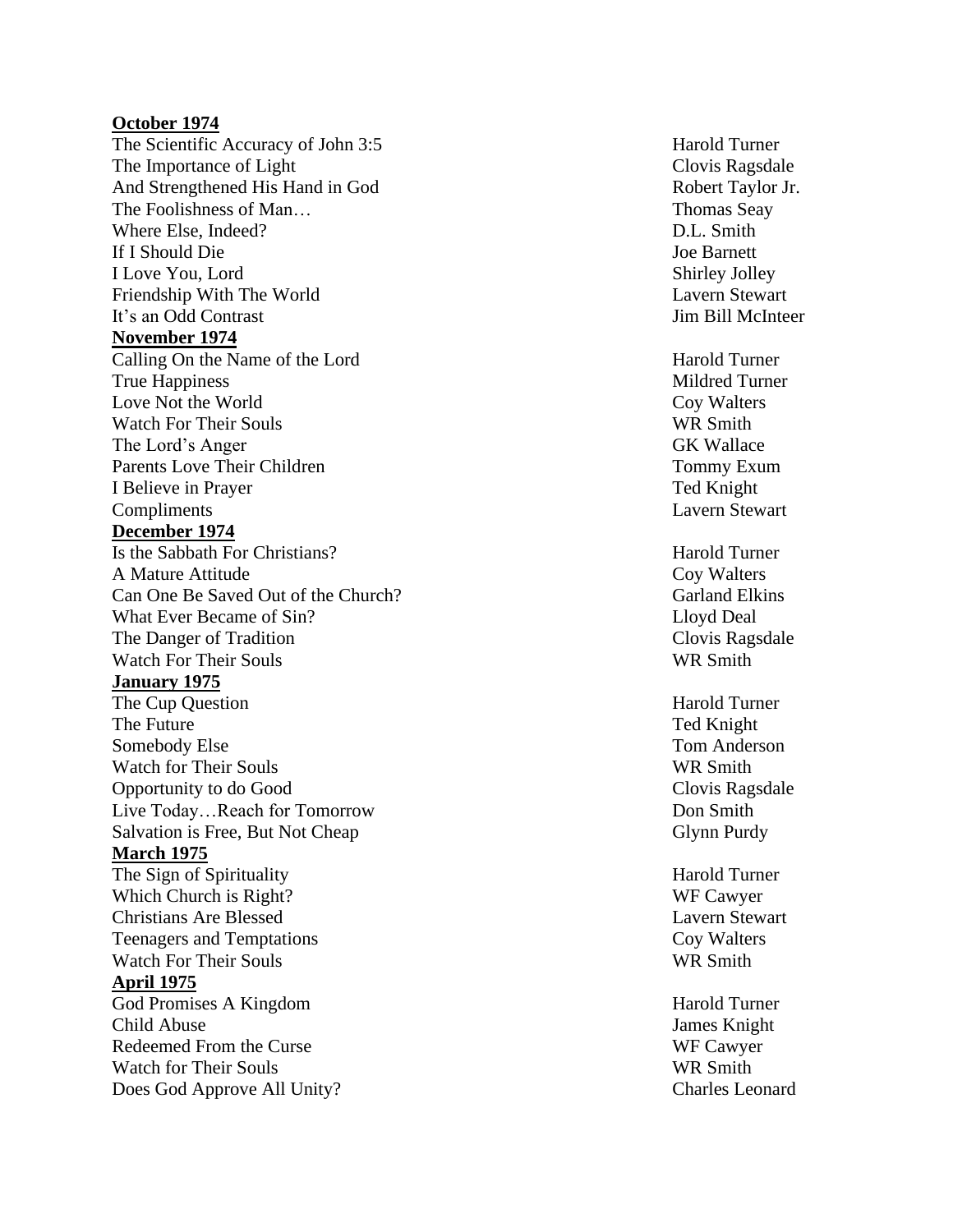Satan Asked to Have Be Thou an **May 1975** Practice of Feet Washing The Contraction of Turner Harold Turner The Joy of Jesus Faith **Michael Wilson** Watch For Their What's Right With Young **June 1975** Do You Ignore The Parents Are Do Your Own Young People and Watch for Their A New Convent **July 1975** Too Many The Unfaithful Christian James Knight What Spills Heaven Holds All to M Does Man Have A A Question On the **August 1975** Keep Your Tongue Unknown What is Repentance? The state of the Marold Turner and Turner Oneness Unknown Once is Not What is Hard Preaching? Ted Knight God Above – Why The Oneness of Young People and **September 1975** The Saddest The Devil's Disciples in the Lord's House Ted Knight The Work of Christian The Dignity of Being A Now That School Has Children Learn What They Liv **October 1975** The Doctrine of O f The Church of Christ Harold Turner Harold Turner The Government of **November 1975** Be Not Unequally Yoked Harold Turner Go to Him Ted Knight

Lavern Stewart Coy Walters

Clovis Ragsdale WR Smith PD Wilmeth

Harold Turner Allen Isbell Ted Knight Coy Walters WR Smith WF Cawyer

Clovis Ragsdale John Holland Ted Knight Harold Turner Harold Turner

James Boyd Dewayne Andrew Mac Layton Coy Walters

Harold Turner Tressie Clift Davis James Knight Coy Walters Dorothy Holte

Harold Turner Coy Walters Clovis Ragsdale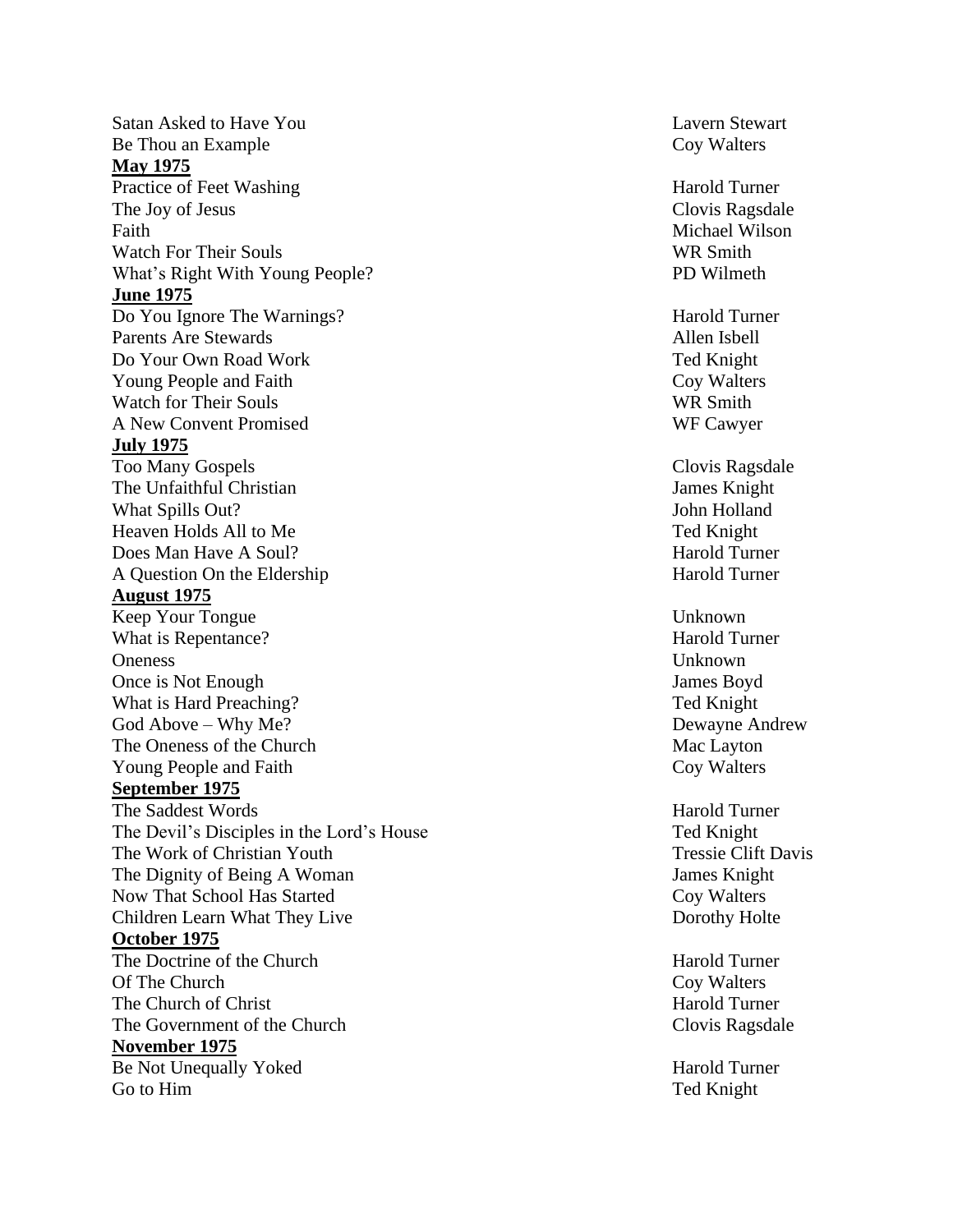Let Us Reason Together Glynn Purdy Glynn Purdy Absenteeism James Knight Pharaoh's Compromises Clovis Ragsdale Jesus is the Son of God Richard England **December 1975** How the Spirit Leads Us Harold Turner The Bible **Richard England Richard England** Are Men Receiving New Revelations From God? Glynn Purdy The Disciples' Place Frank Cox Persistence is the Key James Knight The Word "SAVED" Leslie Leonard **January 1976** The Temple of God Harold Turner The Kingdom of God Clovis Ragsdale The Family of God James Knight The Body of Christ Leslie Leonard The Bride of Christ Coy Walters **February 1976** The Obligation of Parents to Teach Their Children Jason Frizzell What is Conversion? Coy Walters Self-Deception Ordell Heavin The Indwelling of the Spirit Harold Turner The Cause of Christ Frank Cox Some Basic Facts About God Leslie Leonard **March 1976** The Deacon **Harold Turner** Harold Turner Does Divorce Solve the Problem? James Knight Abhorring Evil Cliff Stewart Characteristics of Good Leadership Jason Frizzell God Now Speaks Through His Son Richard England Some Basic Facts About God Leslie Leonard Denominational Baptism Gordon Ferguson **April 1976** Water Salvation **Harold Turner** Harold Turner The Ordinary Things **Oran Rhodes** Oran Rhodes What Must the Church Do to Be Saved? Ordell Heavin Salvation by Grace Coy Walters Some Basic Facts About God Leslie Leonard **May 1976** The Christian and the Old Testament Harold Turner Harold Turner The Christian Life **Richard England** Richard England Keeping Back a Part James Knight Is the Church Unconcerned? James Knight What is the Perfect Thing In 1 Corinthians 13:10? Clovis Ragsdale Some Basic Facts About God **Leslie Leonard** Leslie Leonard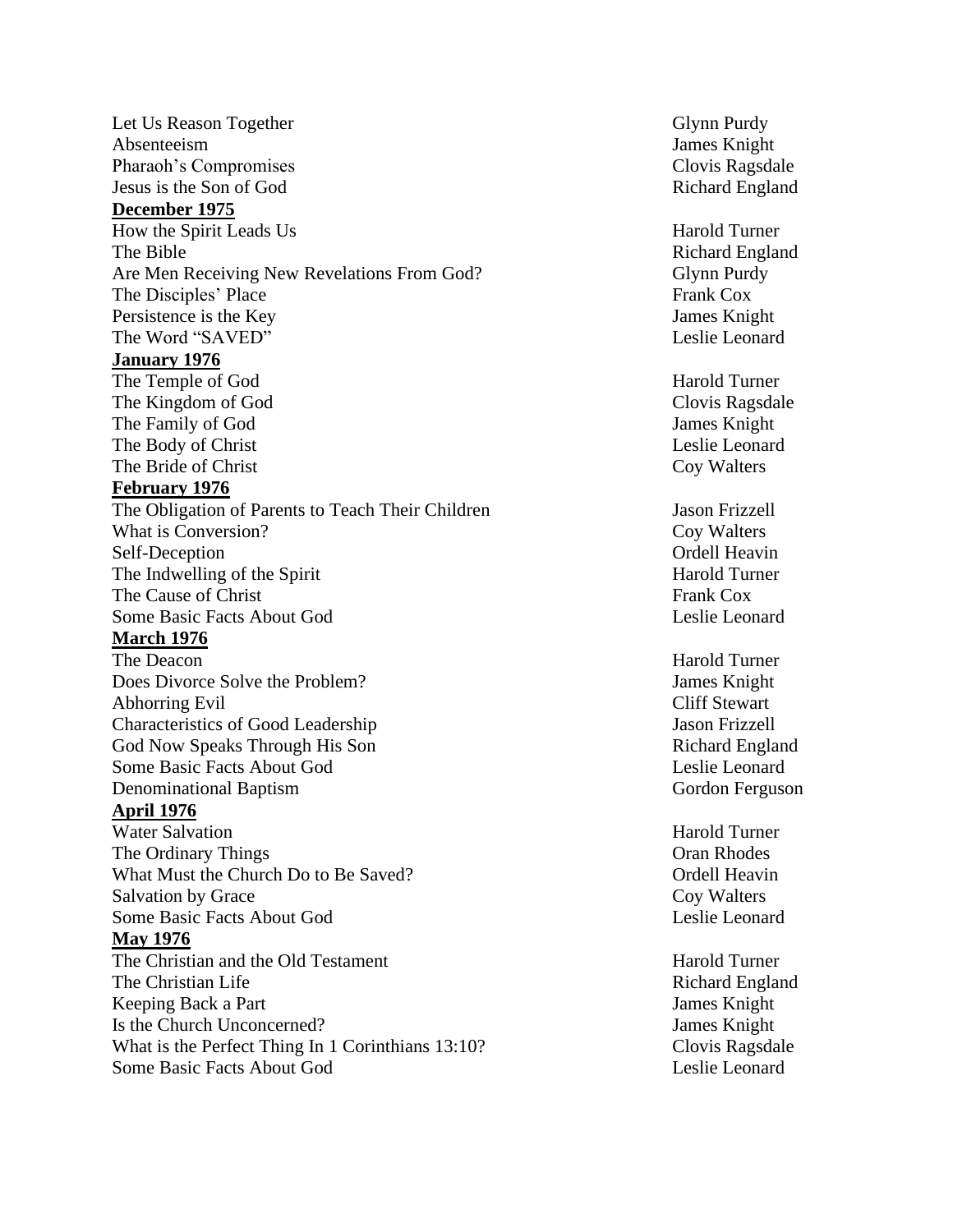#### **June 1976**

Limiting God in the Caleb, an Example of Faith and The Need for Involvement The Need for Involvement Unknown Why Men Are Lost Ordell H Are We to Break The That He Might Have the Preeminence **State Islams** James Knight **July 1976** The Conscience Some Strong Statements About Obey Them That Have the Rule O ver Mechanical Music in Spiritual Religious Unity Can Exist Only in Christ Christ Christ Leslie Leonard **August 1976** The Heaven Bound The Beauty of the The Ingredients of A Happy How Important is Truth? Conservative Conservative Conservative Conservative Conservative Conservative Conservative Conservative Conservative Conservative Conservative Conservative Conservative Conservative Conservative Con To Visit the What Goes on **September 1976** Is the Church I Beginning At Jerusalem Unknown If it is Refused – It is God's Word Gives The Right How Does One Get The Road to Apostasy – Is it Being **October 1976** Is Religious Unity How Satan Did the The Meaning of What Does "Born Again" Is it Enough to Just Be Honest and Honor His Word Faith, Works and **November 1976** God's Purpose for the Elders Are Examples to the Forgiveness Unknown Would Jesus be Received Marital Unfaithfulness - Why So Much Of Confession of Jesus as Why I Attend Church **December 1976** The Millennium **Harold Turner** 

Oran Rhodes Leslie Leonard eav i n Harold Turner

David Crawford James Knight Leon Barns Harold Turner

Leslie Leonard Harold Turner James Knight Clovis Ragsdale Wayne Stell

Harold Turner David Crawford Lavern Stewart Leslie Leonard Richard England James Knight

Harold Turner Leslie Leonard Ordell Heavin Clovis Ragsdale Glynn Purdy James Knight Lavern Stewart

Harold Turner Glynn Purdy David Crawford James Knight Ordell Heavin Adair Chapman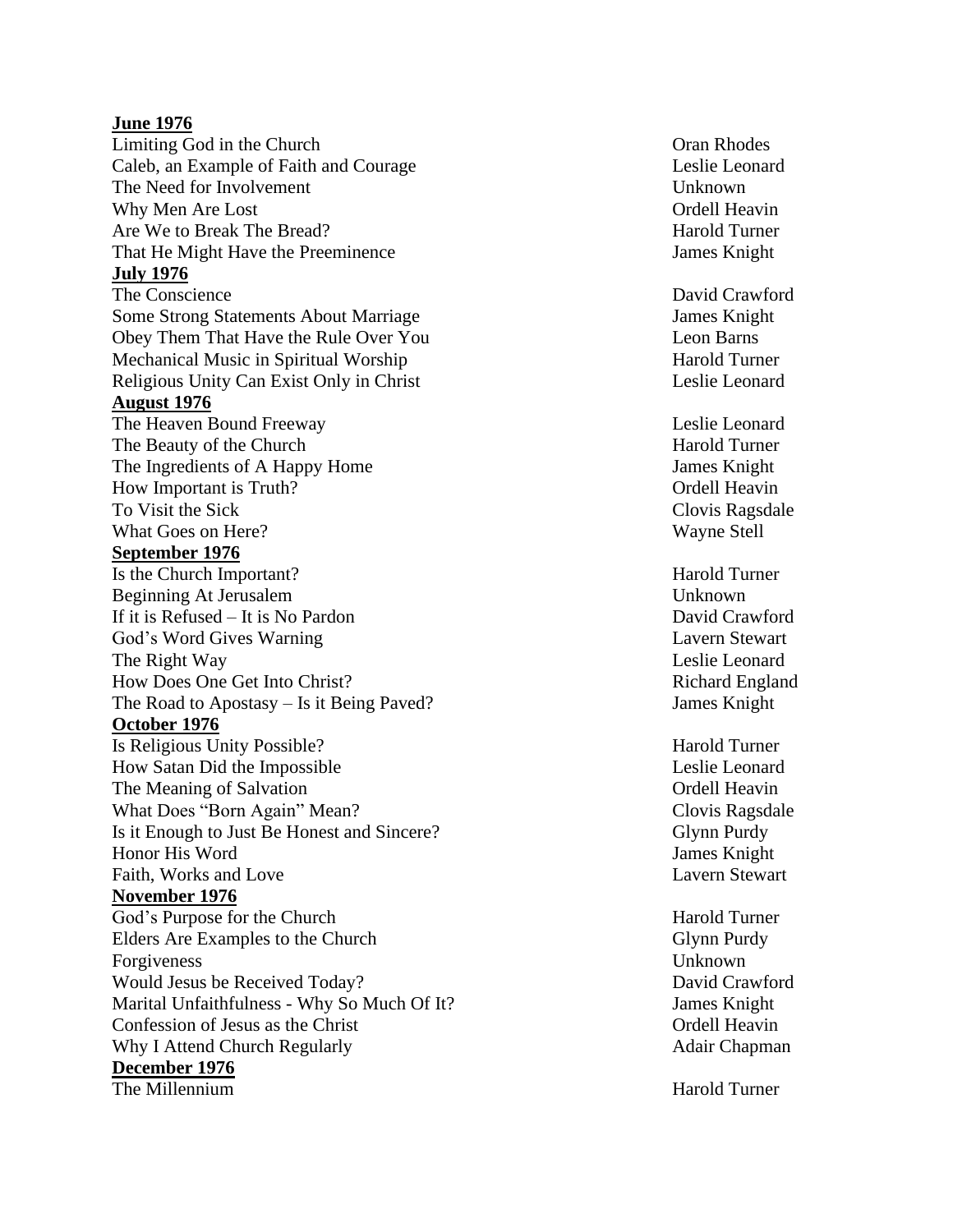Soap Opera Lord, Please Don't Move the Ladies, Would You Call Your Husband Lord? Larry Price How Can I Know That I'm The Wisdom of What Are Your **January 1977** The Sins of Jeroboam Harold Turner Profanity Clovis Ragsdale How Busy Are A Study of First Timothy 2:8 What Makes He R e strained Them **February 1977** Knowing the The Price of Needed… Sound Consumed One of America's Moral The Salt of the The Meaning of Jesus Depends on **March 1977** Vanity of Vanities: All is I'm the Church Identification of a Christian Lavern Stewart The Meaning of Anti Knowing the The Significance of **April 1977** The Authority for Christianity **Harold Turner** Harold Turner **An Analogy** The Gift of the Holy Spirit Glynn Purdy The Church Are New Testament Customs Binding Today? Clovis Ragsdale Are Babies Lost at Drifting Lavern Stewart **May 1977** Rightly Dividing the Word of Arguing With God Worship Richard England The Home – Christian Fellowship Glynn Purdy The Purpose of **June 1977 Immorality vs Christianity Ordell Heavin** 

James Knight Ted Knight Leslie Leonard Jason Frizzell David Crawford

**GR Holton** Leon Barns Ordell Heavin James Knight

Harold Turner Glynn Purdy Don Smith Wayne McDaniel James Knight Richard England Ted Mountjoy Jason Frizzell

David Crawford Jason Frizzell Clovis Ragsdale Harold Turner Ted Mountjoy

Leslie Leonard Richard England Ted Mountjoy

Harold Turner Leslie Leonard Ordell Heavin Ted Mountjoy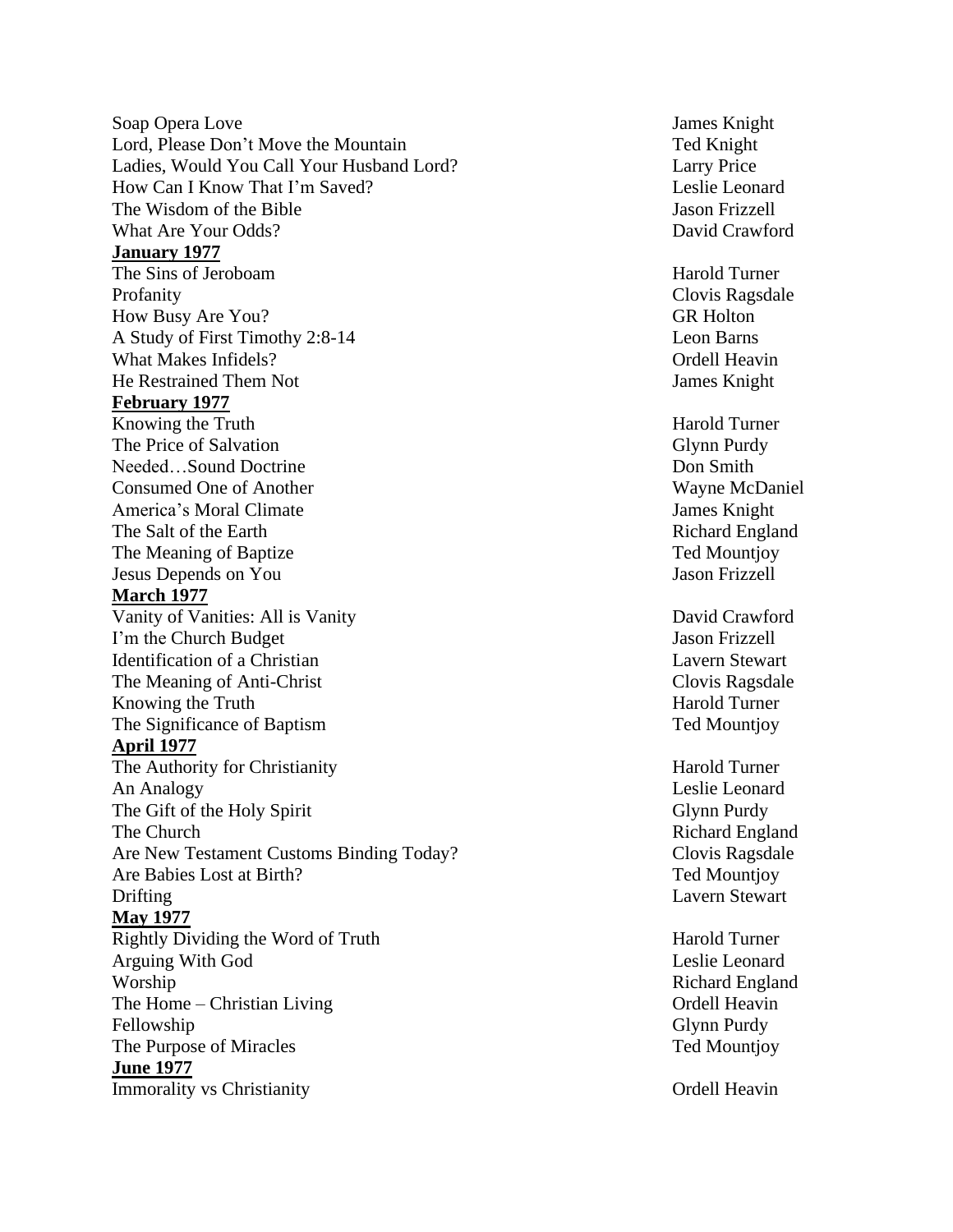Giving **Giving** Richard England Is Bible School Important? Unknown The Old and the New Ted Mountjoy The Search for Deeper Spirituality Clovis Ragsdale They Hated Knowledge Harold Turner **July 1977** Amazing Grace Rubel Shelly Rubel Shelly Rubel Shelly A Sermon Never Forgotten Unknown The Goodness and Severity of God Towards Youth Glynn Purdy The Leadership of God's People Harold Turner The Danger of Strong Drink Clovis Ragsdale **August 1977** There is One Body Harold Turner Rearing Our Children Thomas Seay The Divine Design of the Church Caleb Kirkpatrick Caleb Kirkpatrick A Better Covenant Bill Brumit Are You "Anti" or "Liberal"? To Walk In the Light James Knight **September 1977** Led by the Spirit Harold Turner The Present Distress Cliff Stewart What Is Your Life? Lavern Stewart Violence and Christianity Clovis Ragsdale Married, Divorced, Remarried and Baptized – What Then? Dan Jenkins **October 1977** Marriage and Happiness Harold Turner Will the End Be the End? Bill Flatt Miracles Today? Roger Dickson Life After Death Richard England **November 1977** To Worship God Ordell Heavin Beginning at Jerusalem Harold Turner The Good Man **Leslie** Leonard **Communist Communist Leslie** Leonard The Restoration Plea Bobby Dockery **December 1977** You Can't Live Wrong and Die Right Christian Cordell Heavin Songs in the Night Ross Dye Three Salvations Basil Overton That Form of Doctrine Harold Turner Harold Turner Keeping Your End of the Bargain John Simpson **January 1978** The Moral Problems We Face The Moral Problems We Face Harold Turner Is That All There is? Mike Warner Be Thou an Example Ordell Heavin The Need for More Salt Clovis Ragsdale Why I Attend All Services of the Church Mac Layton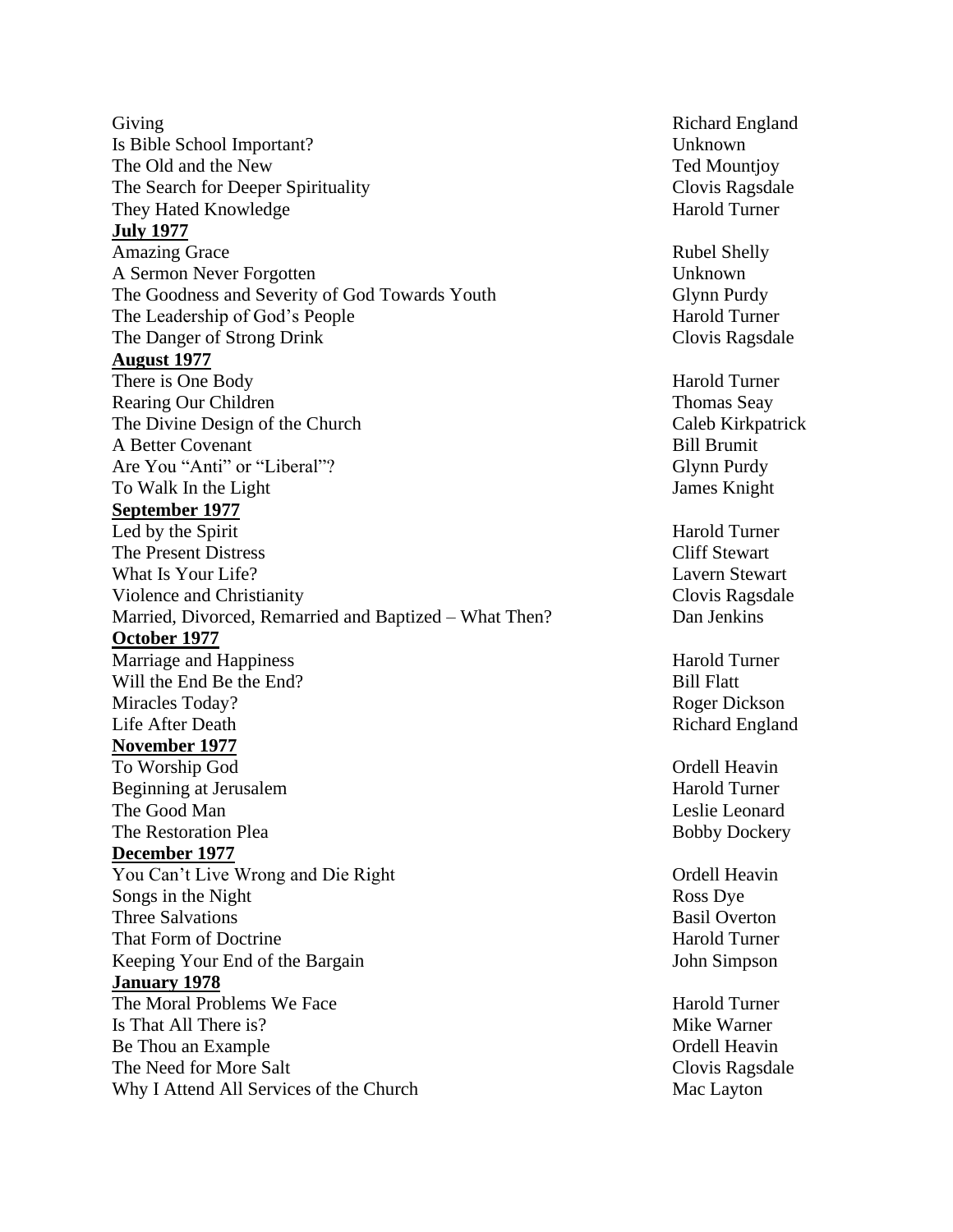#### Sparing the **February 1978**

On What Day Was Christ Raised? Harold Turner Repentance Ordell Heavin Stubbornness Lavern Stewart Intellect and The Preacher and the I Visited **March 1978**

The Bride of Christ Harold Turner Religious Indifference **Contract Contract Contract Contract Contract Contract Contract Contract Contract Contract Contract Contract Contract Contract Contract Contract Contract Contract Contract Contract Contract Contract** Do You Take Your Vows Seriously? Frank Pack The Cost of Discipleship Glynn Purdy Counterfeits Unknown

# **April 1978**

The Vine and the 3,000 Conversions On Your Marriage Can Be a Beware of Man's Formula for Redeeming the

## **May 1978**

Is God Partial? Progress of God's Promises to Abraham **Ernest** Loomis Exposing Religious The Bible Reveals God to How Can I Convince the Pe

# **June 1978**

God is Love The Glory of Teaching Place the Blame Where it The Devil, the Bible , and The Family Troubles of Abraham Clovis Ragsdale Too Busy Lavern Stewart

# **July 1978**

Knowledge of Salvation Can One Believe a Lie and Be The Root of All The Sabbath Day Law **Help for Parents** Can Morals Be Legislated? Winfred Clark Saved by Grace through Faith Plus **August 1978** Threat of Liberalism The Lord's Prayer for A True

**Wayne Stewart** 

Franklin Camp Glynn Purdy Larry Price

Harold Turner Hugo McCord Carl Spain Glynn Purdy Melvin Wise

Harold Turner Ernest Loomis Ordell Heavin Clovis Ragsdale Glynn Purdy

Harold Turner Ordell Heavin WL Toddy Paul Johnston

Lavern Stewart Glynn Purdy WL Toddy WF Cawyer Ordell Heavin Harold Turner

Ordell Heavin Harold Turner Lavern Stewart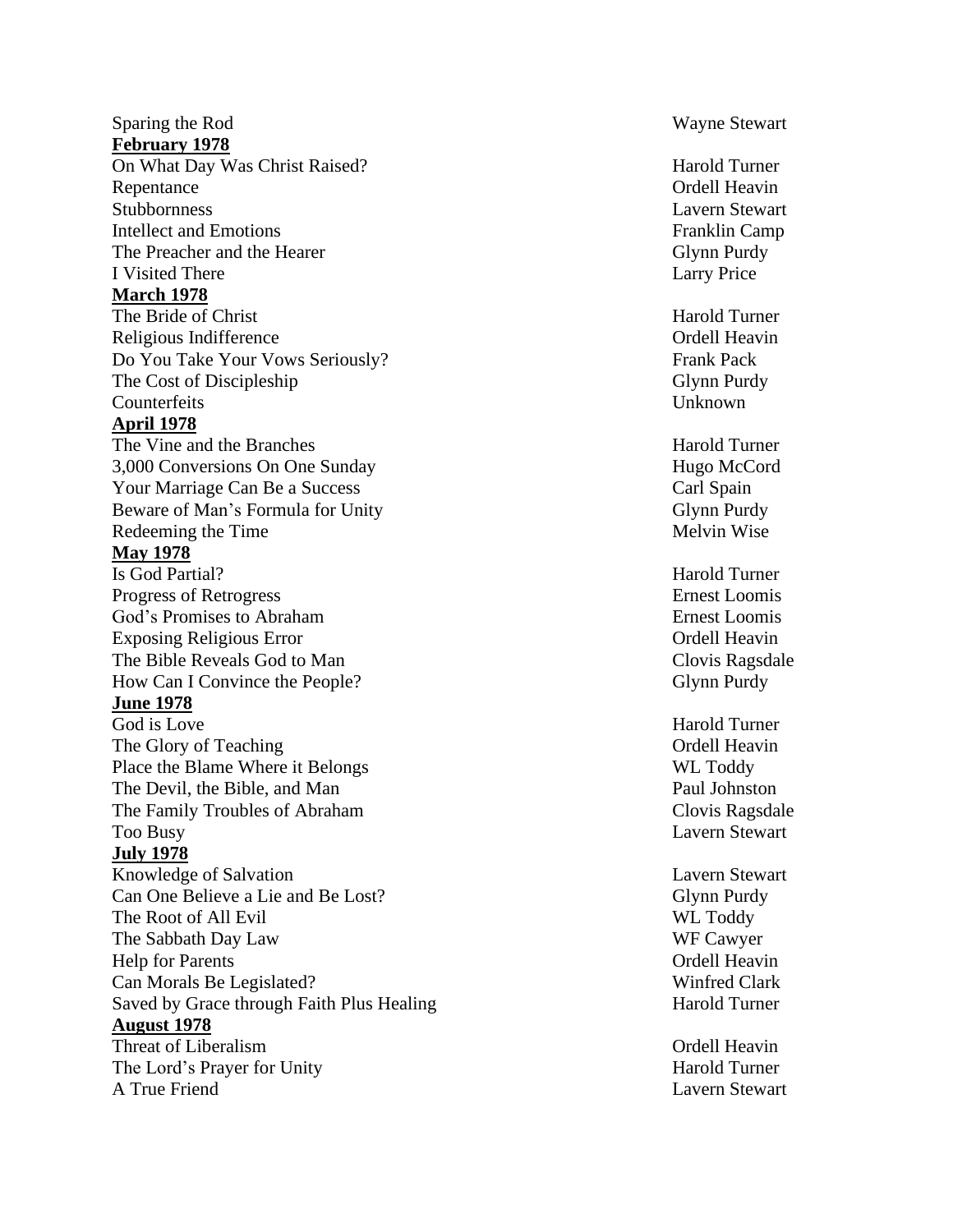Explaining (?) The Ask for the Old What is the Assembly in Hebrews 10:25? Harold Turner **September 1978** Forget All His Seed Produces After Its Own Communal Living in the Early Cleansing the Are You Ashamed As the World **October 1978** Do We Inherit Choosing a How Does God Speak to Man The Two of U What Makes a Leader a Laborers in His **November 1978** After Death, What Reasonable So, You Married, Now Like a Bottle in the Christians by The Meanest **December 1978** God Hears Not Sinners **Harold Turner** Harold Turner **Born Again Christians Example 2018 Example 2018 Example 2018 Example 2018 Example 2018 Example 2018 Example 2018** I Prevented the Dawning Harold Turner Is Ambition a Sin or a Virtue? Clovis Ragsdale Going 'Round in Circles Communication's Communication of Communication of Communication of Communication of Communication of Communication of Communication of Communication of Communication of Communication of Communicatio Confusion or Unity? Lavern Stewart **January 197 9** Receiving Christ **Harold Turner** Harold Turner Seeking to Please Parenthood Wilfred Peterson Neglect Will Do I The Righteous What Will You Do With the **February 1979** Can that Faith Save Christian A Model That They All May Be The Christian's **March 1979** When We All Get to Heaven **Exercise 2** and the Cordell Heavin

Glynn Purdy Richard Bonner

Lavern Stewart Harold Turner Clovis Ragsdale Ordell Heavin **Bob Clardy** Larry Price

Harold Turner Glynn Purdy Clovis Ragsdale Harold Turner Dub McClish WL Toddy

Ordell Heavin WL Toddy Glynn Purdy Harold Turner Ted Knight Mrs Naomi Price

WL Toddy WL Toddy **Owen Olbricht** Ordell Heavin

Charles Crouch Ordell Heavin Clovis Ragsdale Harold Turner Lavern Stewart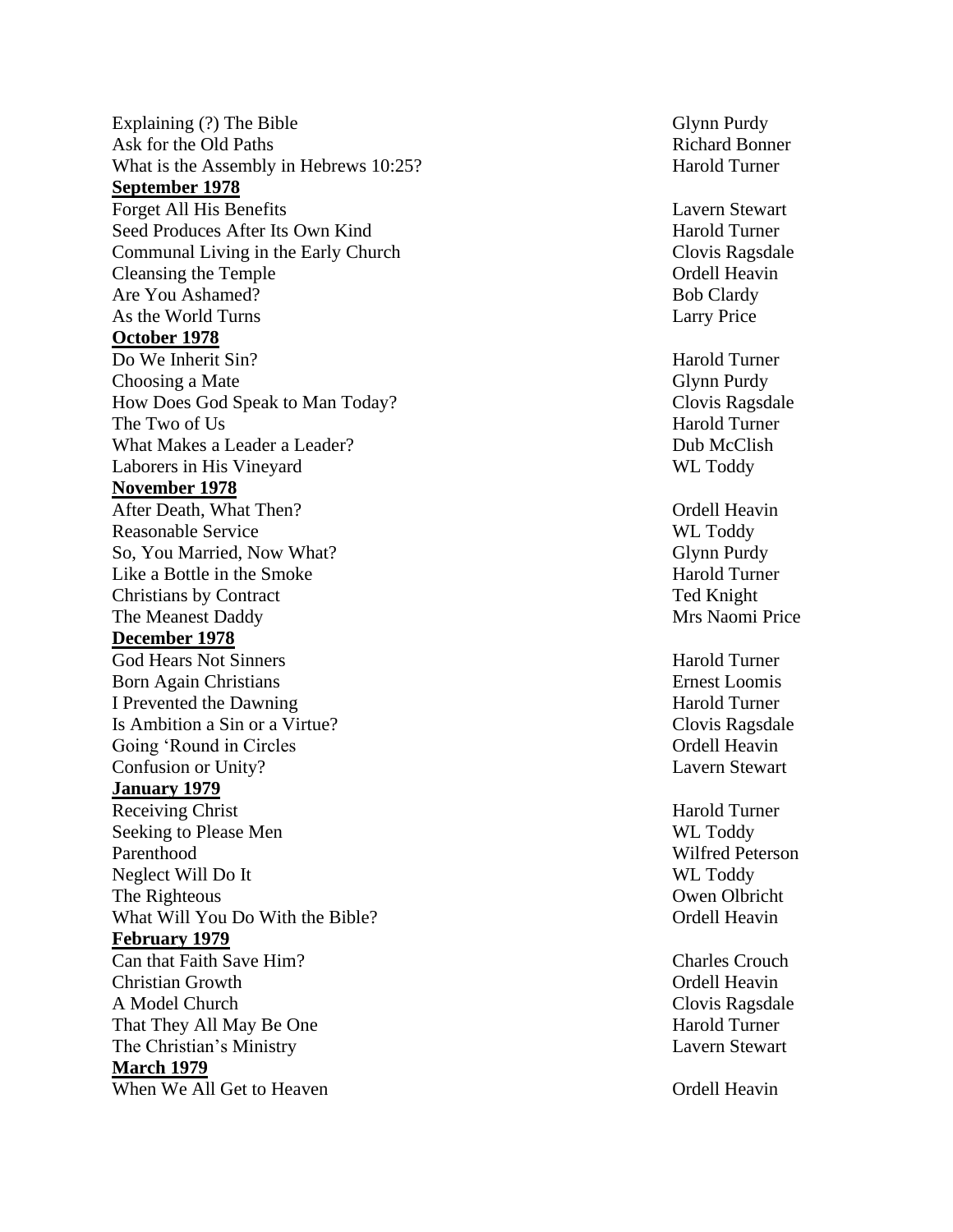Comfort Others The Church and The Spirit Bears Witness **Harold Turner** The Eldership **April 1979** The Sin of The Importance of Questions About Divorce Ted Knight The Heart of Christianity Lavern Stewart **May 1979** Is God Unrighteous? Harold Turner The Prayer of a Righteous First Love and First That Form of The Silence of the Ways to Keep the Church from Confident and **July 1979** Body Lingo Larry Price What Is Your Desire? WE Totty The Worst Form of Pollution Contract Contract Contract Contract Contract Contract Contract Contract Contract Contract Contract Contract Contract Contract Contract Contract Contract Contract Contract Contract Contract Contr The Holy Spirit in Conversion **Harold Turner** Harold Turner But He Lied Unto Him Richard England Jr. My Meditation Lavern Stewart **August 1979** Is Sin Worth the Communications Ted Knight Holding the Coats or Just Washing Our Saved By Grace I Never Knew I Was Wrong WL Tott **September 1979** One Thing Prove All Contacting the Communications Ted Knight Our Attitude Terry Frizzell **October 1979** Go Ye Into All the The Poor in Believing in God Lavern Stewart The Judgment Is it a Sin? Harold Turner Abstain from All Works of the Flesh WL Totty

Lavern Stewart Harold Turner Hugh Fulford

Harold Turner Glynn Purdy Harold Turner

Lavern Stewart JH McCaleb Glynn Purdy Ordell Heavin Ted Knight Elmer L'Roy

Lavern Stewart Larry Price Glynn Purdy Harold Turner WL Totty

Lavern Stewart W.L. Toddy Harold Turner

Clovis Ragsdale Terry Frizzell **Ernest Loomis**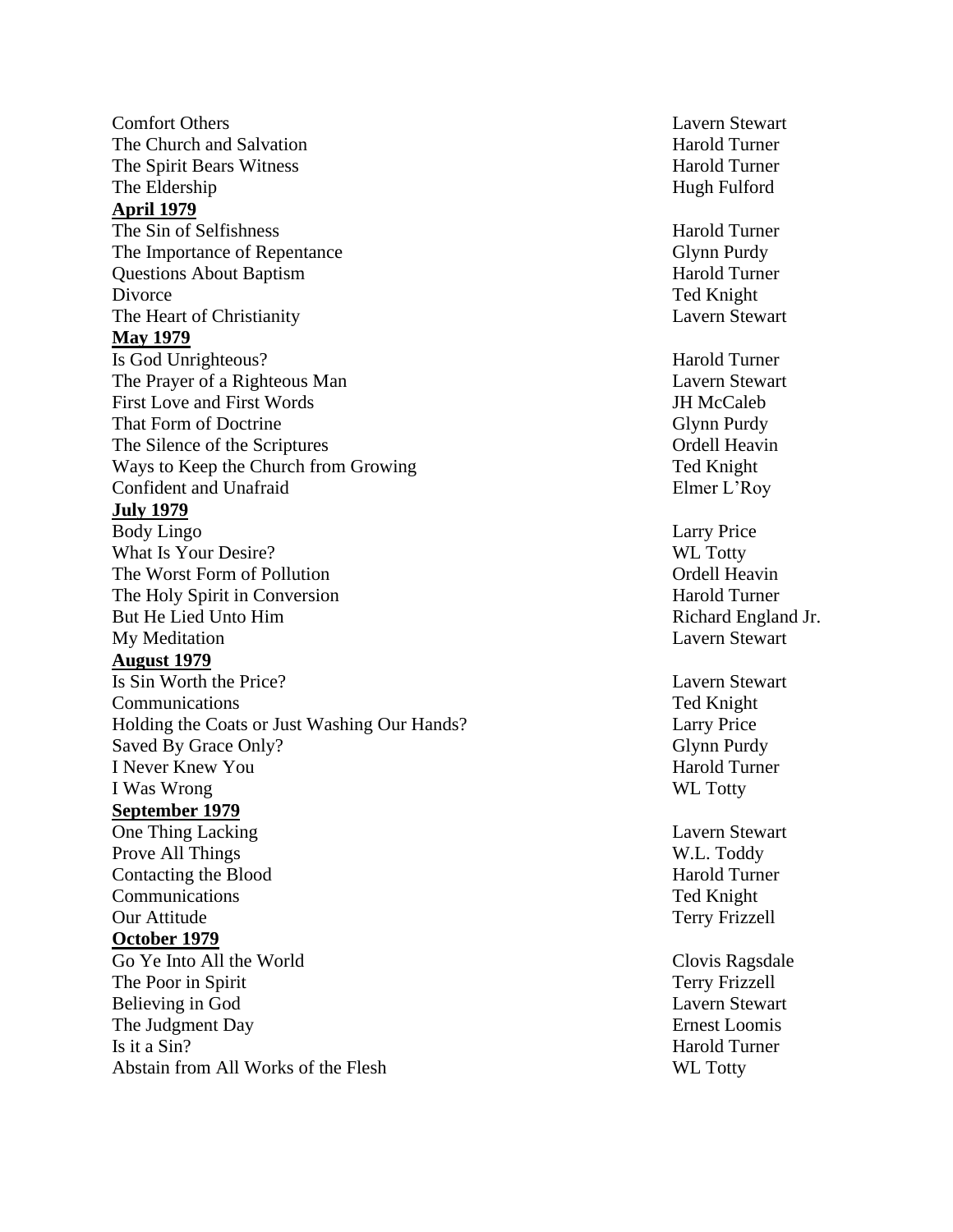#### **December 1979**

Salvation by Faith Blessed Are the What Glory Is It? WL Toddy Back to the Old Hold It Fast – Lest It Slip Ted Knight Dead Unto Sin, Alive **January 1980** Apostolic Christianity **Ordell Heavin** They that Hunger and What is the New The Sin of Presumption WL Toddy Have Miracles **February 1980** Teach us to Number our The Merciful World Evangelism in Our The Body of Christ Harold Turner A Tribute to The Evidence of **April 1980** Blinded Minds Harold Turner Christ Is Our Leader **Is a Contract Christ** Is Our Leader **Joe Sponaugle** Evil Men Love Darkness WL Totty Faith or Tradition? The Tradition of Tradition of Tradition of Tradition of Tradition of Tradition of Tradition of Tradition of Tradition of Tradition of Tradition of Tradition of Tradition of Tradition of Tradition of Tra The Peacemakers Terry Frizzell **May 1980** Christ and the Church Christ and the Church Clovis Ragsdale Persecuted for Righteousness' Wisdom WL Toddy Faith of Tradition? Jesus, the The Fear of Jehovah Joe Sponaugle **June 1980** In Christ Harold Turner Do You Know the Lord? Joe Sponaugle Jesus, Our Perilous Faith of Tradition? Ted Mountjoy **July 1980** Some Admonitions Erwin Cowen Teaching With Divorce for Every Stewardship of **August 1980** A Nation That Obeyed Not the Lord Harold Turner

Harold Turner Terry Frizzell Ordell Heavin Joe Sponaugle

Terry Frizzell Harold Turner Harold Turner

Joe Sponaugle Terry Frizzell Clovis Ragsdale Wayne Price Harold Turner

Terry Frizzell Ted Mountiov Harold Turner

Erwin Cowen Terry Frizzell

Harold Turner Larry Price Robert Ball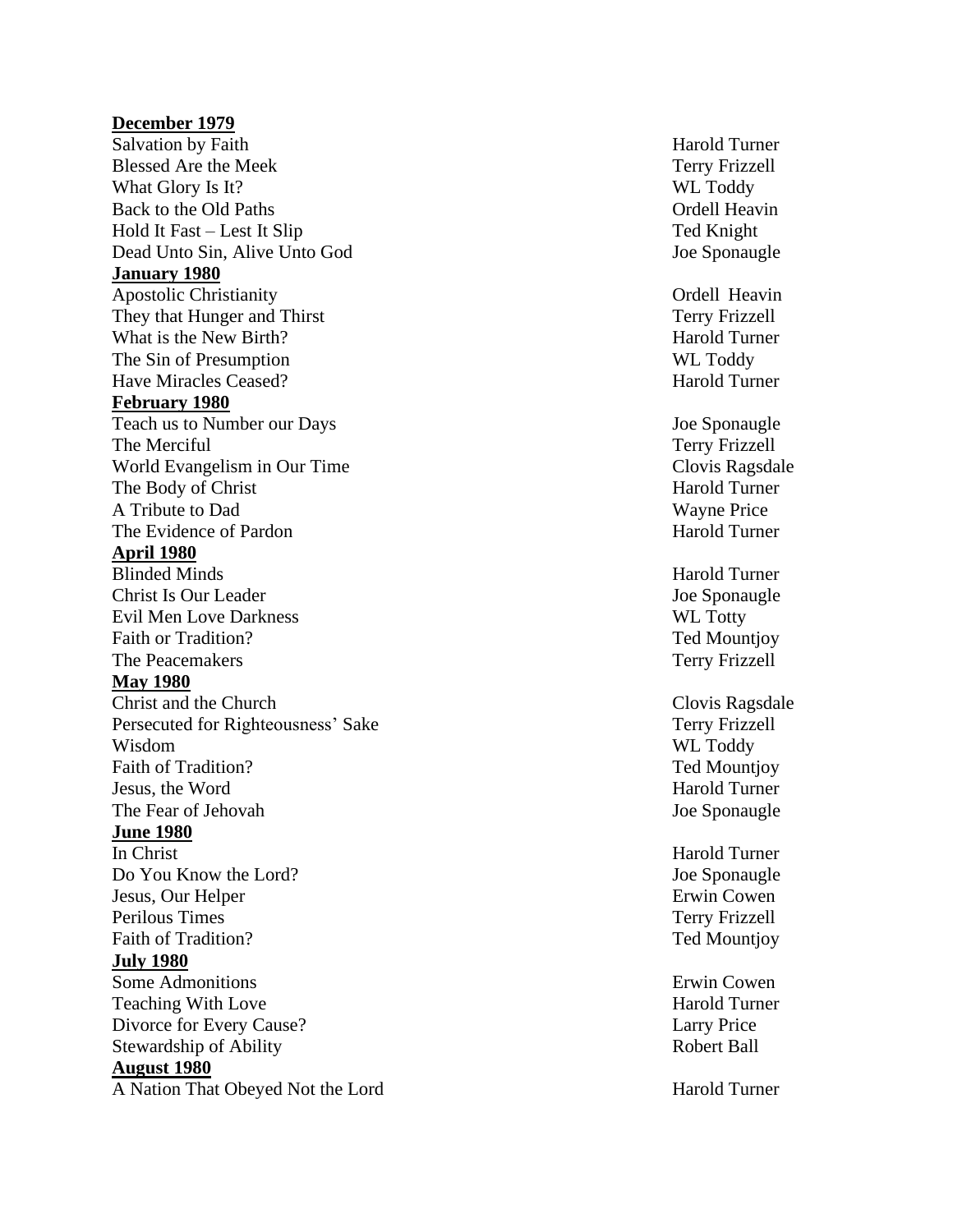Decision Making He Came to The Most Precious Commodity Partaking Unworthily The Last **September 1980** Adding the Christian No Condemnation **Harold Turner** How Should One Decide Faith and Choosing Our Life's Are You Trying to go to Heaven? Larry Corbett **October 1980** Keeping the Obeying the Be a Winner Should Christians Attend School The Remission of **November 1980** A Good Honest What is Child Jesus said' "I AM" Robert Ball Element of Learning Donnie Mangrum Donnie Mangrum **December 1980** "ME – ISM" is Not Are You Running the Christian Race In What Manner Should One be Self-The Church in Prophecy **Fig. 2.1 The Church in Prophecy Harold Turner January 1981** The Importance of Faith The Importance of Faith Harold Turner Jesus Intended to Save S o **Church Leadership** The Anemic Christian Larry Corbett What is a Christian **Harold Turner** Harold Turner **February 1981** Let the Church Do I Salvation by Faith **Robert Ball Misplaced Values** Good Morals and The things Jesus Condemned in **March 1981** The Need for A Father's Greatest The Church Pictured in

Donnie Mangrum WL Toddy Robert Ball Harold Turner Larry Corbett

Erwin Cowen Donnie Mangrum Ted Moungjoy Robert Ball

Erwin Cowen Robert Ball Donnie Mangrum Larry Corbett Harold Turner

Harold Turner Mrs. Naomi Price Erwin Cowen

Ted Mountioy Larry Corbett Robert Ball Donnie Mangrum

Ted Mountjoy Ordell Heavin

Ted Knight Ordell Heavin Ernest Loomis Harold Turner

Ordell Heavin Patrick Parnell Robert Ball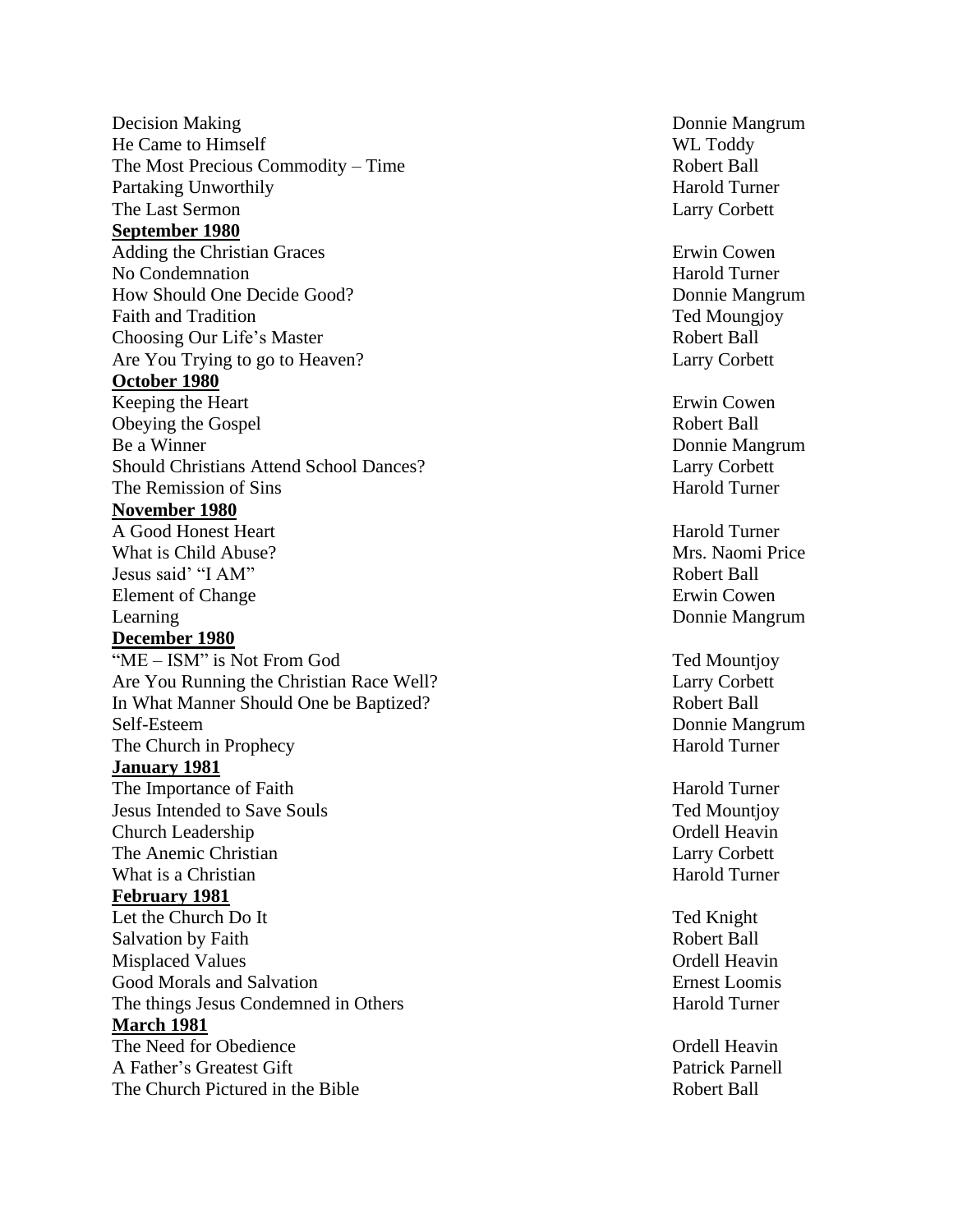The Heart Needs Grooming Preaching the Gospel The Conversion of Three **April 1981** A Man Let's Pull The Conversion of the Samar A Cloud of Are Your Sins **June 1981** Music in the Church Glynn Purdy Glynn Purdy The Need for Leadership Dick Stovall What about Mixed Swimming Four Requirements for The Conversion of Apollos **Harold Turner July 1981** Success Sam Conley The "They" Monster The Promise of God's What Does Truth Say About the Church? Ted Knight Can Instruments be Used by **August 1981** Closer Than a Who Authorized Music in If Y e Love M What God Hath Joined Guarding Our **September1981** When does God Recognize Marriage, Divorce and Remarriage and all the Mike Pace What's in a Name? The Work of the I Guess I Am an "ANTI" Ted Knight Forgiveness Unknown **October 1981** Which Church is Christians Are Teenagers and Temptations Coy Walters Not for the We Need Some Deacons Willing to "DEAK" Mike Pace Ever Watch a Dog Fight? Mike Pace **November 1981** Will the "Real" Church of Christ Please Stand up! Mike Pace Is There Hope or The 144,000 and the Great The Providence of God Harold Turner

Avis Porter Glynn Purdy Harold Turner

Erwin Cowen Ted Knight Harold Turner Avis Porter Harold Turner

Ted Knight Harold Turner

Joe Barnett Harold Turner Glynn Purdy

Harold Turner Glynn Purdy Harold Turner Ordell Heavin Harold Turner

Haaold Turner Mike Pace WC Anderson

WF Cawyer Lavern Stewart Clifford Payne

Terry Frizzell **Bobby Bates**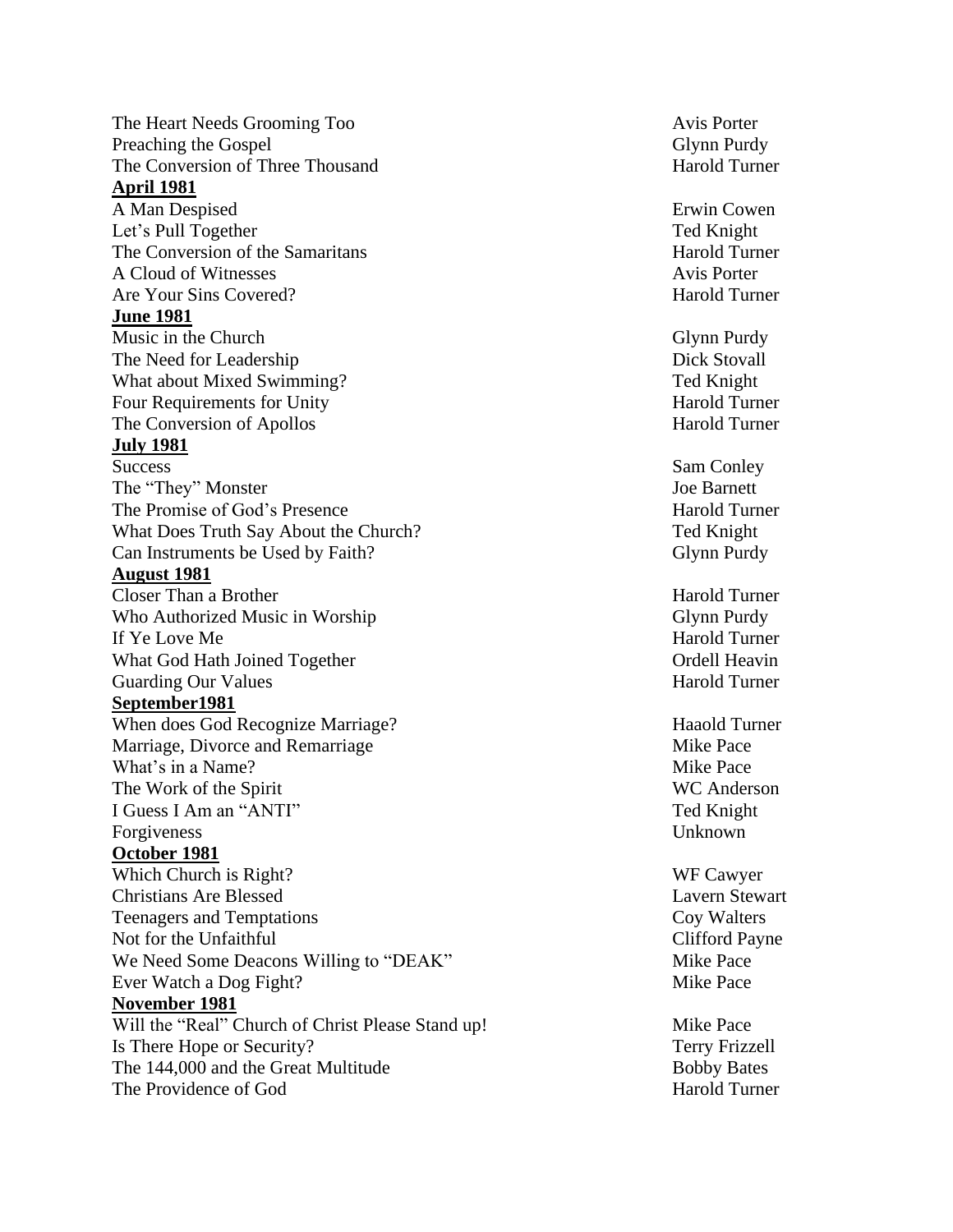Watch for Their Souls WR Smith **December 1981** Our Appointment With God Hardeman Nichols We Need Sound Preaching Now! GF Raines The Making of Habits The Making of Habits New York 1988. The Making of Habits New York 1988. The Making of Habits New York 1988. The Making of Habits New York 1988. The Making of Habits New York 1988. The Making of Habits Sorrow is Better Than Laughter **Dennis Smith** Have You Checked Your Eyes Lately? Ordell Heavin Is Man Totally Depraved? Harold Turner **January 1982** Where is the Church Mike Pace Misplaced Values and the contract of the contract of the contract of the contract of the contract of the contract of the contract of the contract of the contract of the contract of the contract of the contract of the contr The World's Unbelief Charles White Happiness Requires the Right Self-image Harold Turner **February 1982** Happy New Year Jason Frizzell Preaching to the Spirits Harold Turner The Church and Social Action Bill Graddy Christianity or Superstition Mike Pace **March 1982** Is He faithful? Mike Pace Four Christian Virtues Erwin Cowen The Battle Lines Must be Maintained Ordell Heavin Sons of Adoption Terry Frizzell **April 1982** God Promises a Kingdom Harold Turner Lovest Thou Me? Dan Wilson Thankful Glenda Smith When We All Get to Heaven **Dennis Smith** Dennis Smith **May 1982** The Lord Opened Her Heart! Boyd Morgan Synthetic Fellowship Mike Pace A Repentance Without Regret Mike Pace Have You Counted the Cost if Your Soul Should be Lost? Ordell Heavin **June 1982** God Wants to Save You! Solution of the Save You! Bible Preaching Nike Pace The Sin of Hypocrisy Wayne Kilpatrick Things the Devil Wants to do Clovis Ragsdale **July 1982** You Can Live a Christian Life Harold Turner Do Elders Rule by Default? Contract the Contract of the Contract of Contract of the Contract of the Contract of Contract of the Contract of the Contract of the Contract of the Contract of the Contract of the Contract of th Another Look at the Sabbath JJ Turner Knowledge and Life **OH** Tabor **August 1982** How Can You Win Back Those Who Have Drifted Away? Mike Pace The Indwelling of the Holy Spirit Mike Pace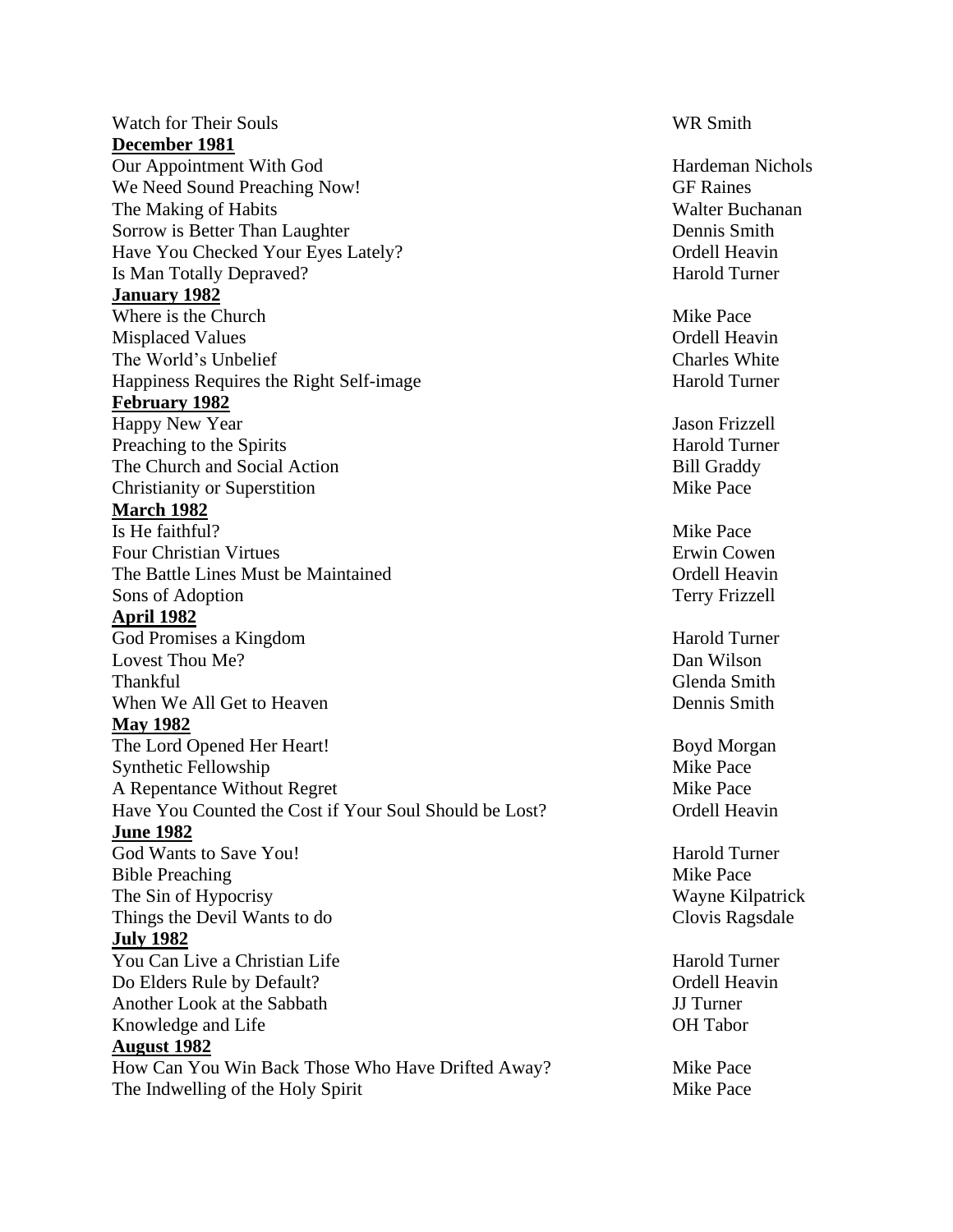Changing Attitudes About Divorce John Waddey The Woman I Marry Narry Mark Lewis Number of the Mark Lewis Number of the Mark Lewis Number of the Mark Lewis Number of the Mark Lewis Number of the Mark Lewis Number of the Mark Lewis Number of the Mark Lewis Number of th **September 1982** When is One Saved By Faith Harold Turner Churches of Life Aven Hook No Deposit – No Return Mike Sinapiades Only Remedy For Sin Ordell Heavin Am I Really Getting Through? Mike Pace **October 1982** Upend the Downtrend David Archer Can One Prove That the Lord's Supper Must be Observed Every Sunday James Meadows Triple AAA (An Arrogant Air) Bill Graddy The Chameleon Plaque **Aven Hook** Aven Hook The Instruction Book Glenda Smith **November 1982** What's Right in The Lord's Church Today Mike Pace Is it Thunder or the Voice of God? Bruce Wadzeck Do You Have a Vail? Doyle Williams Would Jesus Cleanse The Temple Again? Gary Workman **December 1982** The Bible and the Role of Women Ruble Shelly What Saith the Scriptures Bill Graddy The Devil's Miracles **Harold Turner** Harold Turner **January 1983** A Teaching Model and the state of the Bill Graddy Where Are the Headquarters for the Church of Christ Wendell Winkler Heaven is Real Terry Frizzell What the Future Holds **Containers** Constanting Constanting Constanting Constanting Ordell Heavin Justification by Faith Only **Mike Pace February 1983** Is the Lord's Church Essential to One's Salvation? Mike Pace Marriage Only In The Lord Glynn Purdy Mistakes to Be Avoided **Ordell Heavin March 1983** Let's be Offensive Mike Pace How to Be Somebody TJ Samson Tell us Plainly **Bill Graddy** Does Man Have a Soul **Harold Turner** Harold Turner **April 1983** What is Man Trying to do anyway Mike Pace Let the Body be the Body David Riley Home Grown Bill Graddy Do You Have Problems? And Turner have problems and the set of the set of the Harold Turner has been harded to the Harold Turner What is Your Relationship to Christ Not? Glynn Purdy **October 1983** The Government of the Church Clovis Ragsdale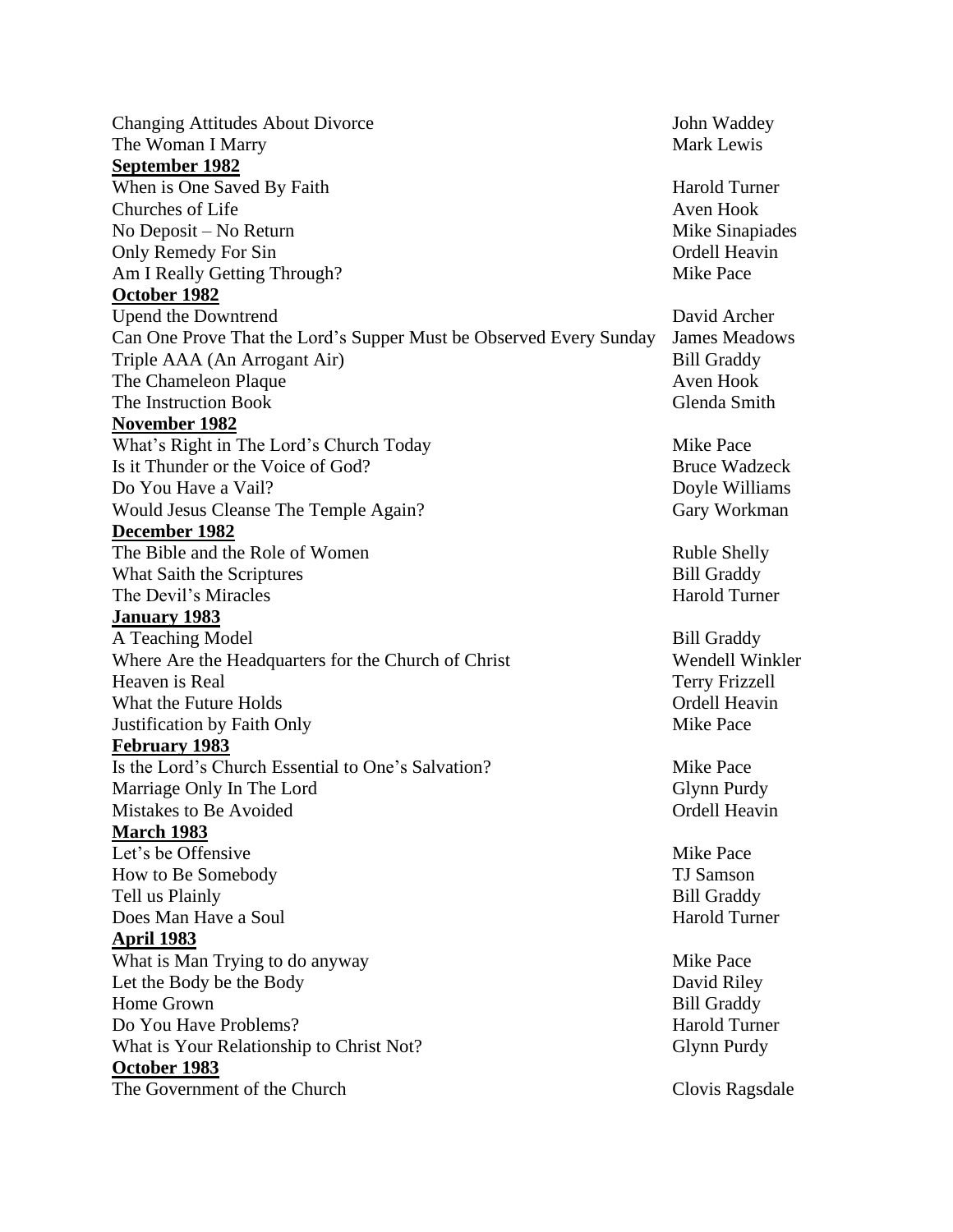What Must the Church Do to Be Saved Church Church Church and Church Church Church Church Church Church Church Church Church Church Church Church Church Church Church Church Church Church Church Church Church Church Church Let's Have Unity, Not Strife Charles Billingsly A Light For Someone Glenda Smith **November 1983** Why Preachers Quit Wayne Kilpttrick Truth Invites Investigation but Never Fears It Mike Pace Can You Find it in God's Holy Word Mike Pace Which View Do You Hold Harold Turner **December 1983** Introducing the Church of Christ Harold Turner Sowing and Reaping **Dean Fugett** Dean Fugett Can One Believe a Lie and Be Lost Glynn Purdy **January 1984** Do Others Know I Am a Christian Mike Pace Mixed Marriages and the Marriages and the Marriages and the Marriages and the Marriages and the Marriages and the Marriage of the Marriages and the Marriages and the Marriage of the Marriages and the Marriages and the Marr Speaking in Tongues Glynn Purdy **February 1984** What is Total Commitment **Mark Lewis** Mark Lewis I Did Not Marry A Christian Unknown What is This Younger Generation Coming To Mike Pace **March 1984** Practical Tips and Suggestions for Effective Soul Winning Randy Simmons Congregational Responsibility Toward Elders **Congregational Responsibility Toward Elders** Congregation The Sin of Hypocrisy Wayne Kilpatrick **April 1984** Where Are the Brethren? Mike Pace Sin is a Horrible Thing Dillard Thurman Why Every Christian Should Give More Than 10% Mac Layton I'm Not Leaving the Church Douglas Parsons **May 1984** The Lord Opened Her Heart! Boyd Morgan Thou Art the Man Glynn Purdy They Just Won't Listen! Dennis Crawford Where Are the Headquarters for the Church of Christ Wendell Winkler **June 1984** What Does the Bible Say? Mike Pace The Other Side of the Coin WS Boyett Changing Attitudes About Divorce John Waddey **July 1984** Born Again Christians Dennis Smith Would Jesus Cleanse the Temple Again? Workman What God Hath Joined Together… Solution of the Mike Pace Mike Pace **August 1984** The Work of an Evangelist William Cline Highway to Heaven or Highway to Hell? Ordell Heavin Must I Obey the Gospel? Mike Pace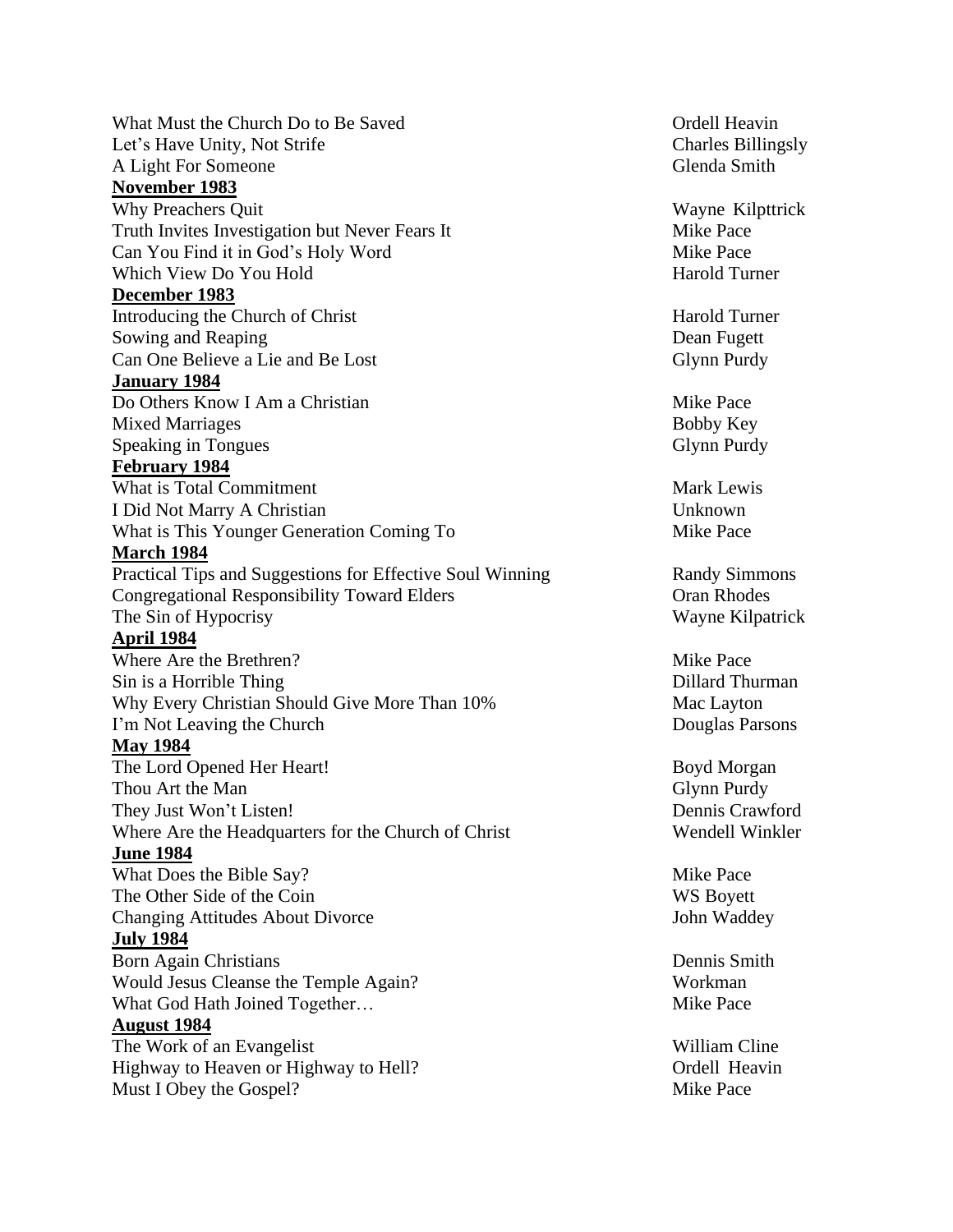He Won't Last Ronald Gilbert **September 1984** How Would You Spend Your Last Sunday on Earth? Truman Spring Who is This Jesus? Mike Pace Thinking Out Loud **Dalton Key** Is One as Good as Another? Wendell Wknkler **October 1984** Elements of the Gospel Dean Fugett The Lost Art of Preaching Cran Rhodes Youth and Alcohol Bubba Philips Spiritual Smokescreens **Spiritual** Smokescreens **Ordell Heavin November 1984** Who is Your Hero? Mike Pace Biblical Addiction Jack Gray How Much Difference Has the Great Commission Made in Your life? Cline Paden Church Leadership Today – Is It Scriptural? Manuel DeOliveira **December 1984** God vs, Our Society **Willard Fulton** The Choice is Yours and the Choice is Yours Mike Pace Circles Ordell Heavin Stewardship **Orville Buchanan** Orville Buchanan **January 1985** Should We Call Men Reverend? Everett Sturgeon Sons of Adoption Terry Frizzell Which Church Shall I Join? Dennis Smith Why Doesn't it Just Die? Ted Knight **February 1985** Miraculous Faith Healing – Fact or Fiction Clifford Payne The Silence of Women Art Smith The Greatest Miracle Naomi Price Naomi Price **March 1985** Counting the Cost **Art Smith** "I Change Not" Dalton Key Original Sin Johnny Ramsey Paul, The Master Preacher Wendell Winkler **April 1985** Disappointment Dale Smart The Choice is Yours and the Choice is Yours Mike Pace Preacher Talk Bobby Duncan A Mother's Love Naomi Price Naomi Price Try Beginning Again Gus Nichols **May 1985** Did You Know? Mike Pace Memorials **Memorials** Orville Buchannan Congregation's Responsibility Toward Elders **Congregation's Responsibility Toward Elders** Congregation's Responsibility I'm Not Leaving the Church Douglas Parsons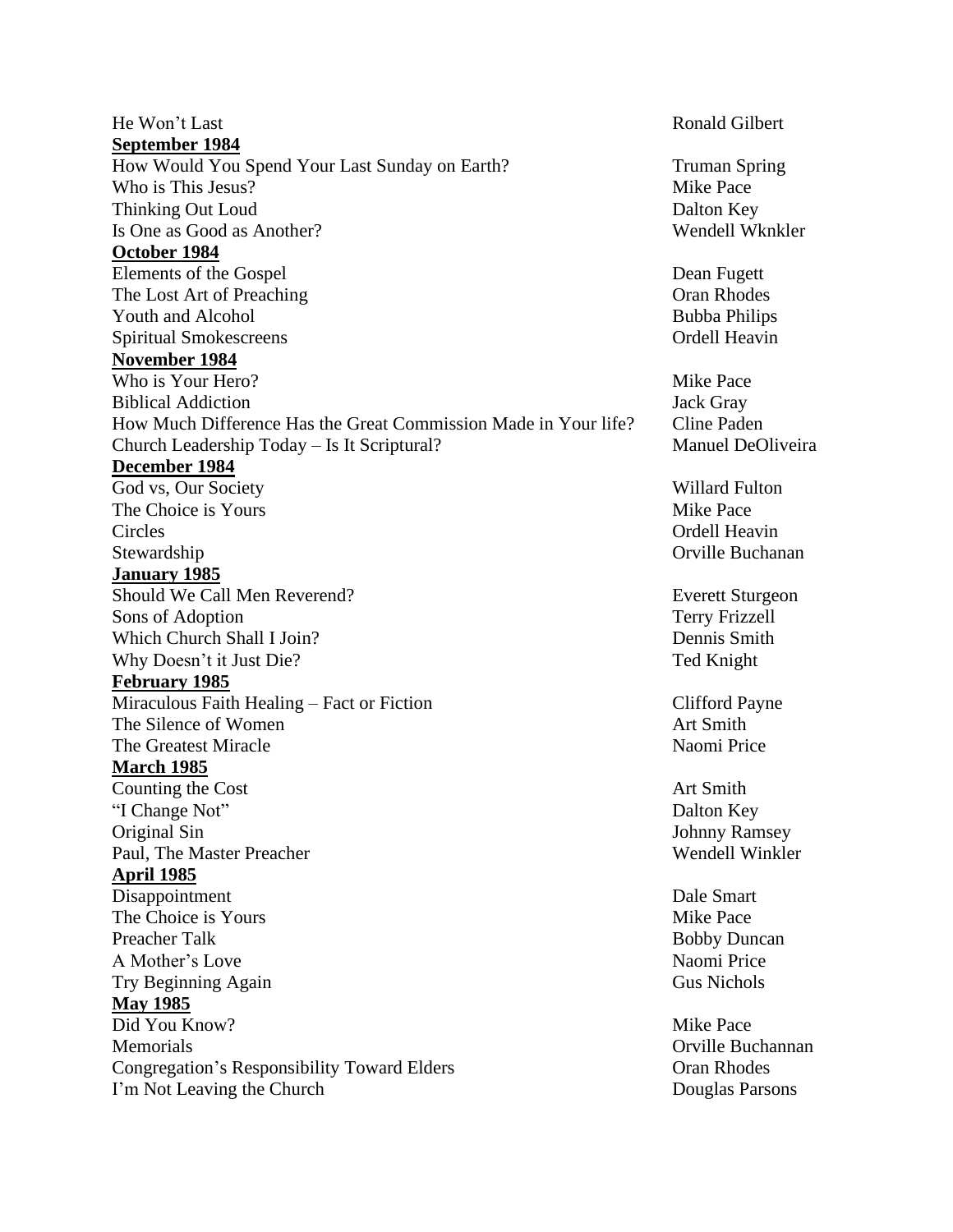Let Your Preacher Be What God Intended Him to  $Be - A$  Man! Dennis Smith **June 1985** Deficient in Discipline Bill Graddy How to Become a Christian Mike Pace Emphasis on the Communion **Dennis Smith** Dennis Smith Turning the World Upside Down JC Choate **July 1985** The Urgency of the Lord's Work Jerry Wilson True Religion **I**ohn Waddey Sin in God's World Mike Pace How Important is Faith? Mike Pace Different Beliefs? Mike Pace **August 1985** Immorality in the Church – Dancing Mark Lewin Wives, Win Your Husbands to Christ Unknown Is Baptism a "Must?" Walter Buchanan Better Sports or Better Men Dennis Smith Try Beginning Again Gus Nichols Dying in Homes Bill Graddy **September 1985** Encouragement David Riley Seems Somebody Should Say Something Bill Graddy Jesus Style of Evangelism Bruce Wadzeck Ordinary People Buddy Borland Why it is Important to Go to Worship Wayne Kilpatrick **October 1985** Let's Grow Up Mike Pace Battling Brethren Dalton Key The Authority of Elders Dub McClish **December 1985** Watch the Clock Dan Anders Problems in the Early Church **Harold Jackson** Harold Jackson Which is it? Bill Graddy The Vision of My Victory TV Samson Raj The Necessity of Pain **Owen Oldricht** Owen Oldricht **January 1986** Try Again! Mike Pace Are There Degrees of Christians? Dennis Smith Is a Tail Ever a Leg? Benny Stephens Do Nothing and Sin John Gipson Are You Happy? Eugene Brewer Satan's Plan for the Church Barry Cunningham **February 1986** Will Most People Be Lost? Harold Turner Sitting and Stewing **Bill Graddy** The Restoration Plea Bobby Dockery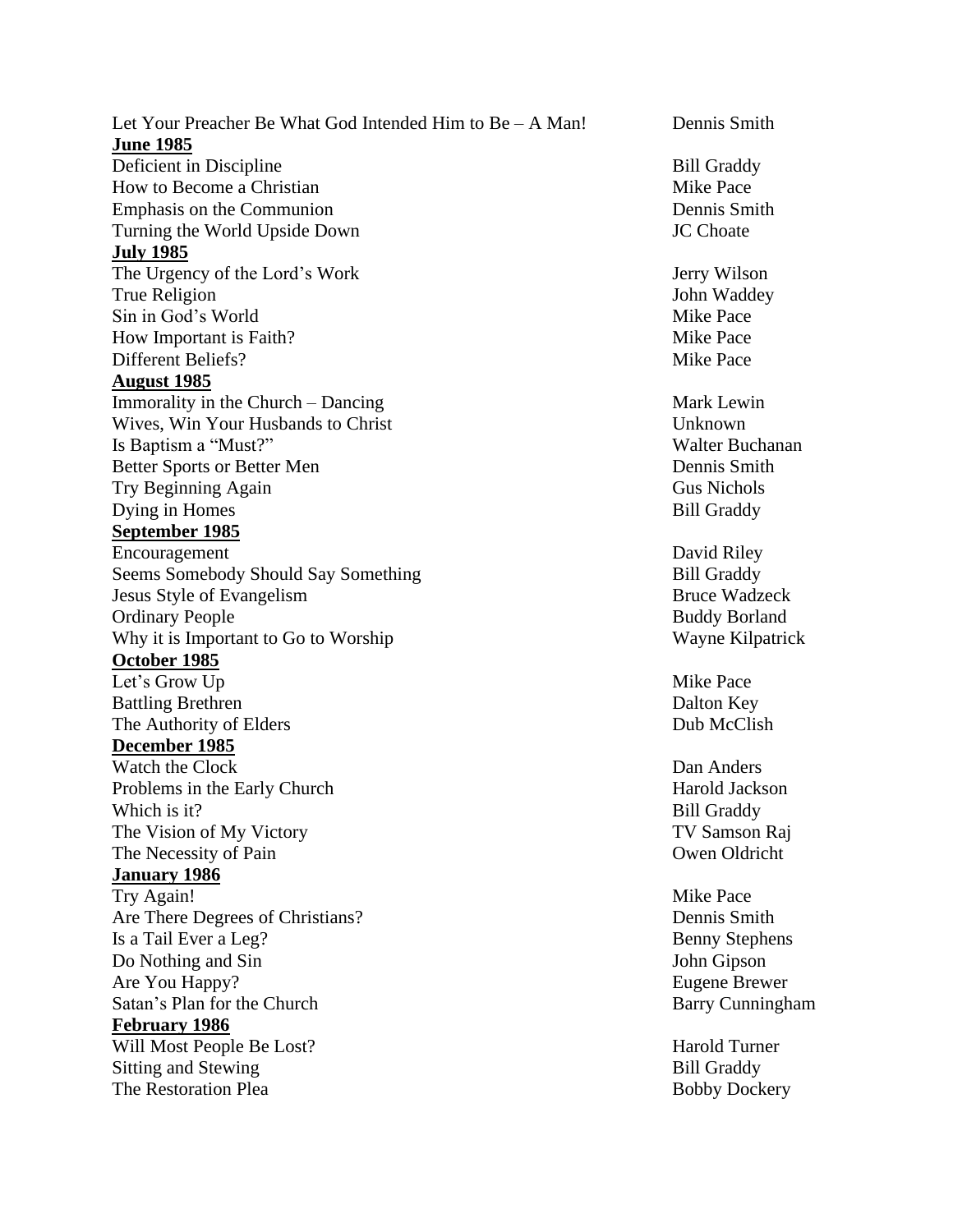| <b>March 1986</b>                                                   |                         |
|---------------------------------------------------------------------|-------------------------|
| Contend for the Faith                                               | <b>Charles Coats</b>    |
| Shall Your Brethren Go to War, And Shall Ye Sit Here?               | Joseph Ruiz             |
| <b>April 1986</b>                                                   |                         |
| Fathers                                                             | <b>Charles Coats</b>    |
| Christian Young People and the Public Schools                       | <b>Bill Graddy</b>      |
| Children $-$ A Reward but A Responsibility                          | Dan Winkler             |
| <b>Neglected Children</b>                                           | <b>Charles Coats</b>    |
| <b>May 1986</b>                                                     |                         |
| The Church and Its Elders                                           | <b>Charles Coats</b>    |
| <b>Elders and Church Discipline</b>                                 | <b>Ernest Underwood</b> |
| Elders' Duty of Watchfulness                                        | Wayne Jackson           |
| Paul's Remarks to the Ephesian Elders                               | <b>Charles Coates</b>   |
| <b>June 1986</b>                                                    |                         |
| How Do We View the Bible?                                           | <b>Charles Coats</b>    |
| If Genesis $1 \& 2$ are Mythical, What About the Rest of the Bible? | Dick Sztanyo            |
| <b>July 1986</b>                                                    |                         |
| What is the Church of Christ?                                       | <b>Charles Coats</b>    |
| Can We Have the New Testament Church Today                          | Jim O'Connor            |
| The True Meaning of Love                                            | <b>Garry Stanton</b>    |
| <b>August 1986</b>                                                  |                         |
| <b>Christian Doctrine</b>                                           | <b>Charles Coats</b>    |
| <b>Tact and Contact</b>                                             | <b>Johnny Ramsey</b>    |
| Evolution                                                           | <b>Charles Coats</b>    |
| Let the Redeemed of the Lord Say So                                 | <b>Bill Graddy</b>      |
| Some Things of Which Paul Was Not Ashamed                           | <b>Garry Stanton</b>    |
| September 1986                                                      |                         |
| <b>Christian Doctrine</b>                                           | <b>Charles Coats</b>    |
| The Home as God Would Have It                                       | <b>Toney Smith</b>      |
| Bring Them up                                                       | Larry Mathis            |
| The Anemic Christian                                                | <b>Larry Corbett</b>    |
| October 1986                                                        |                         |
| <b>Christian Doctrine</b>                                           | <b>Charles Coats</b>    |
| The Preaching of Jesus                                              | <b>Charles Coats</b>    |
| Dead to the Law by the Body of Christ                               | Dean Fugett             |
| <b>Chief Elder</b>                                                  | <b>Bill Graddy</b>      |
| Baptism                                                             | <b>Charles Coats</b>    |
| I Wept Also!                                                        | <b>Bill Graddy</b>      |
| November 1986                                                       |                         |
| <b>Christian Doctrine</b>                                           | <b>Charles Coats</b>    |
| Is the Church of Christ Still Pure?                                 | John Shafer             |
| Elders, Watch for Their Souls!                                      | Dean Fugett             |
| Ignorance                                                           | <b>Charles Coats</b>    |
| The Price of a Lie                                                  | <b>Garry Stanton</b>    |
| December 1986                                                       |                         |
| <b>Christian Doctrine</b>                                           | <b>Charles Coats</b>    |
|                                                                     |                         |
|                                                                     |                         |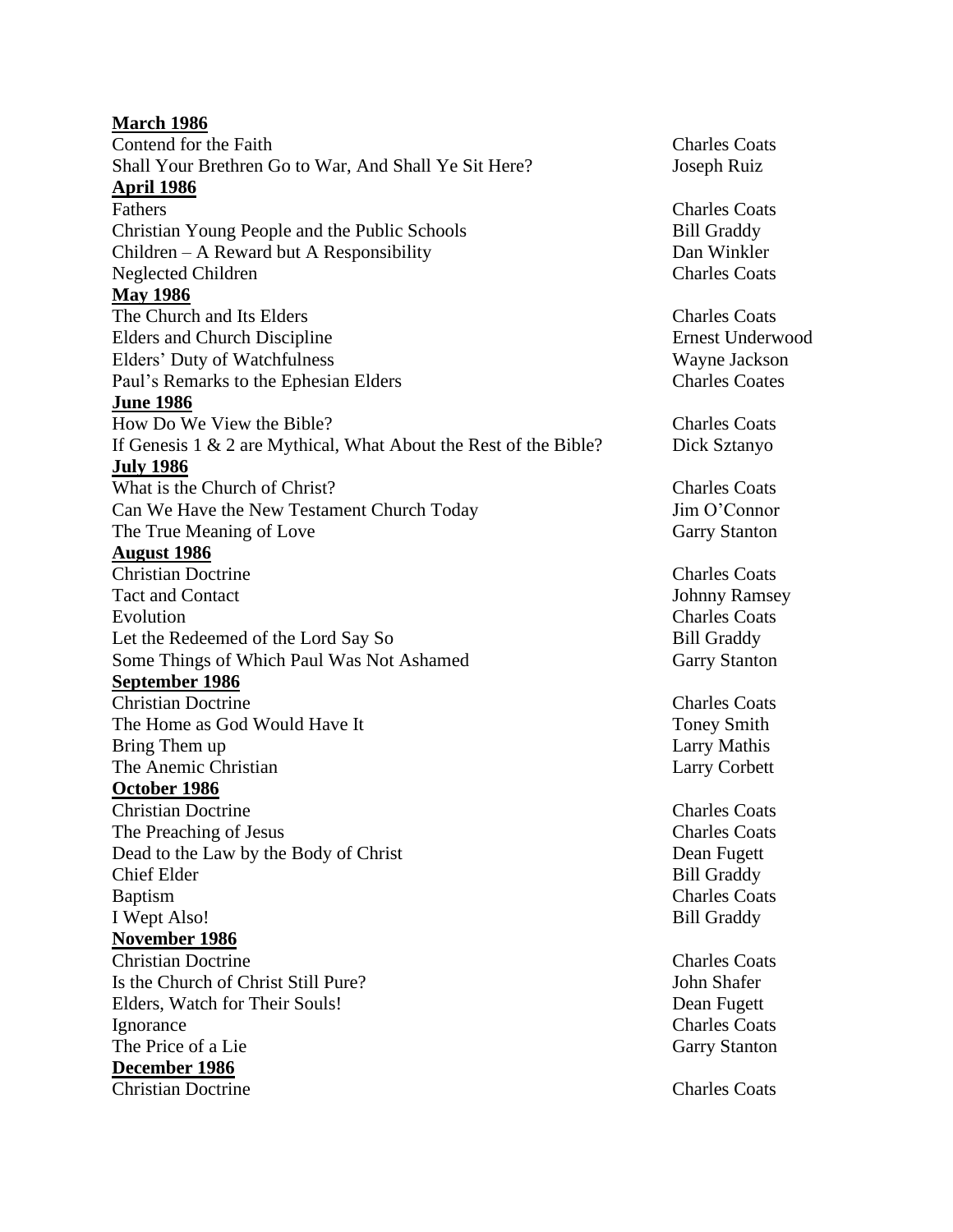Euthanasia Charles Coats MYOB Bill Graddy Shall The Court Decide the **January 1987 Church Doctrine** Sheep Need Shepherds Dean Fugett Sheep Need Shepherds Dean Fugett Lessons from the Genealogy of Christ The Seasons from the Genealogy of Christ The Seasons Jack Williams **February1987** Christian The All Authoritative Word Gerald Bolin Do We Dare Change Saved By Should Infants Be **March 1987 Christian Doctrine** Elders – Men Under God's A Brief Analysis of the Book of Hebrews Larry Mathis Jesus is the Son of God **Strange Authority** Procrastination **Procrastination** Vivian Bruner **April 1987** Christian Women Keep Silence in the Foresight Charles Coats **May 1987** Teaching and the Good Elders "Worthy of Double **Organizing Our Lives** Soul Conversation Garry Stanton **June 1987** Teleological Wanted: Busy People That Which Is Perfect Is God Shut the Bible Trivia **Dub McClish July 1987** The Good Preaching Jesus Harold Turner Held Hostage Garry Stanton Ask for the Old The Ten Commandments of Satan Malcom Hill **August 1987** Convicting the World of A Subordinate Role Not An Inferior Obey God… And do it For the Right

Bill Graddy

Charles Coats

Charles Coats Max Schmollinger **Garry Stanton Garry Stanton** 

Charles Coats Dean Fugett Richard England Charles Coats

Charles Coats Larry Mathis

**Mike Pace** Dean Fugett Wayne Brewer

Larry Mathis AT Pate Lloyd Topliss **Garry Stanton** 

Jered Williams Richard Bonner

Jered Williams **Bill Graddy** Mark Lewis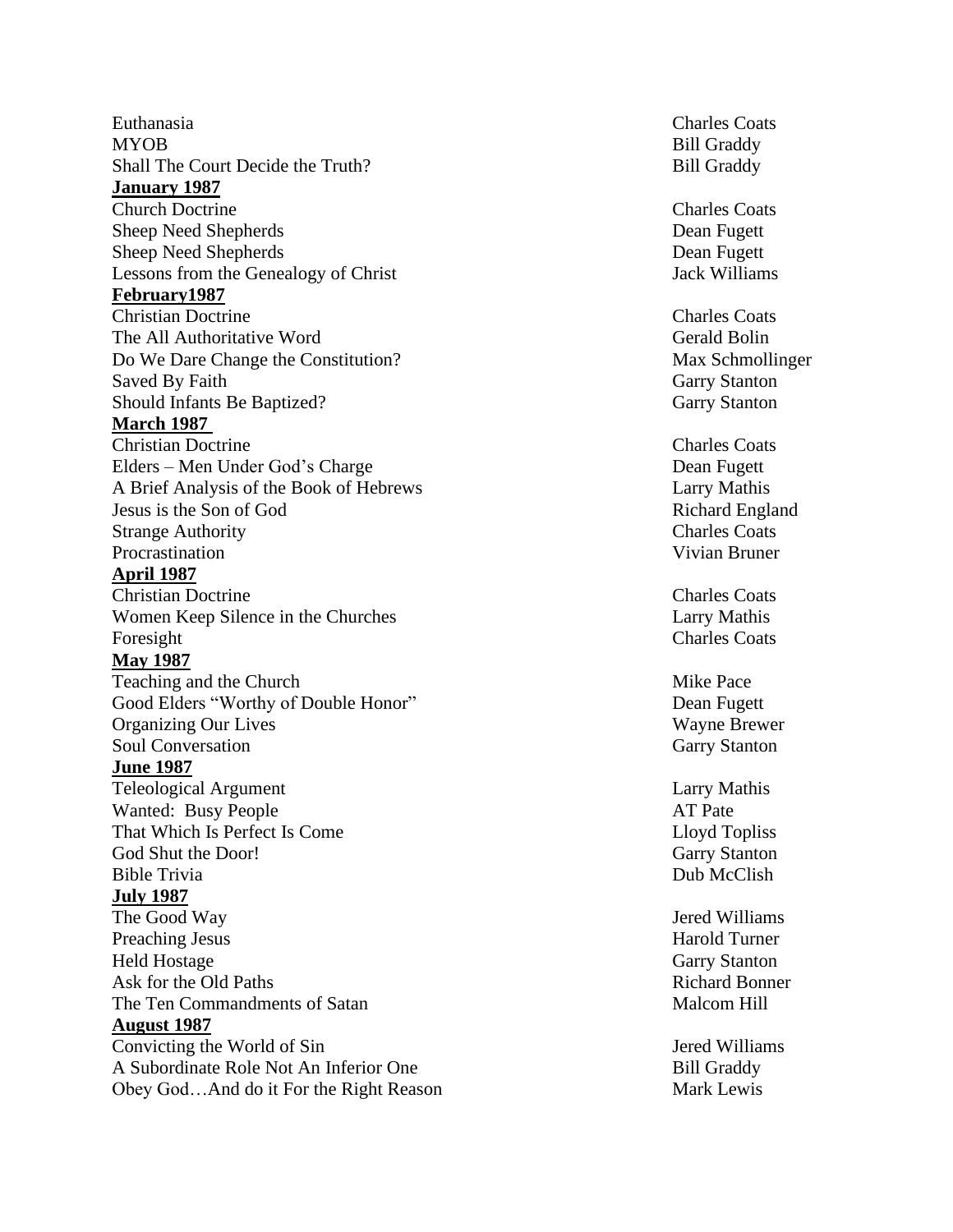Instruments of Music in Heaven? Larry Mathis **September 1987** Is the Lord Leading You? Jared Williams Future Growth **Bill Graddy** Heart Felt Religion Larry Mathis **October 1987** Under Grace But Not Law Ernest Loomis The Bible Richard England How to Identify the One True New Testament Church Ken Butterworth Faith, Works and Love Lavern Stewart **November 1987** Salvation in a Name  $\overline{\phantom{a}}$  Salvation in a Name  $\overline{\phantom{a}}$  and  $\overline{\phantom{a}}$  are  $\overline{\phantom{a}}$  and  $\overline{\phantom{a}}$  are  $\overline{\phantom{a}}$  and  $\overline{\phantom{a}}$  are  $\overline{\phantom{a}}$  and  $\overline{\phantom{a}}$  are  $\overline{\phantom{a}}$  and  $\overline{\phantom{a}}$  are  $\overline{\phantom{a}}$ God Will Surely Visit You New York 1988 States and Ken Butterwort What Rightly Dividing the Word of Truth Means Clifford Dixon **December 1987** Jesus, the Suffering Servant Larry Mathis The Three Dispensation The Three Dispensation Richard England Where Did We Go Wrong? Bill Graddy **January 1988** Should People Study the Bible? Jared Williams Before Six Bill Graddy What Must I Do to Become A Christian God Now Speaks Through His Son Richard England The Vine and the Branches **Exercise Exercise Exercise** Ernest Loomis **February 1988** Patience in Suffering Charles Chumley Salvation is in Christ Richard England Instrumental Music in the Worship Rex Turner **March 1988** The Calling of the Lord Jared Williams EASTER and Resurrection! Dillard Thurman **April 1988** The Platform of Christian Unity **Dillard Thurman** How Does One Get Into Christ Richard England Three Dispensations of Time Ernest Loomis **May 1988** How Can We Identify Gospel Preachers Today? Jared Williams The All – Sufficiency of the Bible Mark Lewis Does the Church of Christ Believe in Music in Worship Larry Mathis **June 1988** God Speaks to Youth Johnny Ramsey Do You Know What You Are Doing Dean Fugett God's Rights and Our Rights Bill Graddy The Church Richard England Within the Walls **Example 2018** Security 1.1 and 2.1 and 2.1 and 2.1 and 2.1 and 2.1 and 2.1 and 2.1 and 2.1 and 2.1 and 2.1 and 2.1 and 2.1 and 2.1 and 2.1 and 2.1 and 2.1 and 2.1 and 2.1 and 2.1 and 2.1 and 2.1 and 2.1 a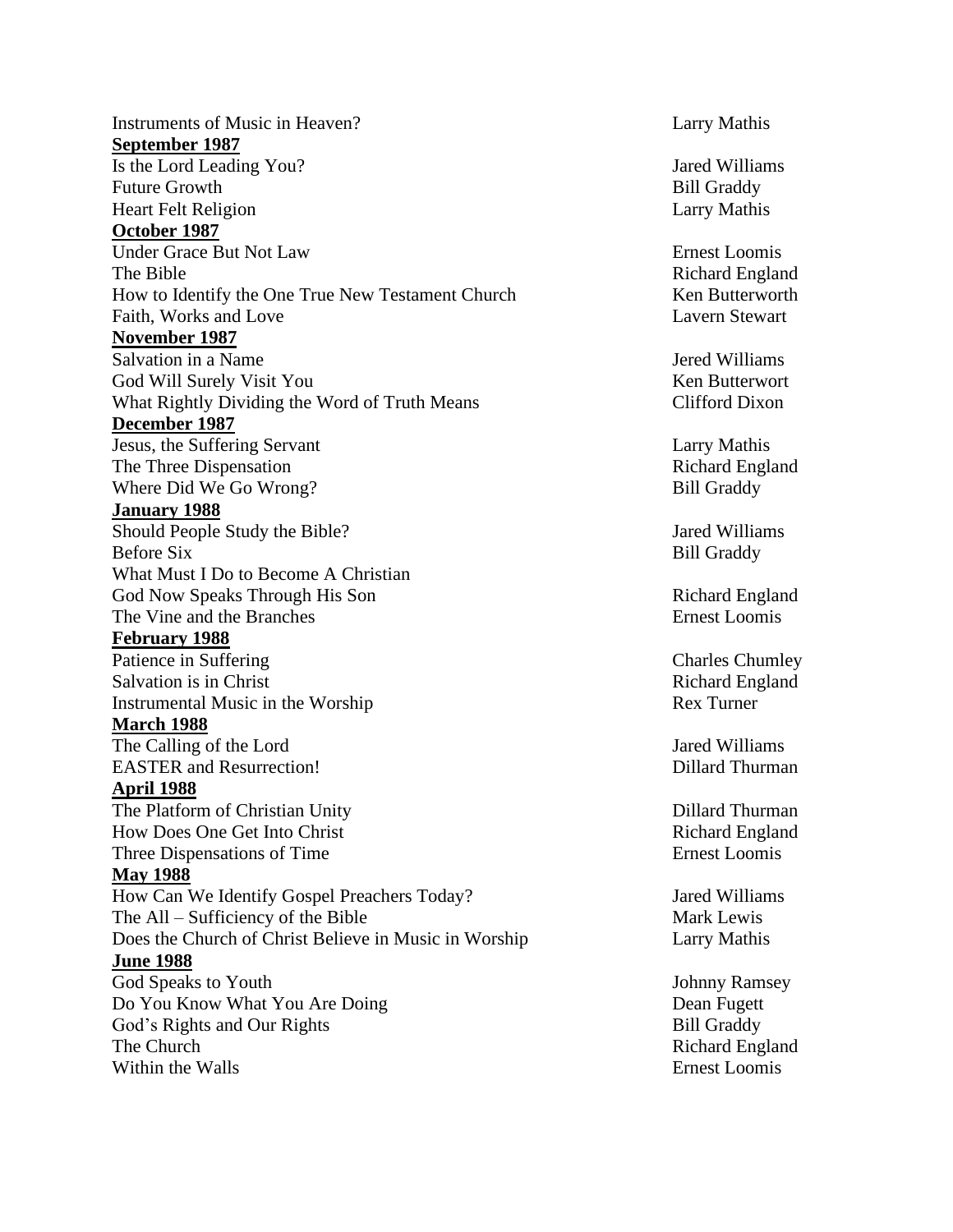**July 1988** The Gospel of Christ Jared Williams What Makes a Purity of the Seed in **August 1988 Water Baptism** Denominational **September 1988** Was the Thief on the Cross Things That Miracles Have Never Obedience Unto the Have You Considered These Facts Developing Churches and Simplicity vs. Confusion Bill Richardson **October 1988** The Way Dwell Together in Worship Richard England There Is No Place Like The "Wretched Man" of Romans **November 1988** What Are We Preaching The Role of Women in Public Worship (1 Tim. 2) Larry Mathis **December 1988** The paper completes thirty-five years of publication Clovis Ragsdale Giving Richard England What About Authority and Application **Bill Graddy** Biblical Addiction Jack Gray On Taking God for **January 1989** The Christian Life Richard England Unity and How to Maintain I The Nameless **Know Your Bible** Water Under the **February 1989** Learning From the The Salt of the Young Mothers, Babies, and Worship Unknown The Salvation of OT Plan Your The Wisdom of **March 1989** Has God Asked too Goodbye to Our

Robert Taylor Jr. Ernest Loomis

Garland Robinson Max Miller

Jared Williams Clifford Dixon Johnnie Scaggs Jr. Glynn Purdy Larry Mathis

**Jared Williams** Owen Olbricht Gary Colley Larry Mathis

Jared Williams

Allen Ashlock **Steve Williams** 

**Bill Graddy** Dennis Gulledge Russell Bell **Steve Williams** 

**Burl Curtis** Richard England Steve Williams Mack Lyon Johnny Ramsey

**Ernest Loomis** Bill Graddy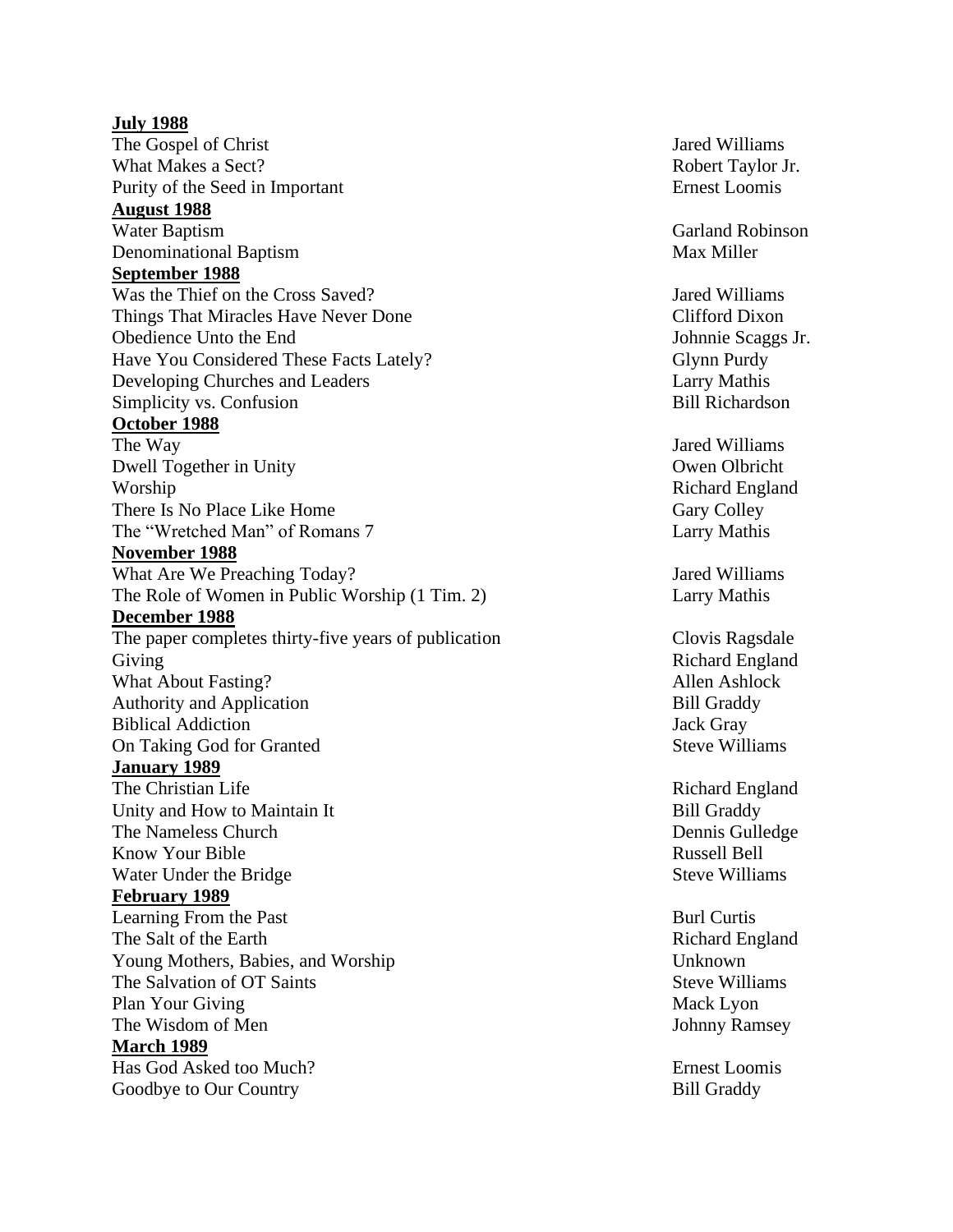What God Could Have Done, and What God Neglecting the Bible Life After Truly Promoting **April 1989** How You May Join Our Fishers of Men, or Keepers of the Obedience to God Burl Curtis Simplicity of the Word Bible Questions & **May 1989** The Position of the What Would You Have Acceptable Obedience **Burl Curtis** Back to the Basics or Off to 1001 (?) Uses For a Broken **June 1989** The Scar is Still What Our Youth Really Before You Sex Shawn Mathis Shawn Mathis Shawn Mathis Shawn Mathis Shawn Mathis Shawn Mathis Shawn Mathis Shawn Mathis Shawn Mathis Shawn Mathis Shawn Mathis Shawn Mathis Shawn Mathis Shawn Mathis Shawn Mathis Shawn Mathis Shawn Math **July 1989** A Six Pack, A Pack of Kools And A Chilean Grape Eddy Gilpin The Conversion of Lydia The Conversion of Lydia Non -Attendance A A Religious Man's Conversion Wayne Cox After All, it Does **Floating Debris August 1989** And Then I Have Gambling at the County What Shall We Do? Acts 2:3 6 Innocence Took His The Existence of God Bromling **September 1989** The Conversion of Saul Acts 9:17 -20; 22:1 I Have Salvation and The Greatest Event of **October 1989** Spending Our I Wonder... When Pain I Have

Eddy Gilpin **Burl Curtis** Richard England **Shawn Mathis** 

Ernest Loomis Eddy Gilpin **Shawn Mathis Steve Williams** 

Eddy Gilpin **Steve Williams** Bill McDonough Eddy Gilpin

Eddy Gilpin Mark Lewis Dub McClish

Gus Nichols Eddy Gilpin Bill Graddy

T Preice Brown Eddy Gilpin Eddy Gilpin Joe Abbot **Eddy Gilpin** 

John Ferguson Eddy Gilpin T Preice Brown Eddy Gilpin

Michael McDaniel Eddy Gilpin David Gipson Eddy Gilpin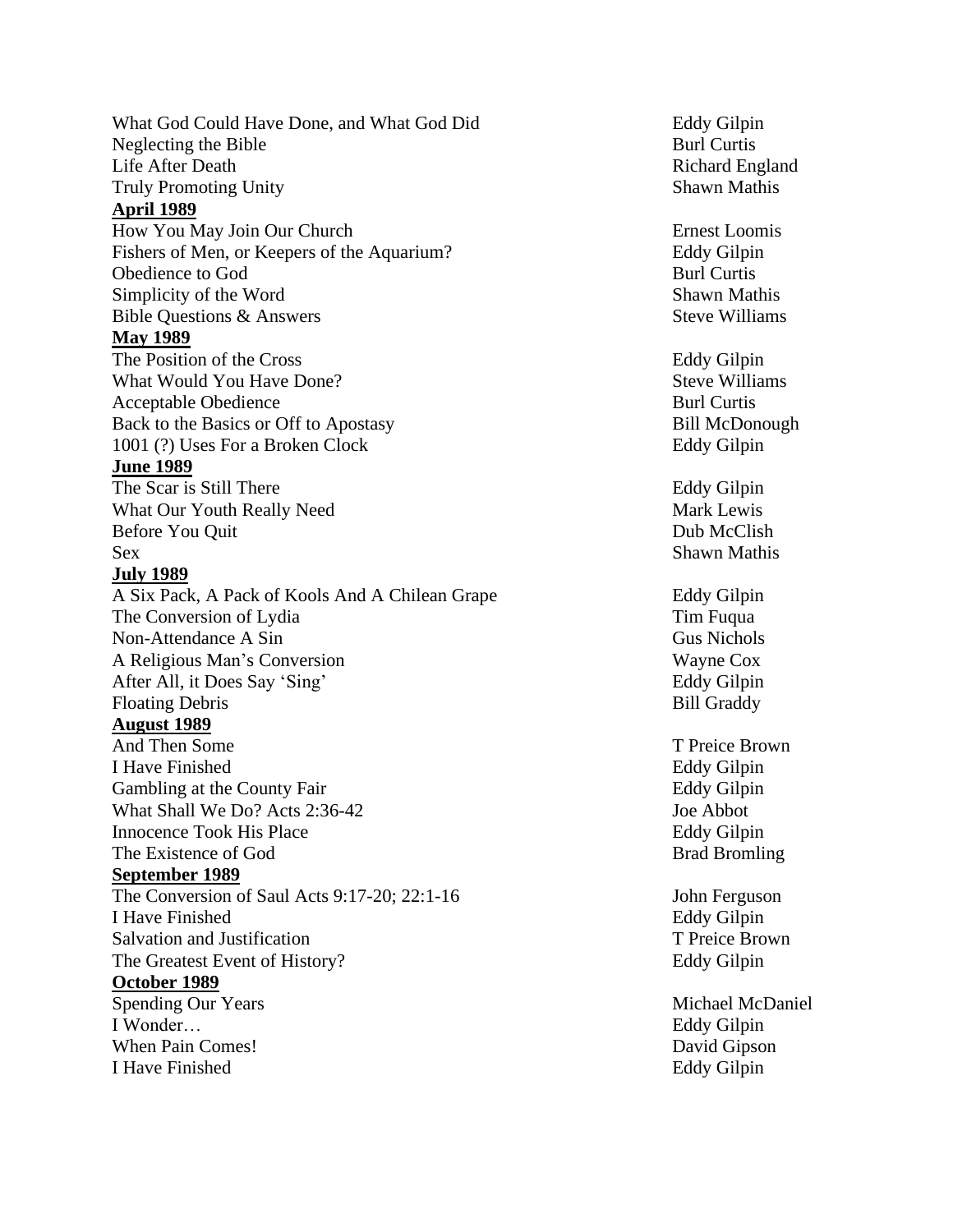#### **November 1989**

King David and the "Unity Meeting" That Ended in Derision David Armstrong God's Miracles Never Left A Man in "Intensive Care" Eddy Gilpin Great Faith T Peirce Brown Of Dictionaries and the Bible Eddy Gilpin **December1989** Learning Christ...Teaching Christianity Bill Graddy What Price Freedom **Eddy Gilpin** A Fantastic Breakthrough Eddy Gilpin The Lamp of God T Pierce Brown **January 1990** Doing Much With Little Mike McDaniel Does the Bible Teach Celibacy? Joel Wheeler Abortion and the Child Passenger Protection Act Eddy Gilpin Your Help Is Needed In Finding A Lost Child Unknown **February 1990** Let the Wicked Be Ashamed (Psa.31:17) Wade Webster That Troublesome Tongue **Allen** Webster Prayer for the Home Edgar Guest Does Your "Beau" Know Diddley? Eddy Gilpin **March 1990** Will Evil Go Unpunished? Joel Wheeler Two Ascensions, Two Returns **Eddy Gilpin** Does your Salvation Depend to Any Degree Upon Your Working in the Kingdom? Earl Berry **April 1990** Buy the Truth And Sell it Not T Pierce Brown So Thick, it Could Be Felt **Eddy Gilpin** Eddy Gilpin I've Got the Cure For Aids **Bill Brandstatter May 1990** Needed: A Dose of the Tree of Knowledge Eddy Gilpin A "Heart" of Giving (2 Cor. 8: 1-9) Wade Webster What Kind of Friend Should I Be? Allen Webster No Rival Bill Graddy Bill Graddy **June 1990** Some Things You Should Know About the Church of Christ Unknown Implication is as Old as Methuselah! Ron Gilbert A New Testament Principle Explained By Old Testament Example David Armstrong **July 1990** A Touch of Magic Eddy Gilpin Four Little Things T Pierce Brown We Sing PD Wilmeth **August 1990** Why is Fornication the Exception? Kerry Duke Is the Owner There? Eddy Gilpin Will You Become a Christian? Allen Webster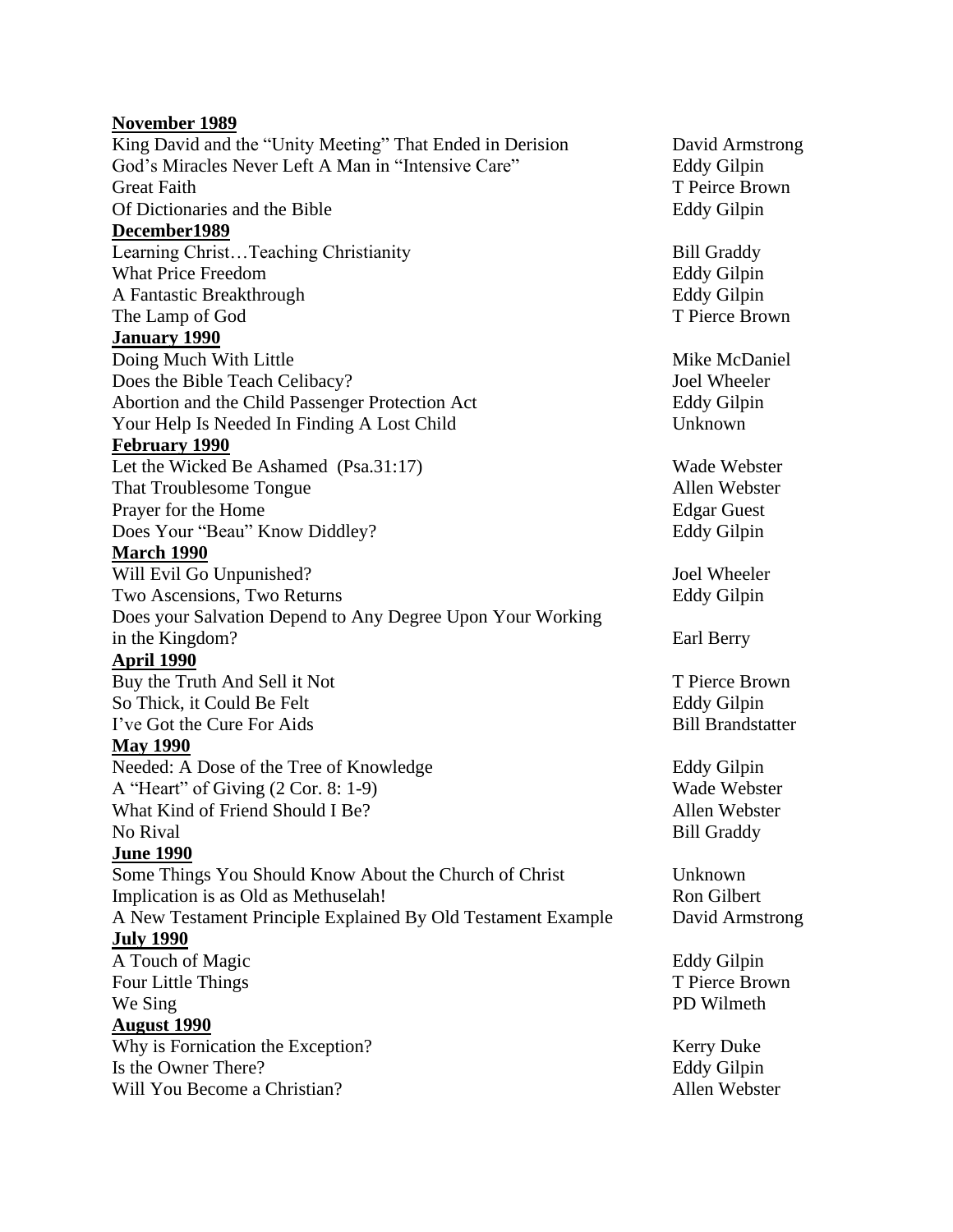| Let us Follow God's Plan                                        | <b>Homer Daniel</b>      |
|-----------------------------------------------------------------|--------------------------|
| September 1990                                                  |                          |
| Before the Watergate                                            | T Pierce Brown           |
| I Haven't Quit Just Because I Quit Attending                    | <b>Eddy Gilpin</b>       |
| The Task of Preaching the Gospel of Christ to the Lost          | <b>Charlie Brown</b>     |
| He Only Had Two Pence                                           | <b>Bill Brandstatter</b> |
| October 1990                                                    |                          |
| Not Even the Smell of Smoke!                                    | Eddy Gilpin              |
| Paradox                                                         | <b>Bennie Forister</b>   |
| Beatitudes for Friends of the Aged                              | Unknown                  |
| Thanks to Aged Christians                                       | Allen Webster            |
| Jesus and Jonah                                                 | T Pierce Brown           |
| November 1990                                                   |                          |
| Abstain From all Appearance of Evil                             | Allen Wevster            |
| Hell (Mt. 25:46)                                                | Wade Webster             |
| A Cake With Flour Alone                                         | <b>Eddy Gilpin</b>       |
| December 1990                                                   |                          |
| Is He the Reason For the Season?                                | <b>Bill Brandstatter</b> |
| Where is this Land?                                             | <b>Eddy Gilpin</b>       |
| Is Your House Covered By the Blood?                             | <b>Eddy Gilpin</b>       |
| Are We Spectators?                                              | Allen Webster            |
| Conversion is Not Mysterious                                    | <b>Bennie Forister</b>   |
| Where God Put Water                                             | Roy Hearn                |
| <b>January 1991</b>                                             |                          |
|                                                                 |                          |
|                                                                 |                          |
| God's Beautiful City                                            | Joel Wheeler             |
| <b>ABORTION: A Woman's Right or Just Plain Murder?</b>          | Jeff Spencer             |
| The Lord Doth Put a Difference Between the Egyptians and Israel | <b>Eddy Gilpin</b>       |
| <b>February 1991</b>                                            |                          |
| The Lodge, the Christian and the Bible                          | Eddy Gilpin              |
| <b>March 1991</b>                                               |                          |
| The Lodge, the Christian and the Bible                          | Eddy Gilpin              |
| When Will They Ever Learn?                                      | <b>Eddy Gilpin</b>       |
| <u>April 1991</u>                                               |                          |
| The Lodge, the Christian and the Bible                          | Eddy Gilpin              |
| Servitude                                                       | <b>Bennie Froister</b>   |
| <b>May 1991</b>                                                 |                          |
| The Thief is Come                                               | Terry Claunch            |
| Is There Such a Thing as One True Church?                       | Allen Webster            |
| Ephesians 5:11                                                  | Victor Eskew             |
| Is Dancing Sinful?                                              | Johnnie Scaggs Jr.       |
| The "I Am's" of Jesus                                           | <b>Larry Mathis</b>      |
| <b>June 1991</b>                                                |                          |
| So You Want a Glorified Holiday?                                | <b>Andrew Connally</b>   |
| The "I Gave at the Office" Syndrome                             | Eddy Gilpin              |
| <b>July 1991</b><br>Music in Worship                            | Allen Webster            |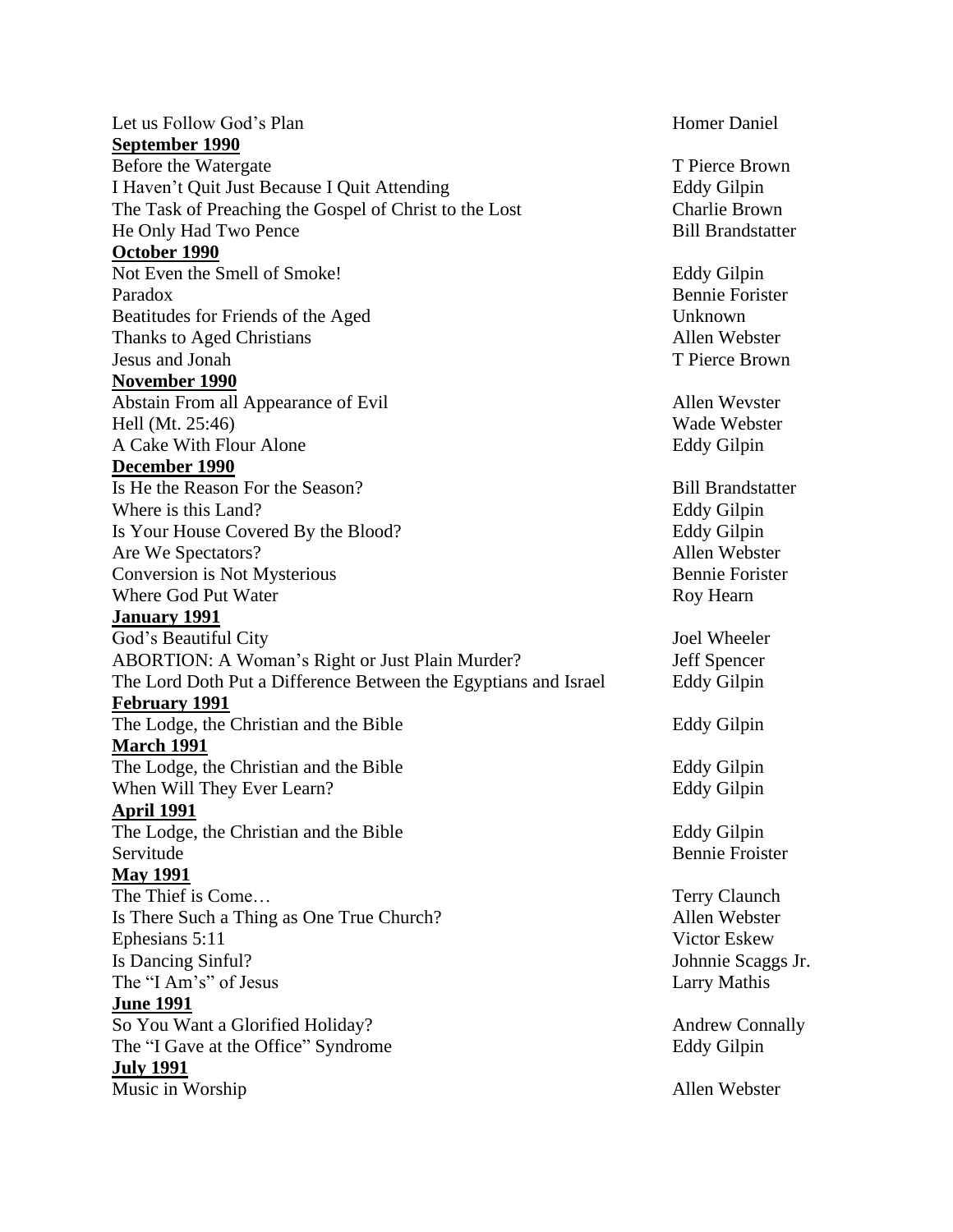What You Need to Know About the Devil the State of the Kenneth Bray The Consequences of Sin Eddy Gilpin Smoking – Non- smoking Sam Griffith Serving Christ in the Golden Years Bill Brandstatter **August 1991** TAKE A STAND! Ted Clarke Did Humpty Dumpty Really Fall? EddyGilpin **September 1991** The True Grace of God Ted Clarke Salvation is Through God's Grace Roy Hearn **October 1991** The Red Letter Jesus Ted Clarke Mechanical Music in Worship Network and Allen Webster My Typewriter Doesn't Know Jesus Ted Clarke An Illustration of Salvation Shan Jackson Nests in Our Hair and Solution and Solution and Solution and Bill Brandstatter **November 1991** The Red Letter Jesus Ted Clarke Does Mechanical Music in Worship Really Make Any Difference? Allen Webster Out of the Heart Steve Williams **December 1991** Happy New You! Ted Clarke The Ark and the Church The Ark and the Church T Price Brown Suicide – Can We Talk? The Clarke Can We Talk? Sacrificing Children **Phil Roberts** Phil Roberts **January 1992** Baptism for the Remission of Sins Ted Clarke Who is Narrow Minded? Ron Wilson Why is the Virgin Mary Appearing at Medugorje? B. J. Clarke A Surprise Witness Ted Clarke **February 1992** Baptism for the Remission of Sins Ted Clarke The All-Seeing Eye Bill McFarland Confusing Signs Ron Gilbert **March 1992** Restoring Belief in Baptism "for the Remission of Sins" Ted Clarke One Body is Sufficient Robert Ball Who are God's Chosen People Today? Israel or the Church? Allen Webster Psalms on Youth Bill McFarland **April 1992** Are You Lost? The You Lost? Divine Chastening Standfast Oyinna, Sr. Win, With P.M.A.! Russell Kline **May 1992** God's Requirements Gary Summers Gary Summers A Cure for Loneliness Ted Clarke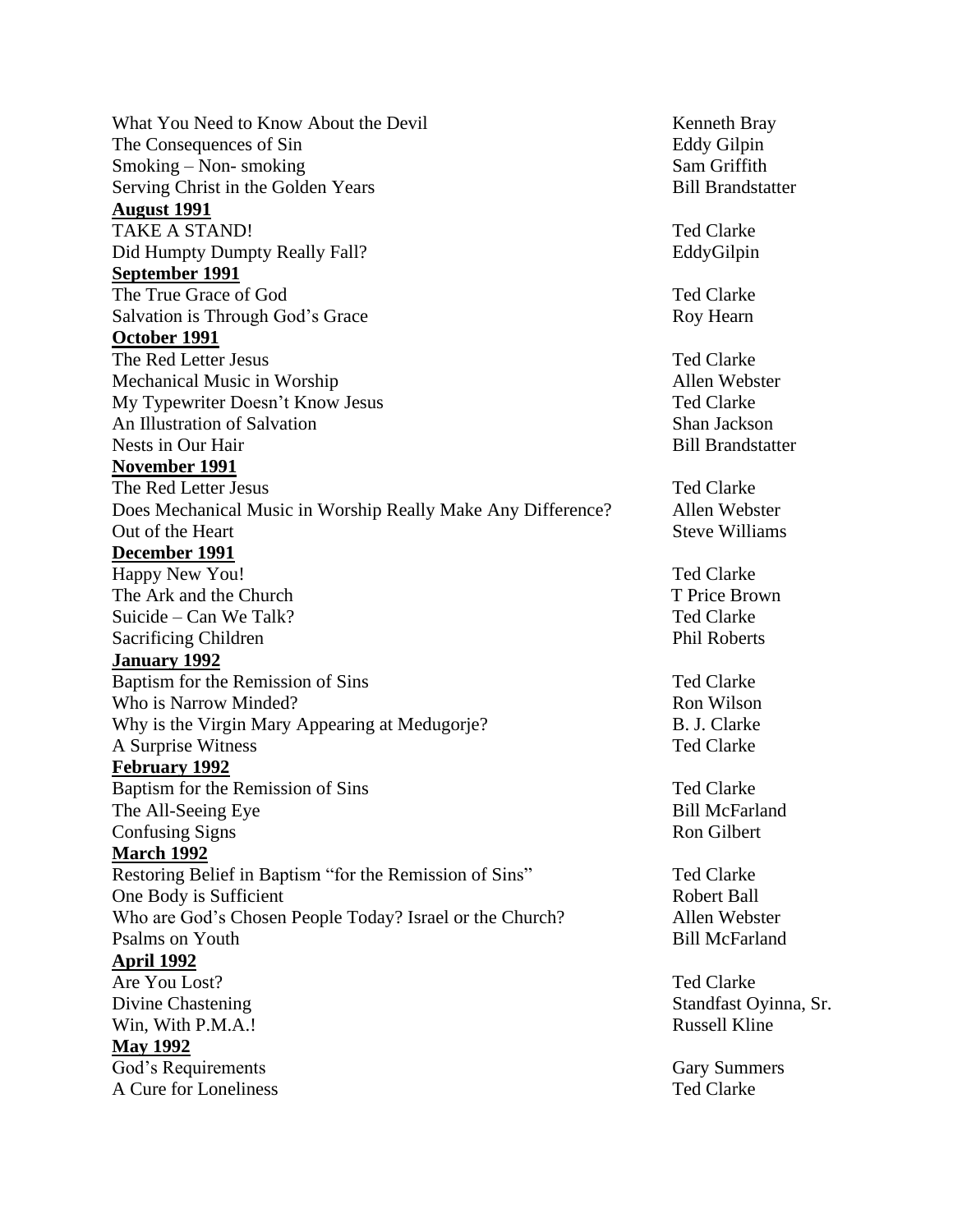The Faith That Saves Floyd Bailey Who is at the Controls? Allen Webster Anger Bill McFarland **June 1992** The Book of James - Straw or Law? The Book of James - Straw or Law? A Look at 1 Corinthians 7:15 Owen Olbricht When Thou Art Converter, Strengthen the Brethren Joe Spangler **July 1992** Cancer and Christ BJ Clarke Blood on Every Page Eddy Gilpin Justified By Works (The Book of James, Straw or Law?) Ted Clarke The Influence of Luke Intervention of Luke Joel Wheeler **August 1992** The Book of James - Straw or Law? The Book of James - Straw or Law? I Love Thy Kingdom Lord – Enough to Defend it! Allen Wester Why Return, Paul? Terry Wayne Frizzell Self-esteem and Christianity Ted Clarke **September 1992** What Will We Leave Behind Allen Wester Where There is No Vision Terry Claunch Are Pro-life and Pro-capital Punishment Positions Inconsistent? Gary Summers Putting God First Ted Clarke **October 1992** God's Work on Child Abuse Ted Clarke Are You Sowing And Bearing? Jeff Wealand What Must I Do to Be Saved? Chris Clouse Chris Clouse Restorationism Dennis Gulledge Waterproof Bill Watkins **November 1992** Invest Your Life in Things That Endure Marvin Rickett The Church and the World Ted Clarke Are You Sowing and Bearing? Jeff Wealand Lessons Learned From A Garden Douglas Hoff What Alcohol Will Do For You Dennis Gulledge **December 1992** Remembering Jesus Ted Clarke  $Sin + Time Does Not = For giveness$  Arthur Pigman Discouragement David Macy David and Bathsheba Allen Webster Smoking Kills David Wade **January 1993** War Declared! Ted Clarke A Notable Exception (Book suggestion) Ted Clarke **February 1993** Christ's Shall vs Satan's Shall Not Ted Clarke Afraid to Be Shamed **Owen Olbricht** Contact the Shamed Contact of the Shamed Contact of the Owen Olbricht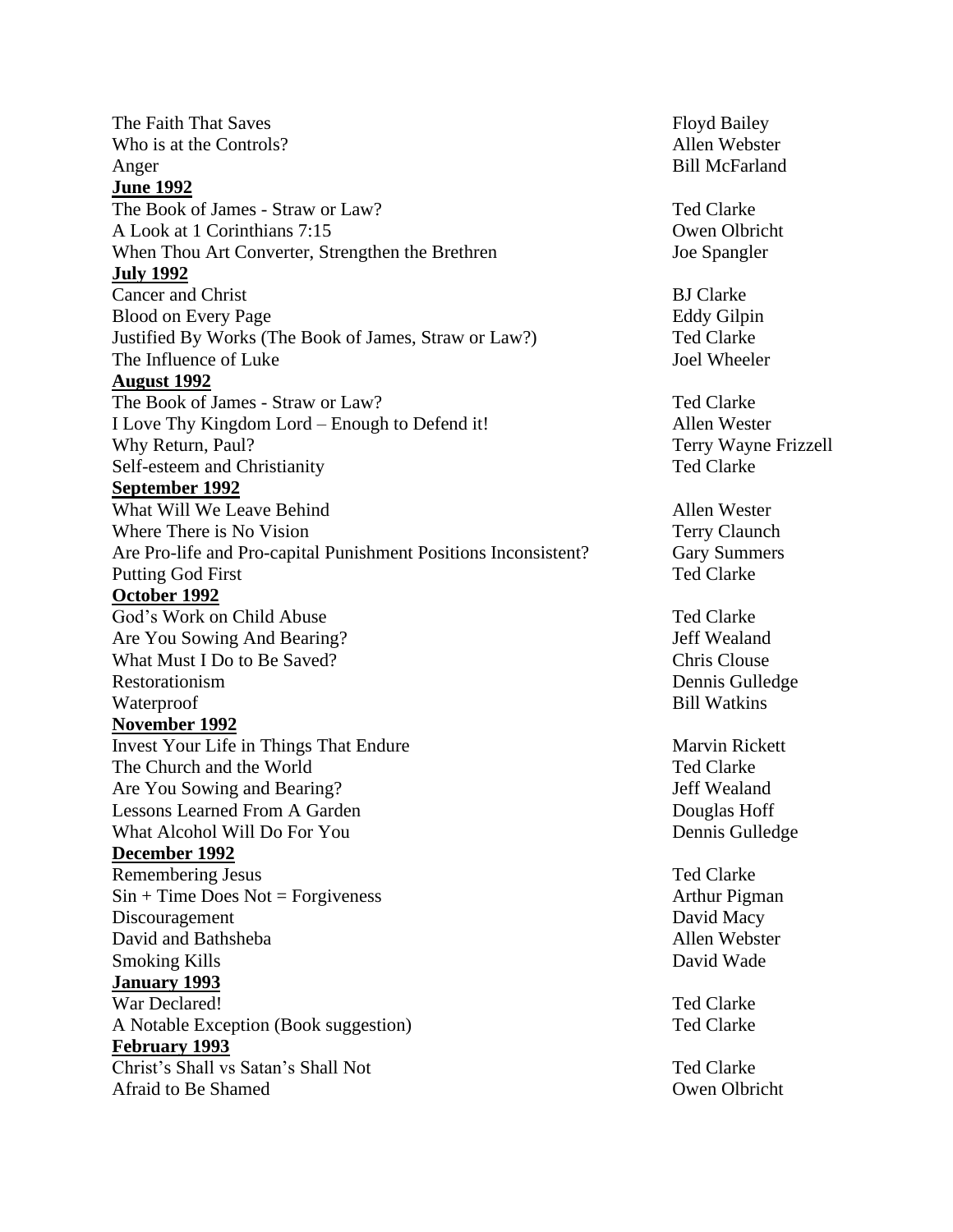Jesus Christ, Priest and King – A Death Blow to Premillennialism Ron Gilbert The Origin of the Bible Wayne Jackson **March 1993** He Hates Divorce Ted Clarke Bless You Allen Webster Man's Role in the Home **Bill Brandstatter** Never Man Space Like This Man James Burns James Burns **March 1993** He Hates Divorce TJ Clarke Bless You Allen Webster Man's Role in the Home Bill Brandstatter Never Man Spake Like This Man James D Burns **April 1993** He Hates Divorce TJ Clarke Christ Is Worthy Mark Mosher New York 1988 and 2008 and 2008 and 2008 and 2008 and 2008 and 2008 and 2008 and 2008 and 2008 and 2008 and 2008 and 2008 and 2008 and 2008 and 2008 and 2008 and 2008 and 2008 and 2008 and 2008 The Rapture Dennis Gulledge Unrealized Prayer Jerry Moffitt You and Preaching Unknown Get Thee Hence M Floyd Bailey Jr God's Plumb Line Unkown **May 1993** He Hates Divorce – The Deserted Mate TJ Clarke The Rapture Dennis Gulledge What is Wrong With Denominationalism? Garry Stanton **June 1993** He Hates Divorce - Covenant - Breaking Ted Clarke Does God Wink at Ignorance? Joel Wheeler The Rapture Dennis Gullege **July 1993** The Unbroken Work of God Jerry Moffitt Can I Get to Heaven Without Going to Church Marvin Rickett Good Advice for Doing God's Work Neal Pollard Remember Jesus Shan Jackson The Effect of TV Violence The Effect of TV Violence Max Patterson Called to Be Saints **BJ Clarke August 1993** Is it Wrong to Show People That They Are Wrong Ted Clarke Five Steps to Spiritual Maturity Ten Knight The Sword of Jesus **Louis Mahaffey** Clergy/Laity Bruce Stulting **September 1993** Be of Good Courage Allen Webster Past Feelings Ted Clarke Lent to the Lord Marvin Rickett Blessed Are the Meek... Creator or Creation? David Macy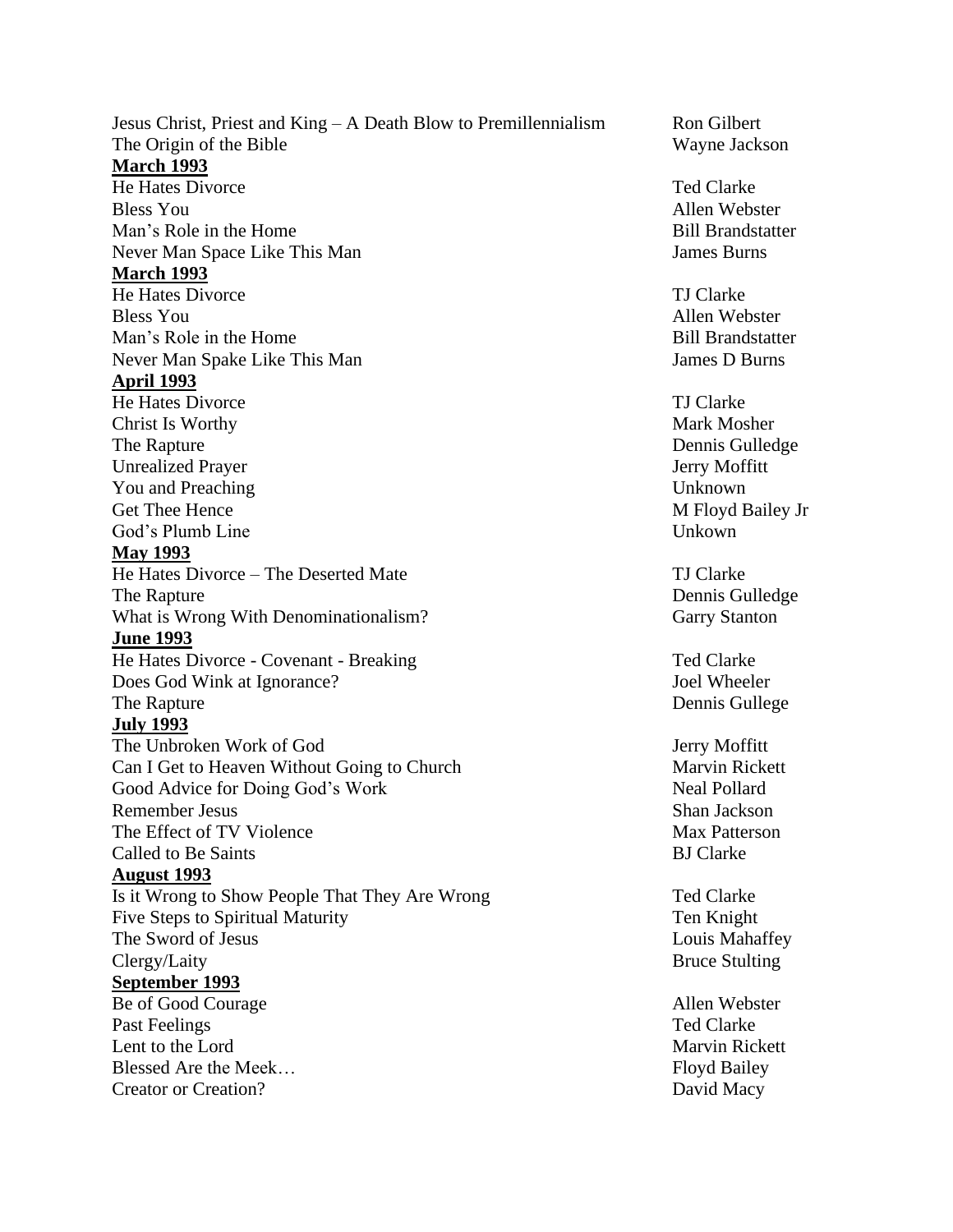The Bible Man (edited –TJC) Carl Bates Buried Alive! Gary Stanton **October 1993** Supplying the Front Lines Ted Clarke Changes and Dangers Ted Knight Deer Worship Louis Mahaffey Is a Lie a Lie or Something Else? Jerry Moffitt If the Bible is Not a Divine Pattern Max Patterson **November 1993** Dancing With Wolves Ted Clarke Changes and Dangers Ted Knight Respect for God Gary McDade **December 1993** Historians Speak Owen Olbricht Carl Sagan Uses the Design Argument BJ Clark A Dog and His Barrel Neal Pollard Sincerely Wrong Bruce Stulting Does God Accept Denominational Baptism? Dennis Gulledge 1 Corinthians 11 – The Veil Jerry Goffitt **January 1994** The Death of Respect for Life - 21 Years of Slaughter Ted Clarke What Does God Count? Unknown Political Correctness Burt Jones Burt Jones Burt Jones Burt Jones Burt Jones Burt Jones Burt Jones Burt Jones Burt Jones Burt Jones Burt Jones Burt Jones Burt Jones Burt Jones Burt Jones Burt Jones Burt Jones Burt Jones Bu With Child Douglas Hoff Purity In Sodom **Louis Mahaffey Louis Mahaffey** The Reputation of the Church James Burns James Burns **February 1994** Baalism In the Church Today Jerry Bates Balance Ted Clarke Earthquake – A Judgement from God Joel Wheeler Rock of Ages Harold Blevins A Word of Encouragement Tony Boyd The Voice of Jesus James Burns James Burns James Burns James Burns James Burns James Burns James Burns James Burns James Burns James Burns James Burns James Burns James Burns James Burns James Burns James Burns James Burns **March 1994** A Few (More) Good Men Ted Clarke The Hands of God Allen Webster The Final Grade Gary Stanton Gary Stanton The 18% Jesus Ted Clarke Such Confinement Danny Cline **April 1994** Upholding God's Character Neal Pollard Who Will go to Hell? David Long Verse By Verse Max Patterson Envy, Hatred, Malice and all Uncharitableness Dennis Gulledge How Are You Seeing These Days? Garry Stanton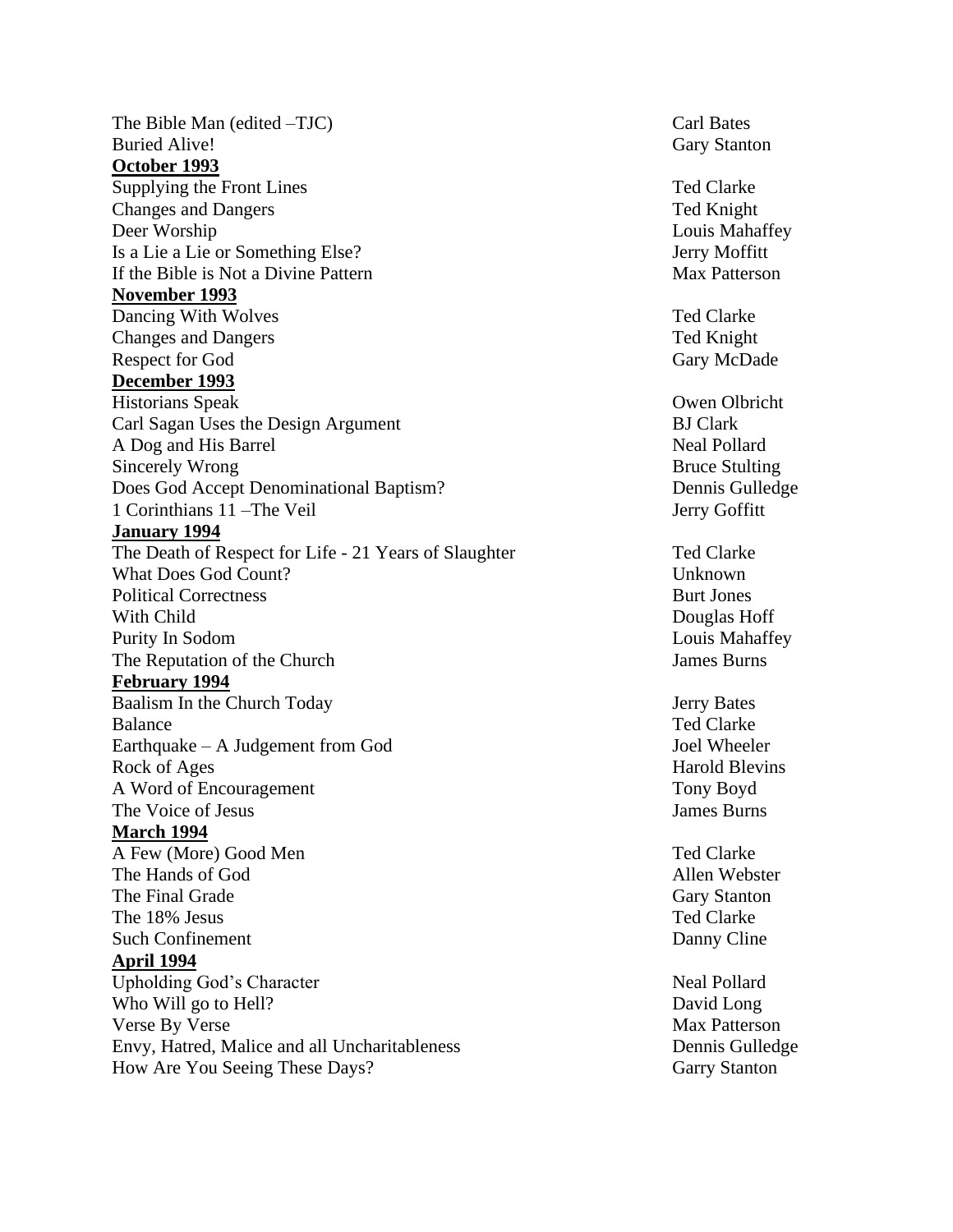**May 1994** Fruit from Satan's Orchard Ted Clarke The Beauty of Grace **Owen Olbricht** Owen Olbricht Jesus is Lord! Ted Clarke **June 1994**  What About Christian and Gambling? Leo Rainey Why People Don't Understand the Bible Alike Jerry Moffitt Covetousness Max Patterson Crumbling Morality Ted Clarke **July 1994** Theistic Evolution – Curse of the Church Bert Thompson Why People Don't Understand the Bible Alike Jerry Moffitt The Evils of Gambling Ted Knight **August 1994** Nobody Likes a Bad Sport Allen Webster Does He Know You? John Gillaspie Ignorance of God's Word **Ted Clarke** Ted Clarke Why People Don't Understand the Bible Alike Jerry Moffitt The Use of Instrumental Music in Worship Dan Rogers The Trust of Treasures The Trust of Treasures Neal Pollard **September 1994** Compromising Genesis (some teachings of John Clayton) Ted Clarke God's Faith In You Louis Mahaffey **October 1994** Gambling and the Local Church of Christ BJ Clarke Why Would A Christian Defend Gambling? OL Grisham Get Out & Vote No On All the Gambling Amendments Ted Clarke **November 1994** Baptism, Anything New? Owen Olbricht A Contradiction of Terms OL Grisham The Magnitude of Eternity **Solution** Joel Wheeler But They'll Get Mad! Douglas Hoff **December 1994** Seeking the Lost Ron Gilvert Did David Smith Help Kill His Children? Ted Clarke America is Upset With Susan Smith Wesley Simons A Willing Woman Martha Manley Is It A Sin to Drink Alcoholic Beverages? Marvin Rickett Compassion and Discipline Ted Clarke **January 1995** You Cannot Become A Christian By Praying To God Or Christ! Ted Clarke Have You Seen A Miracle? Allen Webster Allen Webster ...Choose You This Day Whom Ye Will Serve... Ron Wilson De We Still Need the Fundamentals of the Gospel? Dennis Gulledge **February 1995** You Cannot Become A Christian By Praying to God Or Christ! Ted Clarke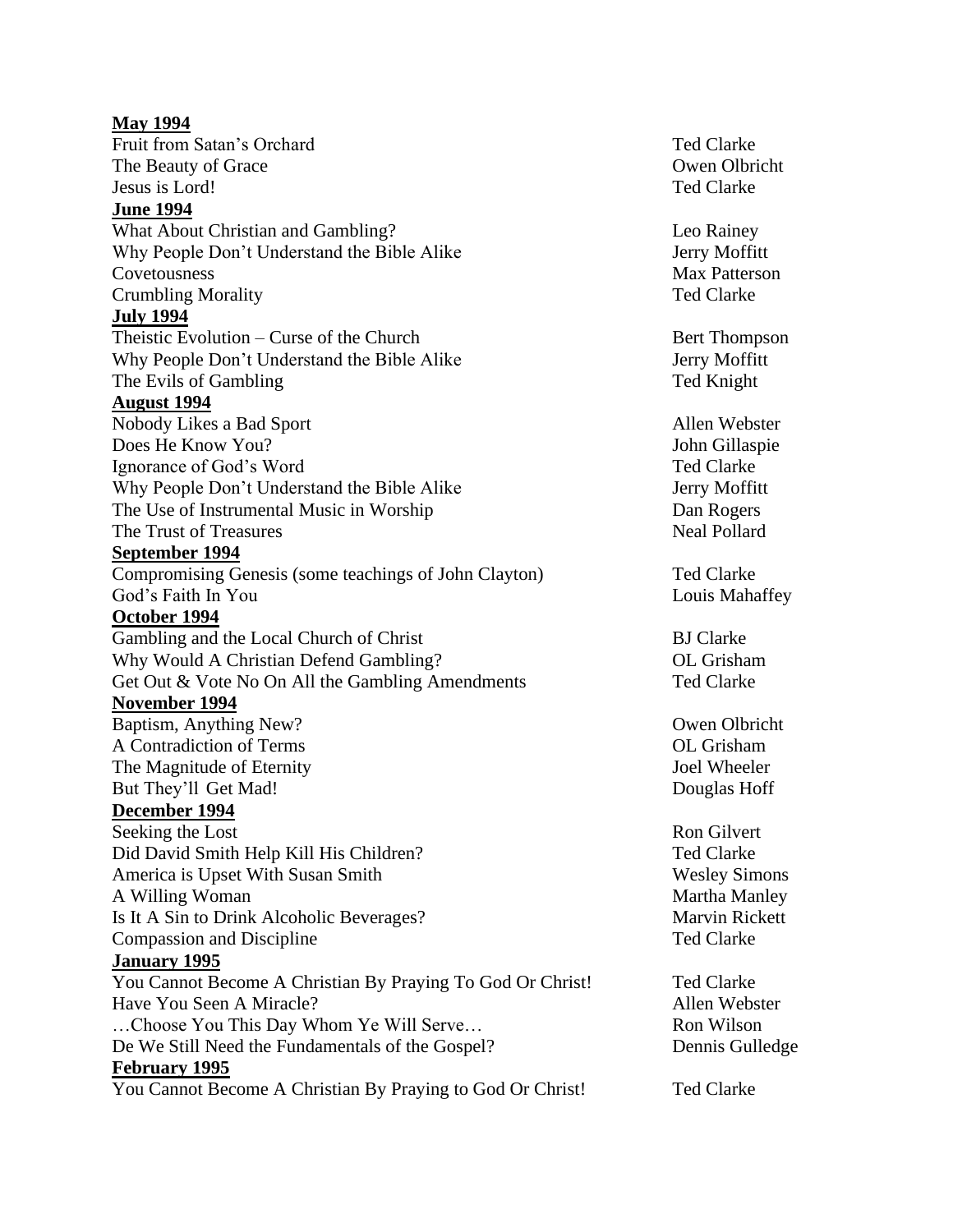Training Our Children to Worship God Ben Vick No Sleep – No Narcotics Brett Johnson The Gospel Preacher **Louis Mahaffey** Louis Mahaffey **March 1995** You Cannot Become a Christian By Praying to God or Christ! Ted Clarke Doctrine Gashing **Doctrine Gashing Owen Olbricht** The Son of God Bruce Stulting The Restoration Plea – Is It Valid? BJ Clarke **April 1995** Abuses of John 3:16 Dennis Gulledge I'm A Young Person, Can You Help Me? Allen Webster Why Do People Believe in the Doctrine of the Impossibility of Apostasy? Marvin Rickett Can We Understand the Bible? Garry Stanton **May 1995** Does Christ Demand Sacrifice? Jerry Bates You Can't Get There From Here! The South of the Clarke Ted Clarke Frail Children Of Dust Bert Jones Bert Jones Sticks In My Mind David Long Holy Who? (What's in a Name?) Jeff Jarrett Restoring the Code of Decency Neal Pollard **June 1995** If You Hate the Church, You Hate Jesus Ted Clarke Why Just Evolution and Not Biblical Creation? Russell Artist Who Is the Troublemaker? Owen Olbricht Apostasy Always One Generation Away Max Patterson **July 1995** If You Hate the Church, You Hate Jesus Ted Clarke Spiritual Growth Ted Knight **August 1995** Christians Need to Come Out of the Closet James Balcom Saved By Grace Joel Wheeler Sin Is Trouble **Brine Jones** When Men Leave God **James Burns** James Burns Upward and Onward Tony Boyd **September 1995** The Scarlet Letter The Scarlet Letter The Scarlet Letter Ted Clarke Jothan's Parable of the Bramble King Joe Spangler **October 1995** Can A Christian Be Prejudiced and Still Go to Heaven? Neal Pollard Things That Do Not Provide the Forgiveness of Sin Richard England How Do You Care For A New Baby Allen Webster Is Baptism An Outward Expression of Inward Grace? Marvin Rickett God Is! Darrell Broking I Will Do More William Ward **November 1995** I Am Not Ashamed of the Gospel of Christ Ted Clarke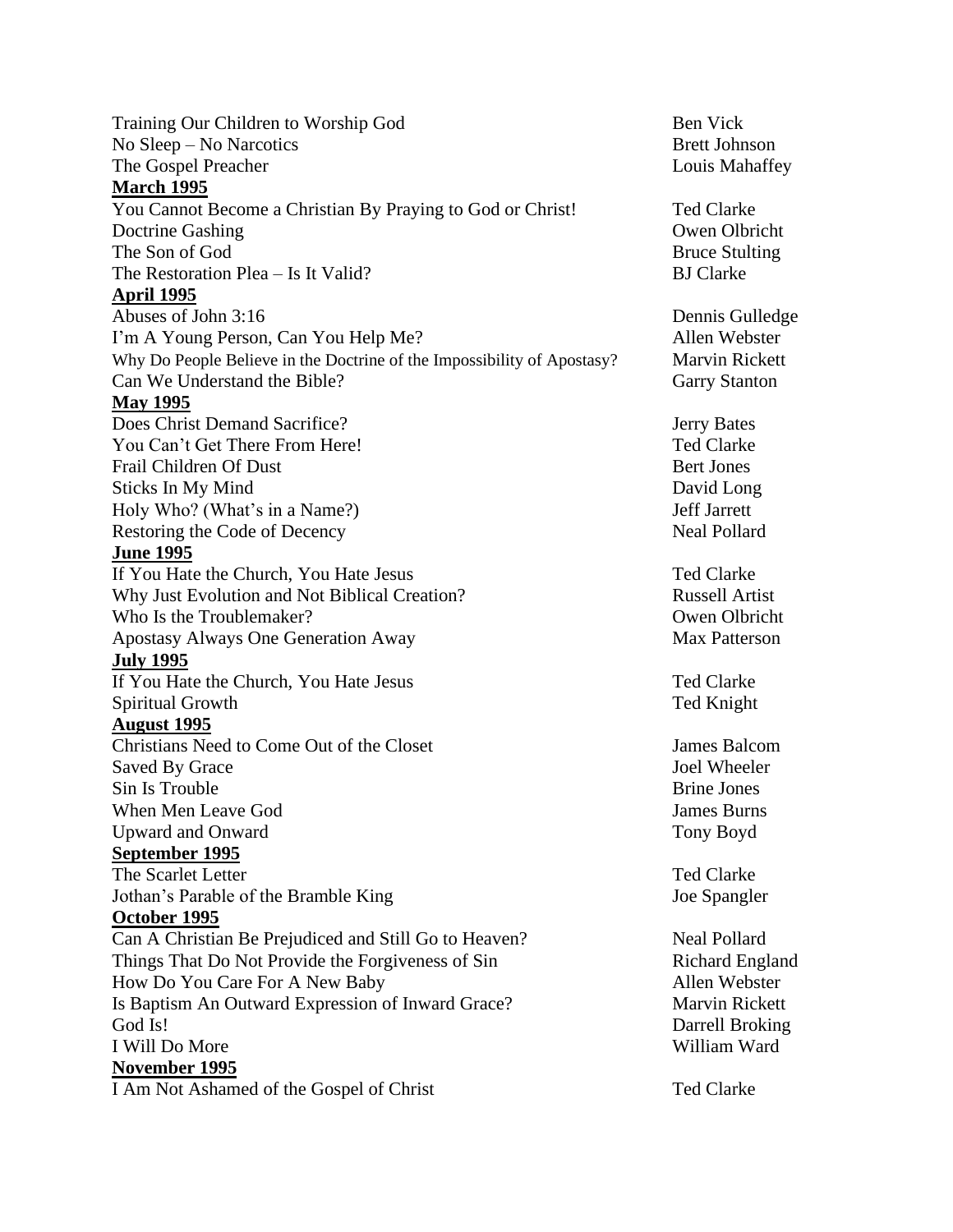Going Beyond That Which Is Written **Dennis Gulledge** Dennis Gulledge Longsuffering David Macy **December 1995** Who is Jesus? BJ Clarke Bubba Shot the Jukebox Ted Clarke Positively Negative! Brett Johnson Repentance Before Faith Burl Curtis **Burl Curtis January 1996** What I Owe to Jesus and Joe! The South of Ted Clarke Ted Clarke Noah Thought He Was the Only One Brett Johnson Secularizing the Church Max Patterson **February1996** Jesus, Our Pattern Owen Olbricht It's the Morality, Stupid! Ted Clarke Matthew 12:41 James Meadows Look Busy – Jesus Is Coming! John Shafer Overcoming Satan Bruce Stulting **March 1996** Can We Know and Preach the Truth? Ted Clarke When I Survey the Wondrous Cross Allen Webster Redeem, Redeemer, Redemption Dennis Gulledge **April 1996** Is the Church Important? Owen Olbricht Why Should the Youth Remember Their Creator Marvin Rickett Heaven-Centered Thinking BJ Clarke Husbands, Love Your Wives Shane Jackson What About Living Together Before Marriage Max Patterson **May1996** What Will You Do When Others "Take Off" Ted Clarke By Thy Words **Robin Haley** Robin Haley Robin Haley Did Jesus Claim to Be Divine? Marvin Rickett **June 1996** Bible Difficulties? Yes –Contradictions? No! Ted Clarke The Hammer and the Anvil **I** and the Anvil **John Clifford** Voluntary Humility **Burt Jones** Burt Jones Why Didn't Jesus say "He That Believeth Not and is Baptized Not Shall Be Damned?" BJ Clarke One Day They'll Be Grown! Neal Pollard **July 1996** The Nature and Character of the NT Miracles of Healing Ted Clarke Backsliding Bruce Stulting Bruce Stulting Bruce Stulting Bruce Stulting This Jesus God Hath Raised  $UP -$  Acts 2:32 Ron Wilson **August 1996** New Testament Miracles of Healing Ted Clarke Let's Think About It Pragmatism: Worldly Conformity in A New Dress Dennis Gulledge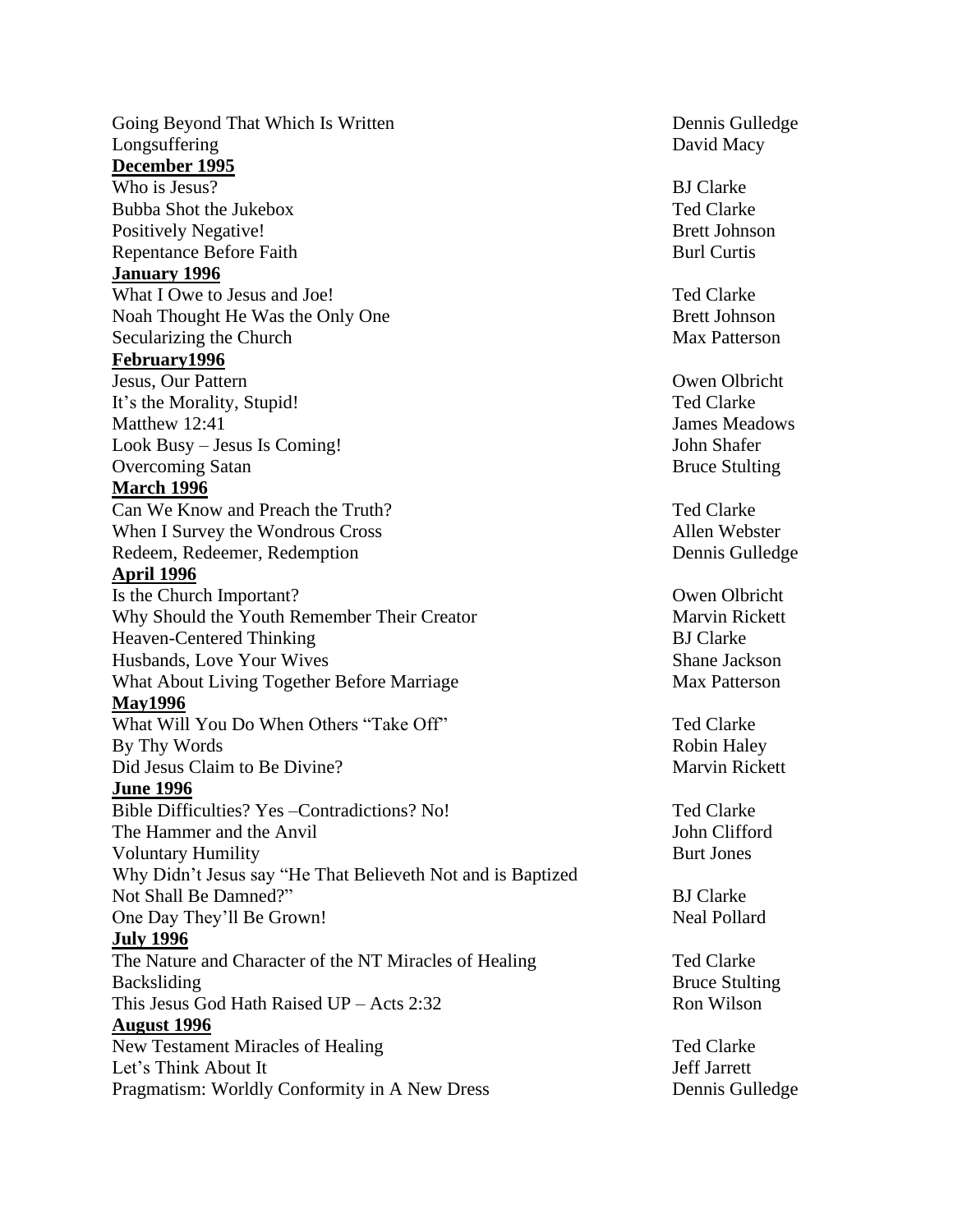It's Not About People, It' About Conduct Tracy Dugger **September 1996** The Thief On the Cross Jerry Moffitt Speak the Same Things Tracy Dugger The Voice of the Lord Victor Eskew Edification In Christ Darrell Broking "I Am the Light Of the World" and the Contract of the World" Richard Mansel Lip Service David Long Dr. Benjamin Spock at 91 – Has He Learned Anything? Ted Clarke **October 1996** If You Will Give Me \$5.00, I'll Give You Back \$1.00! Ted Clarke Thank God For Godly Women – introduction Ted Clarke Would a Denominational Preacher Dare give the Same Bible Answers? Max Patterson **November 1996** The Genesis Connection & the Role Of Women In the Lord's Church Ted Clarke The Fifth Season Galatians 6:9 Bert Jones **December 1996** The Genesis Connection & the Role of Women In the Lord's Church Ted Clarke Who Then Can be Saved? Allen Webster **January 1997** The Price of Truth: Eternal Vigilance Robert Taylor A Serious Point Ed Allard Why Should I Study the Bible? Joel Wheeler The Difference A Word Makes Dennis Gulledge What There Is In This Life Neal Pollard Neal Pollard **Courage** Bill Dillion **February 1997** The Price of Truth: Eternal Vigilance Robert Taylor Why Me, Lord? Billy Joe Gooden Drug Abuse Marvin Rickett The High Price of Health Care Ted Clarke Service and Suffering David Macy **March 1997** The Role Of Women In the Lord's Church Team and Team Ted Clarke Second Corinthians 6:14-18 on Fellowship Max Patterson Counterfeit, Substituted Religion Joe Nichols Parenting David Lipscomb **April 1997** Law and Commandments Owen Olbricht The Bible's Greatest Word **Allen** Webster A Perverted Gospel Ron Wilson Sometimes, God Wants Us To Cry Neal Pollard **May 1997** How To Be Happy In A Miserable World Ten Clarke **Commitment to Christ** Christ Goebel Music Goebel Music Goebel Music Goebel Music Goebel Music Christ Goebel Music Christ The Bible's Greatest Word **Allen** Webster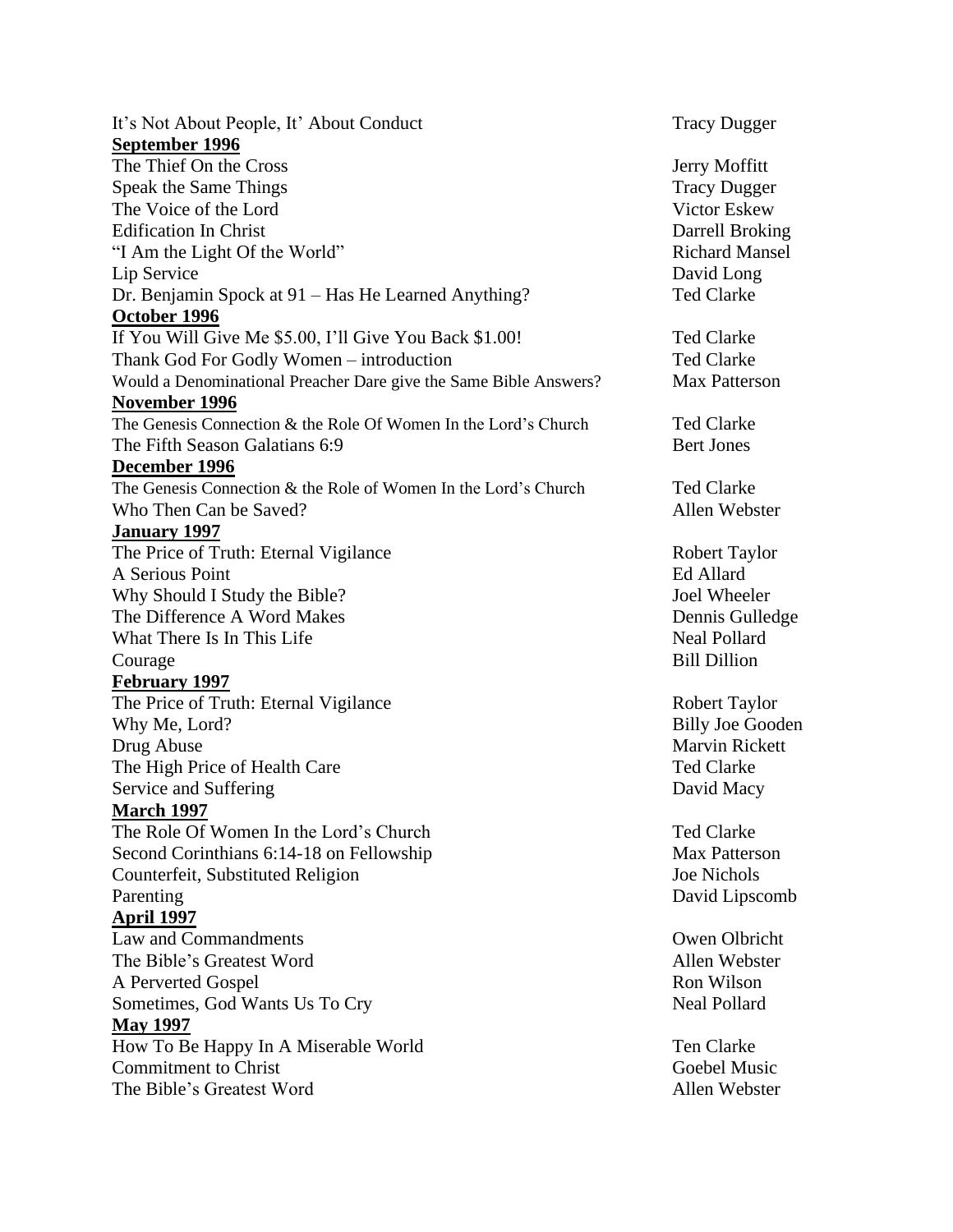Because He Believed In His God Tracy Dugger Just a Little Drink Never News Assembly 2008 and Mark Simons **June 1997** When Daniel Prayed Neal Pollard Before You Pray  $J$ erry Moffitt Warm Weather and Immodest Dress Bobby Duncan **July 1997** The Role of Women In the Lord's Church Ted Clarke Ted Clarke That Was My Invitation **Dean Fugett August 1997** The Gift of the Holy Spirit Jim Waldron The Sins of Denominationalism Joe Spangler **September 1997** What Must I Do to be Saved? The Same Section of the Saved Section 2. All sections are set of the Russell Kline Forgiveness: Obtaining & Remaining in the Grace of God Tracy Dugger Matthew 6:33-34 Bob Winton The Absolute Truth The Secret Association of the Max Patterson The Procrastinating Servant Jack Williams **October 1997** Made Alive With Jesus **Owen Olbricht** Owen Olbricht Editor's Note on Book "Baptism, New Birth or Empty Ritual" Ted Clarke Confrontation Between a Provoker and a Prophet Jerry Joseph Guidelines for Bible Class Teachers **Louis Contract Contract Contract Contract Contract Contract Contract Contract Contract Contract Contract Contract Contract Contract Contract Contract Contract Contract Contract Contract** Take A Stand Now David Macy **November 1997** The Role of Women In the Lord's Church Ted Clarke Ted Clarke Heaven – Centered Thinking and BJ Clarke Premillennialism Dennis Gulledge **December 1997** The True Grace of God Ted Clarke God's Firm Foundation<br>
The Gamaliel Philosophy<br>
The Gamaliel Philosophy The Gamaliel Philosophy **January 1998** Side-Effects of Christianity Neal Pollard Trust in God **David Macy** Rooted and Grounded In Love **Ed Allard** The Fall of Sodom **Max Patterson** The Ascension of Christ Christ James Burns James Burns **February 1998** Homosexuals and Lesbians: Sanctified or Sinners? Ted Clarke Did the Apostles Expect Jesus to Return Soon? Dennis Gulledge Jumping to Conclusions Dwayne Simon **March 1998** Where Are the Shepherds of God's Sheep? Ted Clarke The Ingredients of a 15 Minute Sermon Dennis Gulledge What About Indoctrination **Burl Curtis** Burl Curtis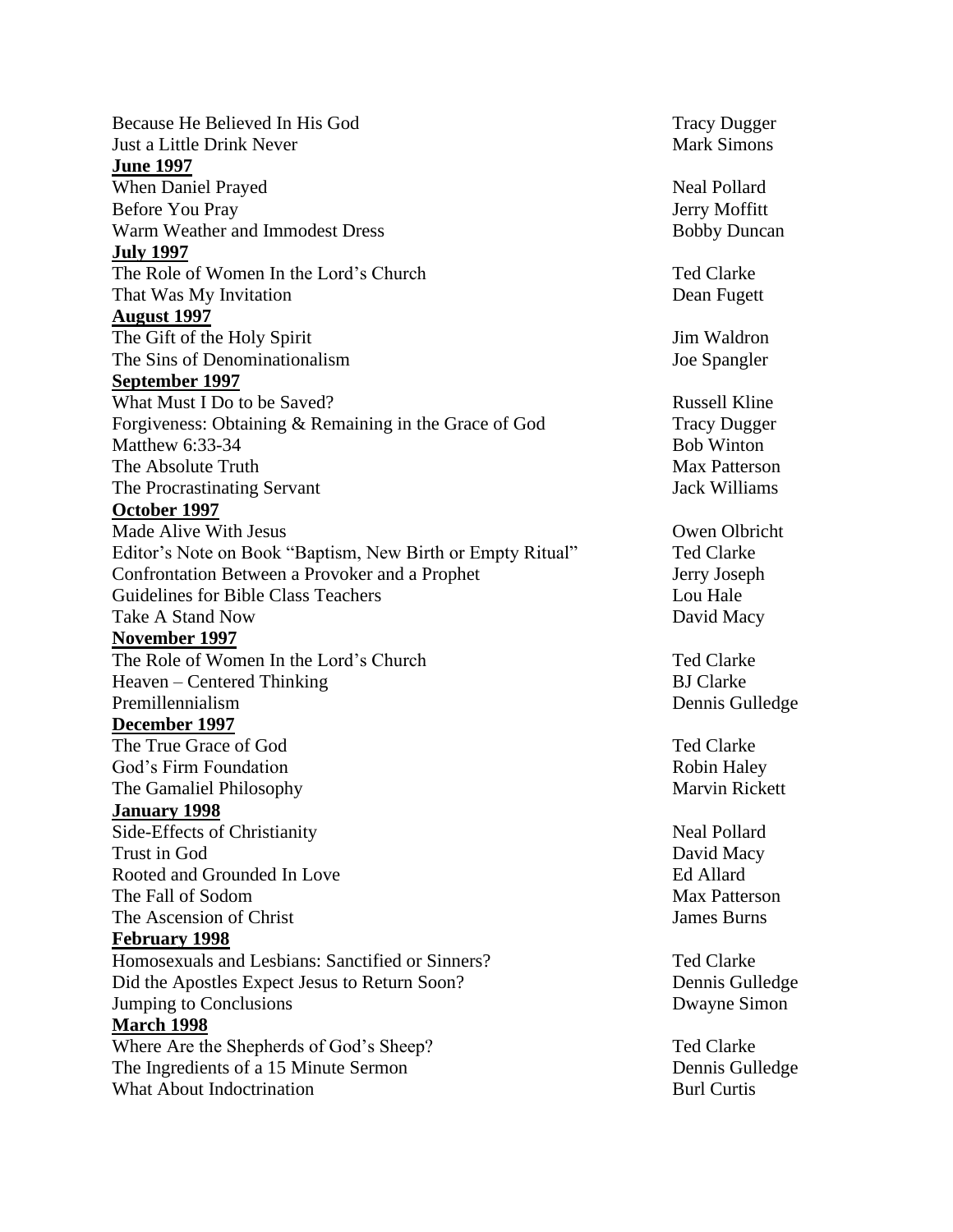### **April 1998**

Is the "Restoration" Concept Biblical? Jim Waldron What Should I Do With Christ? Jerry Joseph Can One Be A Good Christian and Not Be A Part of Any Church? Marvin Rickett Mark 16:16 Tracy Dugger Storerooms Allen Webster Does it Matter? Maxie Boren Maxie Boren Maxie Boren Maxie Boren Maxie Boren Maxie Boren Maxie Boren Maxie Boren Maxie Boren Maxie Boren Maxie Boren Maxie Boren Maxie Boren Maxie Boren Maxie Boren Maxie Boren Maxie Boren Ma What Happens When A Christian Forsakes Worship? Ted Knight **May 1998** Loving God Ted Clarke Please Don't Insult Us! Burl Curtis Burl Curtis Let No Man Despise Thy Youth Daniel Cates **June 1998** Beyond the Next Mountain Claudene Connelly If Baptism Is Not A Condition of Salvation, Will You Answer These Questions? Franklin Camp Have You Grown Weary of God? Danny Box Spiritual Recklessness Wrecks Us! Neal Pollard **July 1998** A Plea for Non-Denominational Christianity Ted Clarke The New And Improved Mary? Jerry Bates Baptism In 3D Allen Webster Excuses and Answers About the Sunday Evening Service Roelf Ruffner **August 1998** A Plea For Non-Denominational Christianity Ted Clarke One Body Ted Clarke It's Never Too Late! Some Contract the Second Late of the Neal Pollard God Is **Richard England September 1998** A Plea For Non-Denominational Christianity Ted Clarke One Spirit Ted Clarke Can You Imagine? Unknown Washed In the Blood Bruce Stulting **October 1998** A Plea For Non-Denominational Christianity Ted Clarke One Hope Ted Clarke Jesus Is the Son of God Richard England The Blessing of Trust The Blessing of Trust David Macy Christ's Attitude Toward Greatness Matt. 11:11 Joel Wheeler **November 1998** A Plea For Non-Denominational Christianity Ted Clarke One Lord Ted Clarke The Ten Commandments Thomas Eaves Reigning Grace Robin Haley **December 1998** Jesus Christ – "The Sun of Righteousness" Marvin Rickett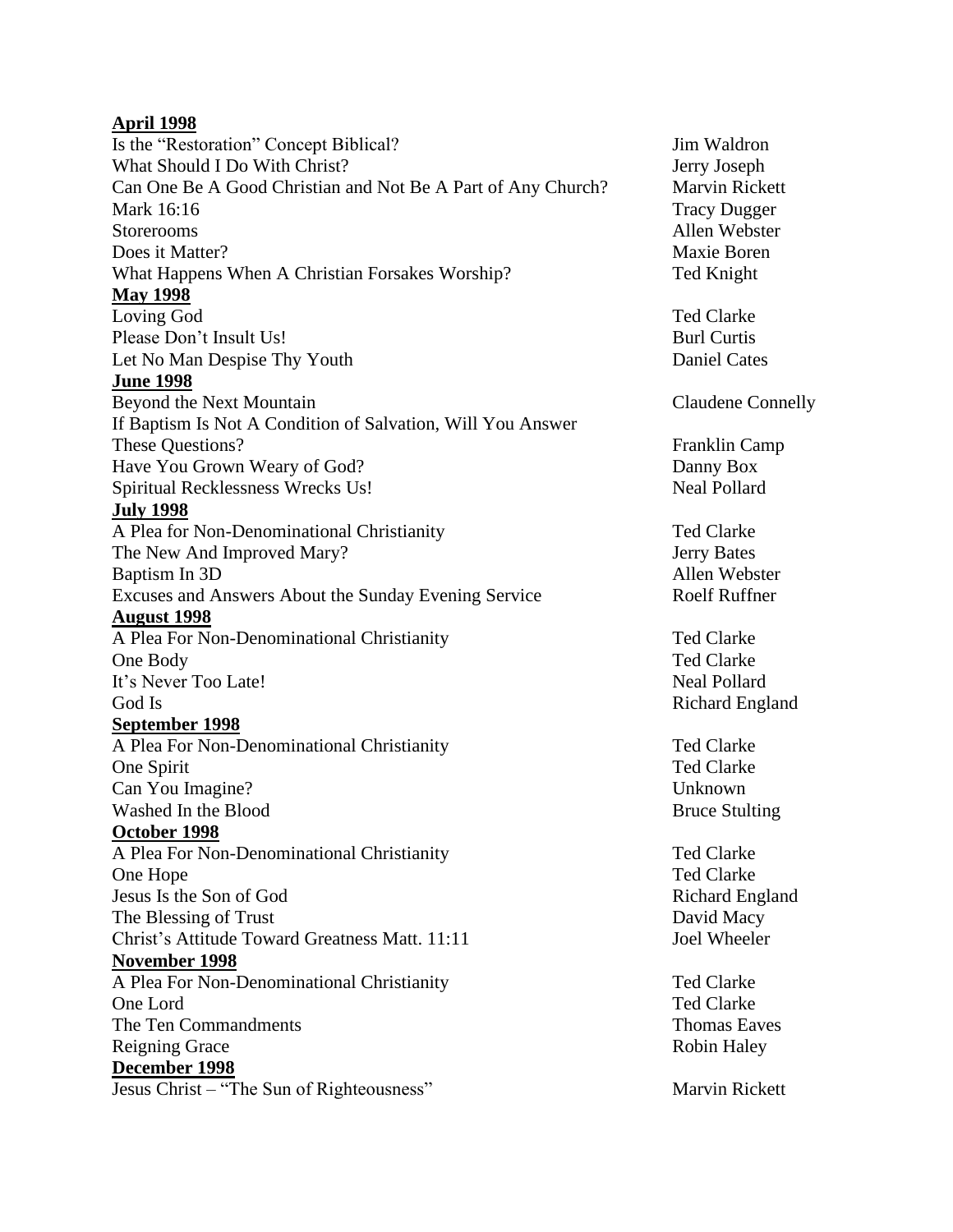Solomon to the Young Regarding Enticement Jerry Mofitt I Pray That Your Love May Abound Yet More & More Bob Winton Are You A Peace-Maker? The Teacher of the Second Late Teacher and Ted Clarke

### **January 1999**

A Plea For Non-Denominational Christianity Ted Clarke One Faith Ted Clarke The Bible Is From God **Richard Englnd** Richard Englnd Alcohol Thomas Eaves

# **February 1999**

A Plea for Non-Denominational Christianity Ted Clarke Seven Ones of the Church & One Baptism Ted Clarke Why Should We Be Involved in the Lord's Work Jerry Joseph **Jesus: The Master** James Burns **James Burns** Pastor Ted Horn

## **March 1999**

A Plea for Non-Denominational Christianity Ted Clarke Seven Ones of the Church & One Baptism Ted Clarke Children Respect Your Parents David Macy We Live in a Perfect World Daniel Wolfram

### **April 1999**

A Plea For Non-Denominational Christianity Ted Clarke Seven Ones Of The Church & One Baptism Ted Clarke A Love For the Erring Tracy Dugger Speaking the Truth in Love Chuck Pearson

#### **May 1999**

A Plea For Non-Denominational Christianity Ted Clarke Seven Ones of the Church – One Baptism Ted Clarke My People Love To Have It So Max Patterson

## **June 1999**

Warm Weather and Immodest Dress Bobby Duncan A Plea For Non-Denominational Christianity 11 Seven Ones of the Church – One God Ted Clarke How They Shop Around Terry Frizzell

## **July 1999**

**Does God Punish?** Marvin Rickett Why the Silence? M Heath God's Simple Plan of Salvation Thomas Eaves The "P's" of Personal Evangelism James Dunigan

#### **August 1999**

Falling Into the "Gap" Trap Ted Clarke Denying What We Affirm BJ Clarke The Church of Christ Ed Allard Enemies of the Word of God Bruce Stulting **September 1999** Falling Into the "Gap" Trap Ted Clarke

The Meek Shall Inherit the Earth Brent Pollard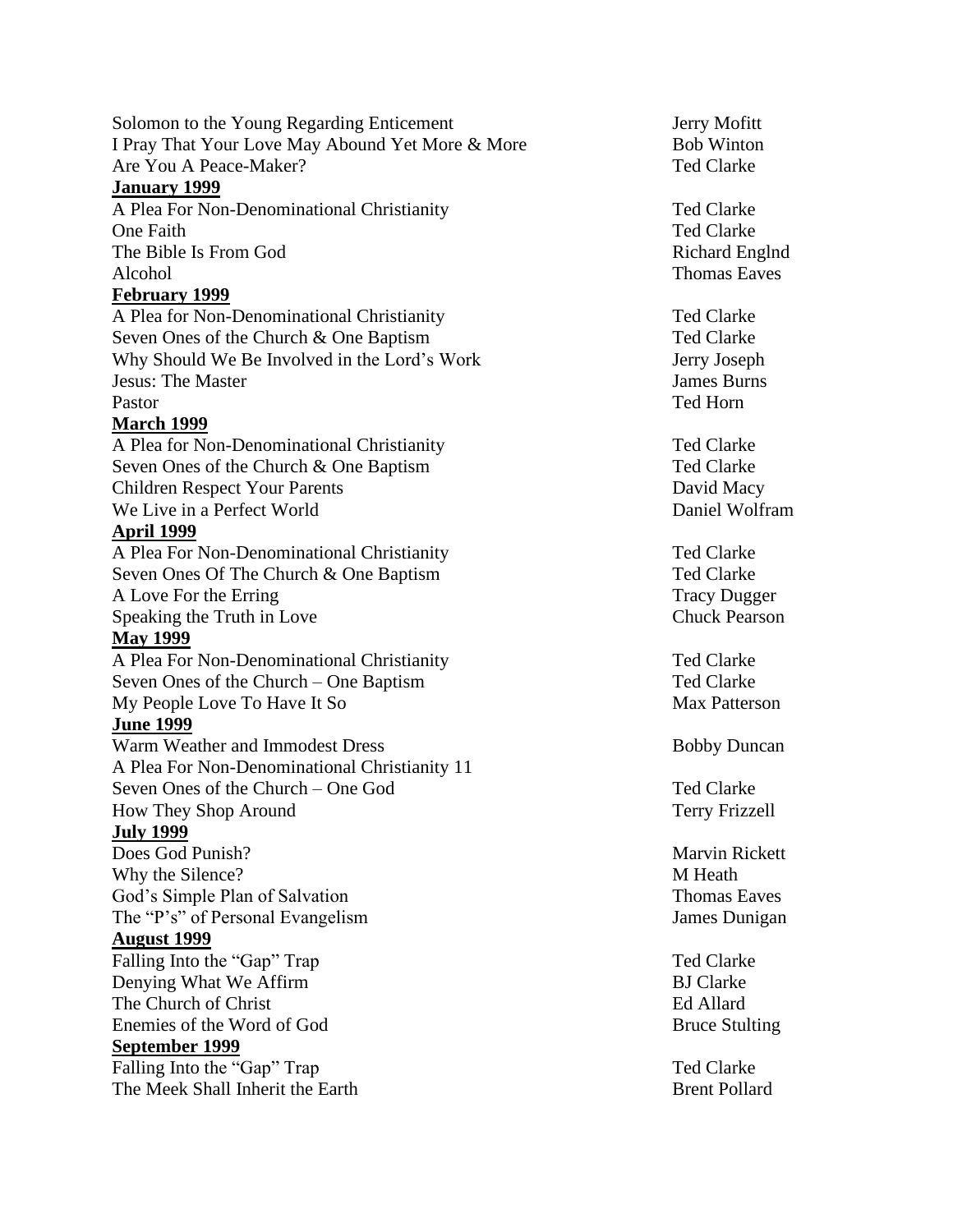Why One Must Be In Christ to Be Saved Max Patterson **October 1999** Jesus Christ Thomas Eaves What Shall We Speak? Owen Olbricht Are You Lost or Saved? The Saved Clarke Service Saved Are You Lost or Saved New You Lost or Saved New You Lost or Saved New You Lost or Saved New You Lost or Saved New You Lost or Saved New You Lost or Saved New You Lost o **November 1999** Potpourri Ted Clarke We Need Conviction! Marvin Rickett Worship God's Way **Owen Olbricht December 1999** How to Know What God Requires of Us Ted Clarke Displeasure of God Owen Olbricht The Three Dispensations Richard England Are You in Love With the World? Joel Wheeler **January 2000** Murder of the Innocents! Lenny Santee God Regards the Dignity of Man Israel Crocker Tiptoeing Into Hell Ted Clarke God Now Speaks Through His Son Richard England **February 2000** Why Did Jesus Cry? Ted Clarke Sold For One Morsel of Meat
Victor Eskew
Victor Eskew
Victor
and Victor
Eskew
Victor

Sold
For
One

Norsel  $\alpha$   $\alpha$   $\alpha$   $\alpha$   $\alpha$   $\alpha$   $\alpha$   $\alpha$   $\alpha$   $\alpha$   $\alpha$   $\alpha$   $\alpha$   $\alpha$   $\alpha$   $\alpha$   $\alpha$   $\alpha$   $\alpha$  Salvation in Christ Richard England What If? Wayne Brewer Is Reincarnation the Truth? Marvin Rickett A Christian Father is A Protector David Macy **March 2000** In Hope of Eternal Life-How to Be Saved Ted Clarke Let's Study the Bible **April 2000** In Hope of Eternal Life- How to Stay Saved Ted Clarke **May 2000** What Must We Understand? **Owen Olbricht** Owen Olbricht What Happens When You Refuse to Seek Wisdom Jerry Moffitt The Church Richard England **June 2000** Things Temporary, Things Eternal Joe Nichols Worship-According to God's Will or Man's Wishes Dustin Forthun Am I Judging? Max Patterson We Are the Army of the Lord Neal Pollard **July 2000** Jehoiakim's Kin Ted Clarke The Road to Denver **Bob Winton** Worship Richard England **August 2000** Jehoiakim's Kin Ted Clarke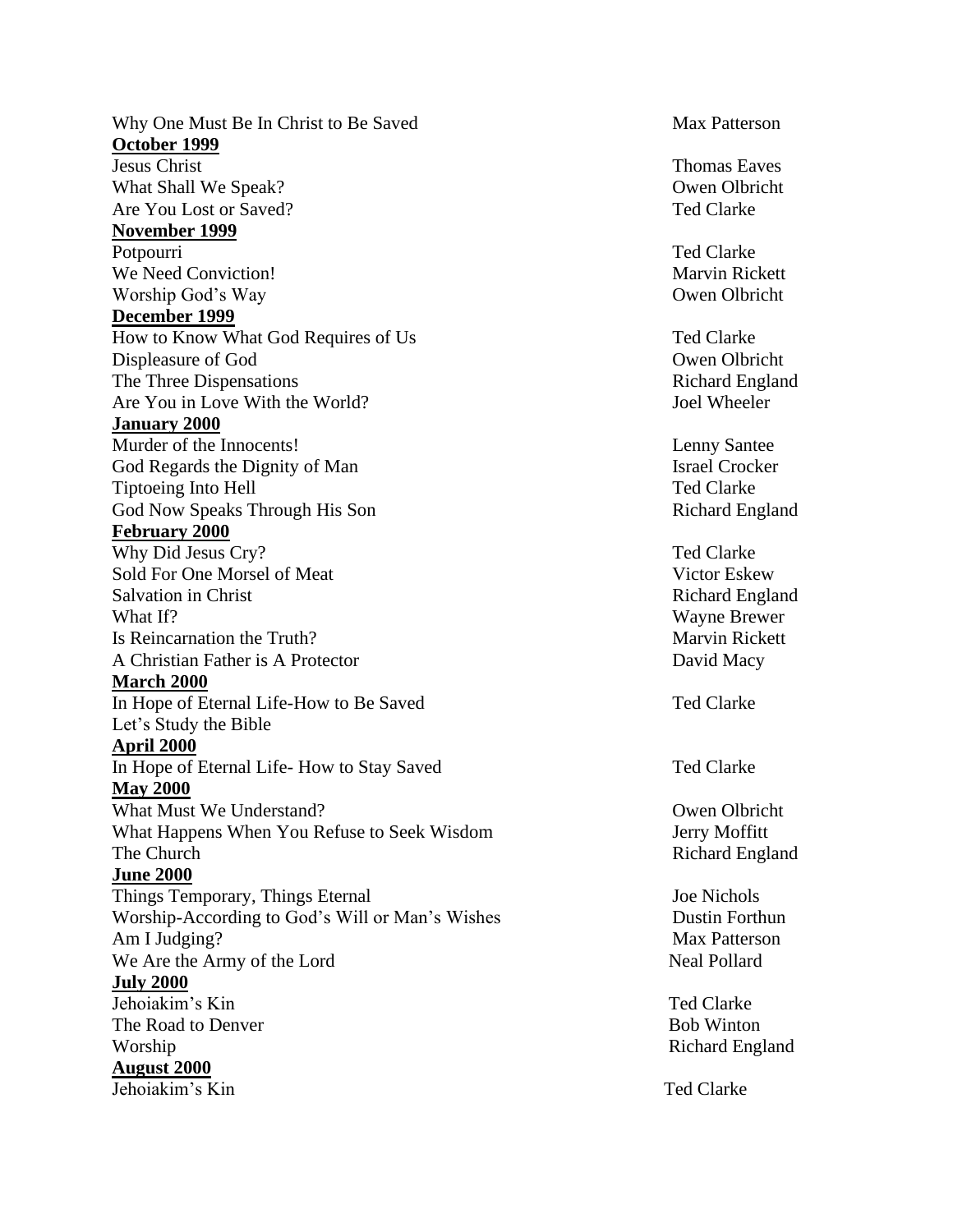WWJD Farrell Nicholson Saints Who Strengthen Us James Burns **September 2000** The Sunset Years Robert Taylor The Sunset Years Robert Taylor Desire to Know God's Word Clovis Ragsdale Too Late! No Time No… **October 2000** The Sunset Years Robert Taylor The Sunset Years Robert Taylor The Journey of Life **Erwin** Cowen The Church of Christ is not a Denomination Kevin Rutherford Salvation by Grace Jerry Joseph **November 2000** The Sunset Years Robert Taylor The Sunset Years Robert Taylor Keep on Praying 1 Thess. 5:17 Joel Wheeler Giving **Richard England** Richard England **December 2000** The Work of John the Baptizer Ted Clarke I Have Sinned **Eddy Gilpin** Are We Still the "Church of Christ?" Terry Frizzell **January 2001** Taking A Day At A Time Bob Spurlin Kingdom or Church –What Difference Does it Make? Ted Clarke Believing a Lie Russell Kline **February 2001** Baptism, A Response of Faith Owen Olbricht Is My Faith Working? Joe Nichols Joe Wright's Prayer At State's Legislature Ralph Sanders **March 2001** Is 1 Corinthians 7:15 An Exception to the Marriage  $& Divorce Law?$  Max Patterson Quit the Church and Not Quit Christ Marvin Rickett The Christian Life Richard England The Necessity of the Cross Israel Crocker **April 2001** The Blood of Christ The Blood of Christ Ted Clarke How Much Can I Endure Bob Spurlin **May 2001** Christ's Blood Purchased Church Ted Clarke God's Power to Save Bob Winton **June 2001** The Pattern For the Blood Bought Church Ted Clarke The New Testament Church How Do You View Jesus? Eddy Gilpin The Salt of the Earth Richard England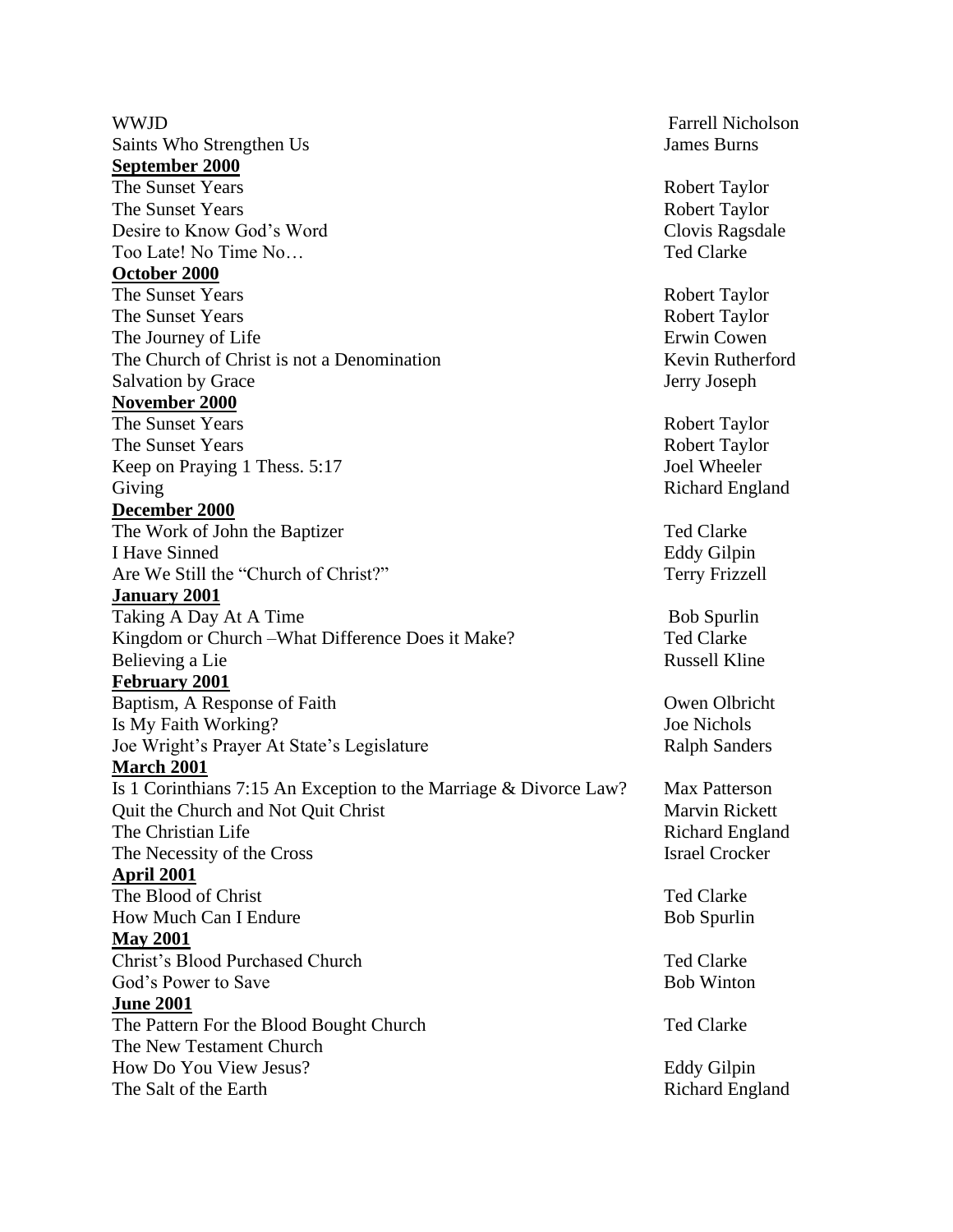God Is Still Love **Olden** Cook **July 2001** Who Will Be Responsible For That? Jimmie Hill What is "Sound Doctrine" Churk Pearson The Unity and Harmony of God's Word Tracy Dugger Self-Justification Owen Olbricht **August 2001** Take A Stand Ted Clarke An Objective Standard Max Patterson Living Waters of Life Darrell Broking **September 2001** Are We Campbellites? Marvin Rickett Public Discussion Ted Clark Life After Death Richard England The Sinner's Prayers Thomas Eaves **October 2001** Where is God at Times Like These? Unity **Burl Curtis** God's Logical Conclusion vs. Man's Logical Conclusion Neal Pollard A Good Example David Macy **November 2001** Good Shepherds Watch and Protect Ted Clarke Absurd Reactions to Elders Watchcare Farrell Nicholson Simple Words at the Death of a Great Man Eddy Gilpin The Gospel Max Patterson **December 2001** Reigning Grace Robin Haley A Review of Reigning Grace Arnold Hardin A Rebuttal of Arnold Hardin's Review of Reigning Grace Robin Haley Is It Possible To Preach Anything and Not Bother Somebody? Max Patterson **January 2002** Please, Save the Children Ted Clarke Light From God's Word Owen Olbricht **February 2002** Please, Save the Children Ted Clarke Who Am I To Ask Why? Bob Spurlin **March 2002** Gossip Marvin Rickett Attitudes Toward Sin and Society and Society and Society and Society and Society and Society and Society and Society and Society and Society and Society and Society and Society and Society and Society and Society and Socie Be Thou Faithful **Richard England** Richard England Why Did God Give Us the Bible? Ed Allard "Love Fervently" David Macy **April 2002** God's Way vs Man's Way Burl Curtis The Father Gave, His Son Obeyed Darrell Broking Silence of the Scriptures Tracy Dugger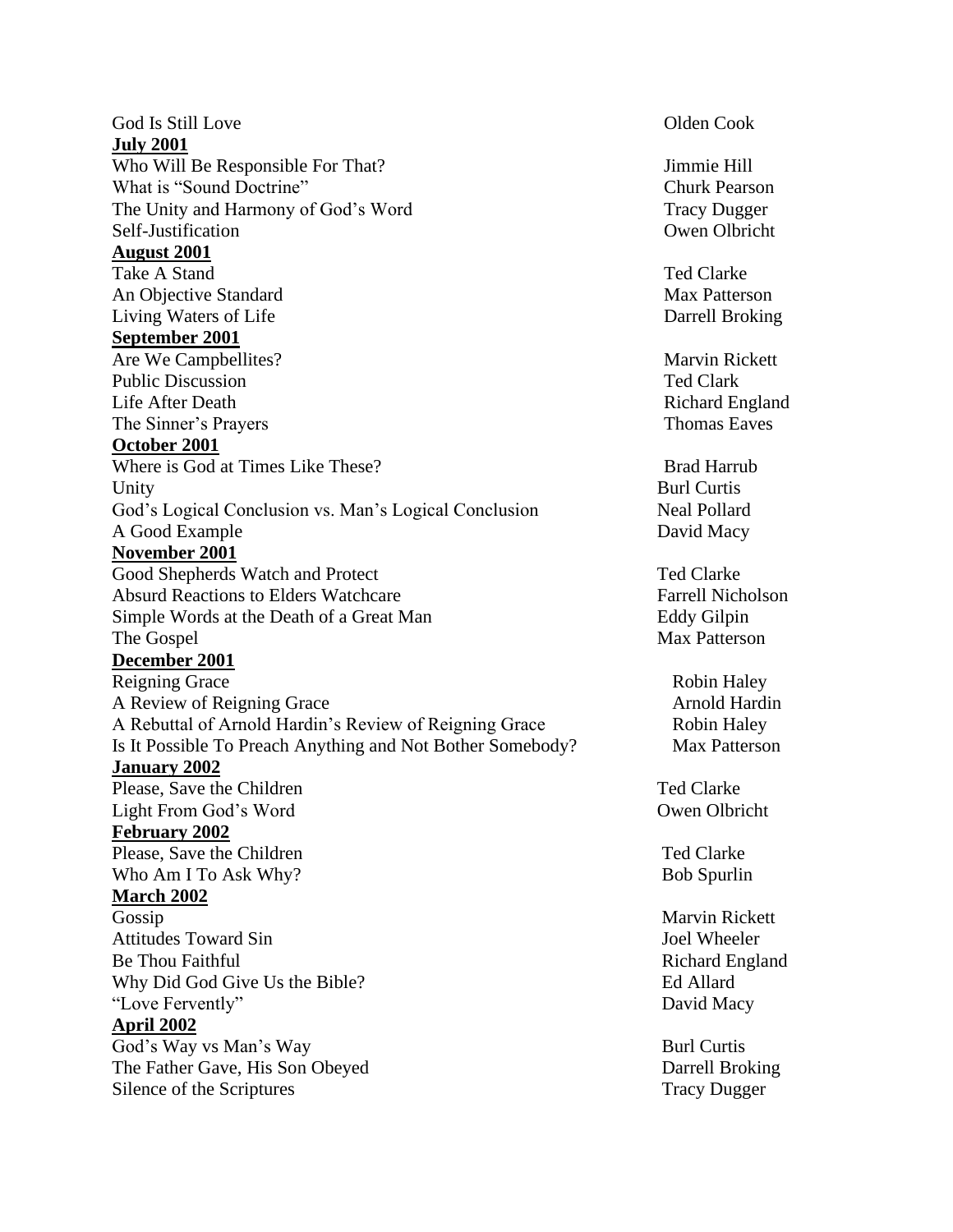If it Weren't so Serious, it Would be **May 2002** God's Way vs Man's Way Burl Curtis Why is the Church Dying? Danny Box Building According to Faith That Brings Salvation A Miraculous Gift Ron Wilson **June 2002** God's Way vs Man's Way Burl Curtis Buy the Truth and Sell It What Will Heaven Be **July 2002** Are You Being Taught An Unknown Old Testament Source Jerry Moffitt Frequency of the Lord's Supper Tracy Dugger **August 2002** Are You Hearing the Equivalent Matters Eddy Gilpin Marry A Christian **Crucified With Christ September 2002** If I Were Young Again **Bob Spurlin** The Church Jesus Loves **Owen** Owen Olbricht Saving Faith Saving Saving Saving Saving Saving Saving Saving Saving Saving Saving Saving Saving Saving Saving Saving Saving Saving Saving Saving Saving Saving Saving Saving Saving Saving Saving Saving Saving Saving Saving **October 2002** Why Indeed? Ted Clarke The Essential Elements of Scriptural Baptism BJ Clarke The 144,000 **November 2002** Blessings of Bible Reading Ron Wilson The New Birth Max Patterson Drawing Men to Christ Israel Crocker **December 2002** A Sinner's Prayer Owen Olbricht Never Give U Thoughts for Better Living Thoughts for Better Living Practice the Golden Rule **David Macy** God Gets Booted Again **Eddy Gilpin** Eddy Gilpin **January 2003** Desire to Know God's Word Clovis Ragsdale Like Paul Boyd Morgan Salvation **Example 2018** Salvation **Example 2018** Salvation **Example 2018 February 2003** The Nature of Truth The Nature of Truth Ted Clarke **Filling Your Life** Jesus or Mohammed Rod Rutherfood

Eddy Gilpin

Bruce Stulting

Ted Clarke David Macy

Ted Clarke

Ted Clarke **Marvin Rickett Bruce Stulting** 

Marvin Rickett

**Unknown** 

Orville Buchanan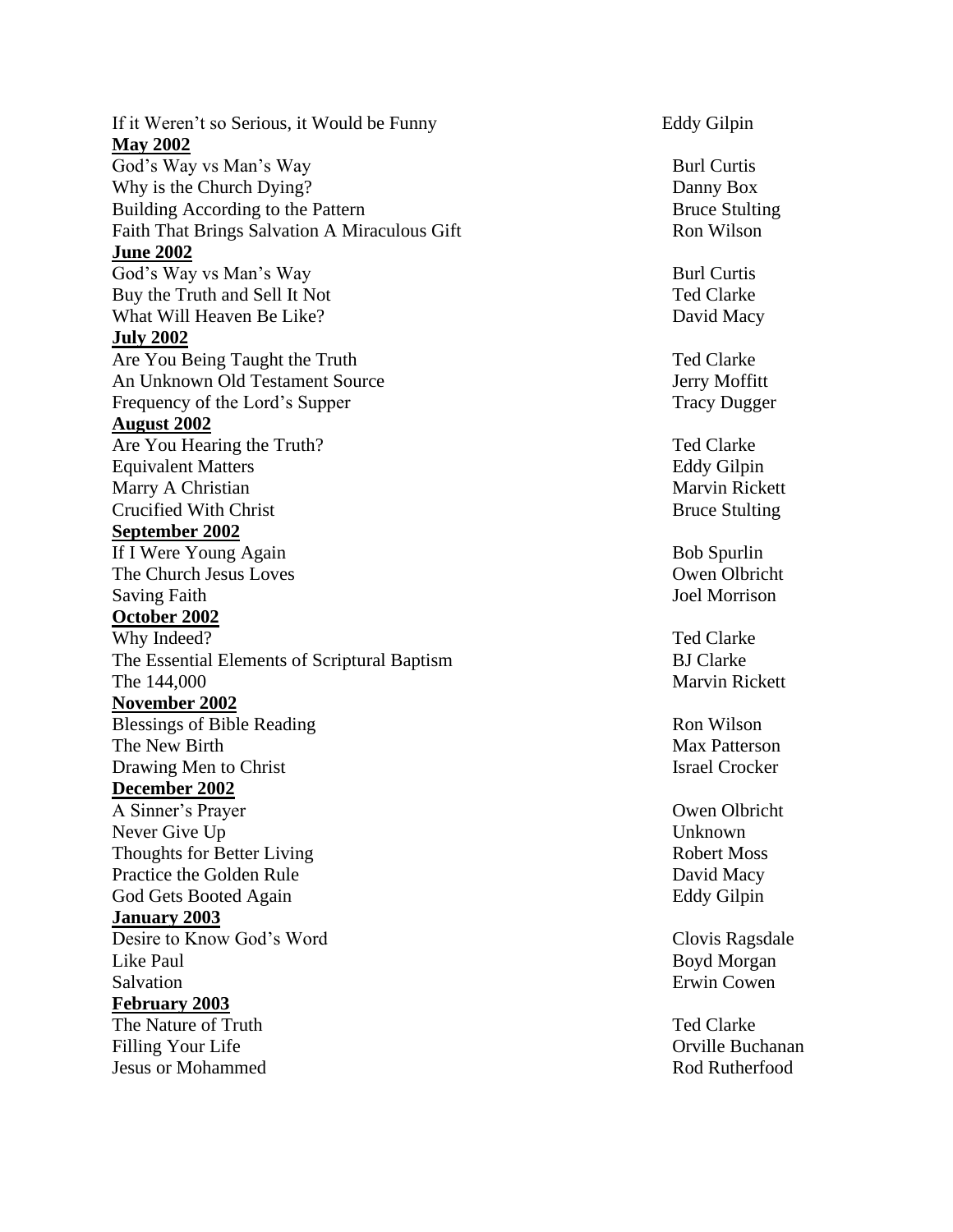**March 2003** Identity Crisis in the Church Burl Curtis Winds of Change Owen Olbricht Faith Clyde Frazier Morality Is Not Enough **Arrival** Arvey Powell Bobby Knight and **April 2003** The Nature of Truth 2 Ted Clarke Christ the Hope of Search Ron Wilson **May 2003 Life After Death** Biblical Authority by Implication & Expediency Bob Winton Understanding the Bible To Judge Or Not To Judge: That Is **June 2003** The Nature of Truth The Nature of Truth Ted Clarke The Beauty of the Church of Christ The Beauty of the Church of Christ **July 2003** The Nature of Truth Ted Clarke Is He Faithful? Mike Pace **August 2003** Don't Ever Give U Items Which Promote Growing Old Gracefully Bob Winton The Position of the Cross **September 2003** Don't Ever Give The Milk and the Meat Do Not Be Like Your Father's and Your Brethren Robert Ball **October 2003** Criticisms About the Church of Christ Ted Clarke Withdrawal of Fellowship Ted Clarke **November 2003** Criticisms About the Church of Christ Ted Clarke Withdrawal of Fellowship Ted Clarke Love Your Neighbor Like Yourself David Macy **December 2003** Criticisms About the Church of Christ Ted Clarke Withdrawal of Fellowship Ted Clarke **January 2004** Criticisms About the Church of Christ Ted Clarke Withdrawal of Fellowship Ted Clarke **February 2004** The Holy Spirit and the Word of God The Holy Spirit and the Word of God Ted Clarke **March 2004** Worship Owen Olbricht

Eddy Gilpin

Wesley Hylton

Richard England Marvin Rickett Bruce Stulting

Bob Spurlin Eddy Gilpin

Bob Spurlin Richard England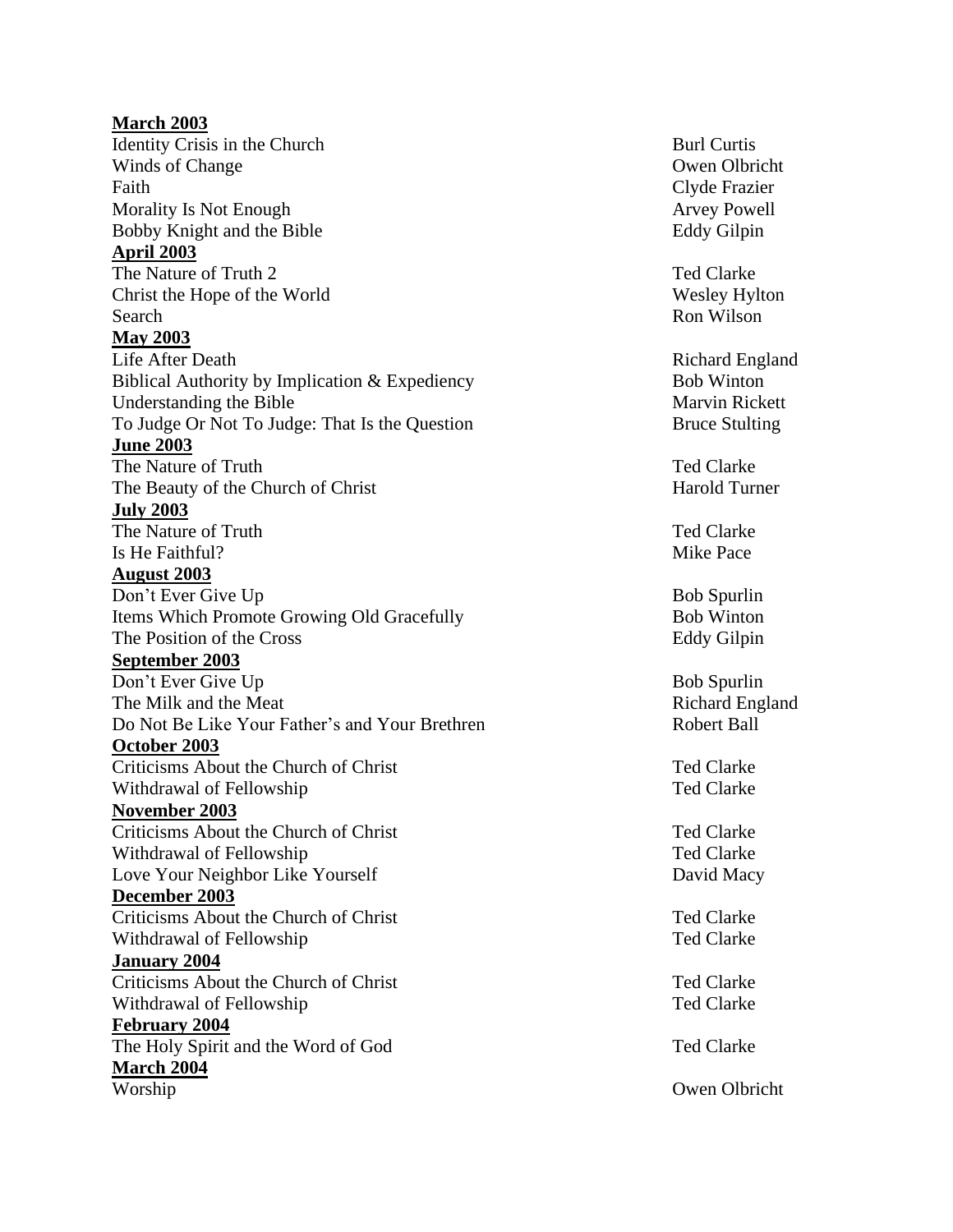The Holy Spirit and the Word of God Ted Clarke Christians as Examples Clovis Ragsdale **April 2004** Who Should Do The Changing? Marvin Rickett An Argument Without Validity **Eddy Gilpin** Adorning the Doctrine James Burns **May 2004** The Authority and All-Sufficiency of God's Word Ted Clarke Hebrews 10:25 and Attendance Bob Winton **June 2004** The Authority and All-Sufficiency of God's Word Ted Clarke **July 2004** Will Goodness Alone Save? Clovis Ragsdale Repent or Perish Clovis Ragsdale Opportunity to do Good Clovis Ragsdale **August 2004** Never to Know God's Rule Lee Moses Some Farewell Lessons Ted J. Clarke **September 2004** The Gracious Justice of God Lee Moses Appreciation to Ted J. Clarke My Church??? Tracy Dugger Know the Lord Gary McDade Gary McDade Gary McDade Gary McDade Gary McDade Gary McDade Gary McDade Gary McDade Gary McDade Gary McDade Gary McDade Gary McDade Gary McDade Gary McDade Gary McDade Gary McDade Gary McDade Gary **October 2004** What Did You Say? Mike Benson Salvation By "Faith Only" is Not By Faith  $\blacksquare$ **November 2004** Two Things I Know For Sure Chris Perry Master, Thus Saying Thou Reproachest Us Also Lee Moses Ten Things We Will Never Regret Selected **December 2004 Compelled to Blaspheme** Lee Moses Is God Responsible For My Problems? Gary W. Summers **January 2005** The Truth About False Teachers Chris Perry What About A Deathbed Confession? Dub Mowery What Divides Us? Jeff Sweeten Peace and Truth in My Days **Lee Moses February 2005** Is God Obligated to Accept Whatever Man Offers Him? Lee Moses The Busy Christ Eddy Gilpin **March 2005** The New Testament Church The New Testament Church Dub McClish The Lord's Church is Not A Denomination Curtis A. Cates The Church of Christ Andrew Connally Why Become a Member of The Church of Christ? Paul Sain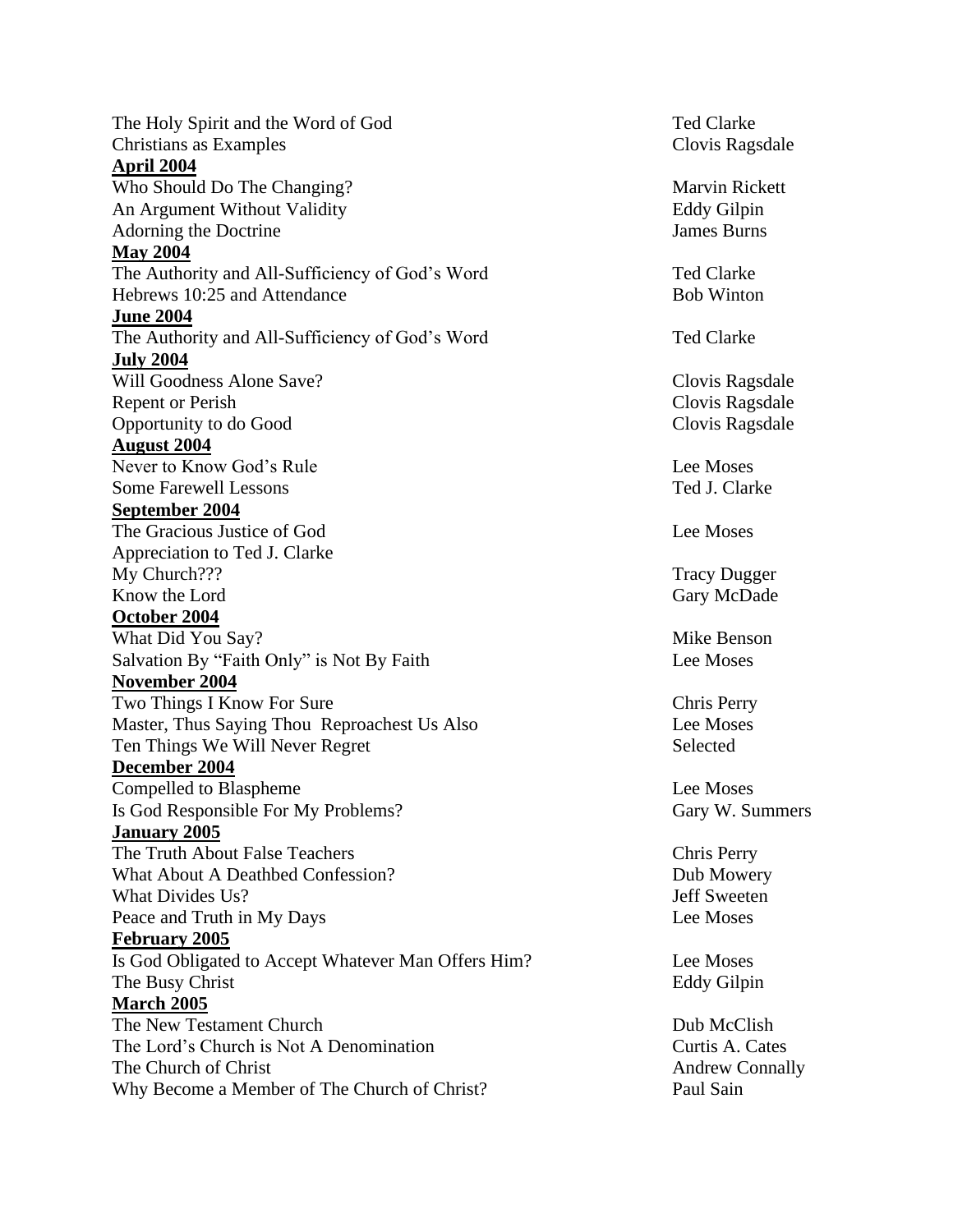Let's Study the Bible **April 2005** "Look to Jesus and Pray" Lee Moses That's Your Opinion!!! Allen Webster Remembering the Homebound J.A. Floyd, Jr. **May 2005** Grow in Grace and Knowledge **Lee Moses** A Shameless World Chris Perry **June 2005** Grow in Grace and Knowledge **Lee Moses** The Legacy of Terri Schiavo Bob Spurlin **July 2005** Religion is Private and Personal Tom Wacaster Tom Wacaster Exact Obedience Marvin Rickett Popular Associations With Religion Lee Moses **August 2005** Lie, Cheat, and Steal Chris Perry Lessons Learned in the Garden Wayne Jones Have You Thought About Your Soul? Selected **September 2005** Is My Baptism Valid? Lee Moses We Cannot Understand the Bible Alike Marvin L. Weir Attention... You are in the Wrong Place Eddy Gilpin **October 2005** Is My Baptism Valid? Lee Moses Stephen: An Example of Providence Chris Perry **November 2005** May we Speak Frankly? Chris Perry One Thing Thou Lackest **Orbie Robbins** Orbie Robbins What Are We Trying To Win? Lee Moses **December 2005** What is Calvinism? Are Babies Born Sinful? The Calvinistic Doctrine of Total Hereditary Depravity Denny Wilson Can Just Anyone Be Saved? The Calvinistic Doctrine of Unconditional Election Ted J. Clarke **January 2006** Did or Did Not Christ Die For Me? The Calvinistic Doctrine of Limited Atonement Lee Moses Can Man Resist the Grace of God? The Calvinistic Doctrine of Irresistible Grace Chris Perry Can A Child of God Fall from Grace? The Calvinistic Doctrine of Perseverance of the saints Geoff Litke **February 2006** A Faith of Our Own David Harris Equivalent Matters Eddy Gilpin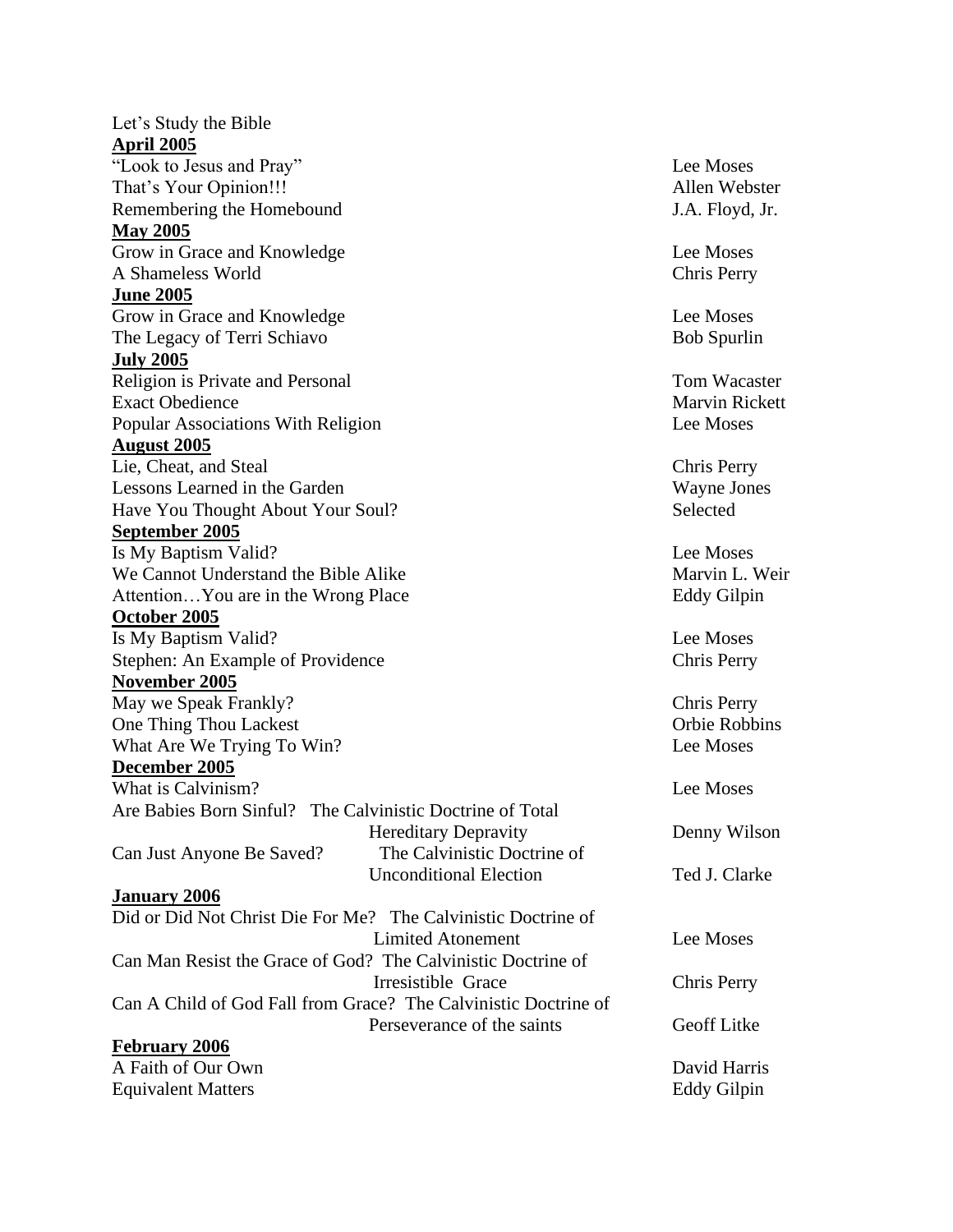The Two-Edged Sword **Dub McClish** Give Me the Truth Unknown **March 2006** Can the World Hate You? Lee Moses "For Such A Time As This" Marvin Rickett **April 2006** Shall Your Brethren Go to War? Randy Robinson "The \$20,000,000 Question" Chris Perry "As Long As They're Happy, That's What's Important" Lee Moses **May 2006** The Privileges of Citizenship Lee Moses The Gospel of Judas Gary W. Summers **June 2006** "Let Us Make God in Our Image" Randy Robinson Spiritual Contentment Lee Moses The Lord's Anger G.K. Wallace **July 2006** Just Because it's Better Than Worse Doesn't Mean it's Good Lee Moses The Manna/Quail Syndrome Chris Perry One Path Isn't Enough Marvin L. Wair **August 2006** The Covenant God Chris Perry "I See Men as Trees, Walking" Lee Moses Practical Baptismal Regeneration Lee Moses **September 2006** Direct? Lee Moses I've got Good News and Bad News Chris Perry Three Hours at O'Hare Tom Wacaster **October 2006** Do you Take God's Forgiveness for Granted? Lee Moses The Issue of Authority Randy Robinson "The 7 ups" author unknown **November 2006** If You Say Brethren in Error Are the Only Kind… Lee Moses The Christian Church? Boyd Morgan **December 2006** Keeping the Church Saved Marvin L. Weir Ye Cannot Serve the Lord Chris Perry The Israel of God Alton W. Fonville **January 2007** "Preacher, What Will You Preach This Year?" Bob Spurlin God Loveth A Cheerful Giver Lee Moses **February 2007** Principles of Reconciliation Gary W. Summers How to Receive the Prize Theorem and the Lee Moses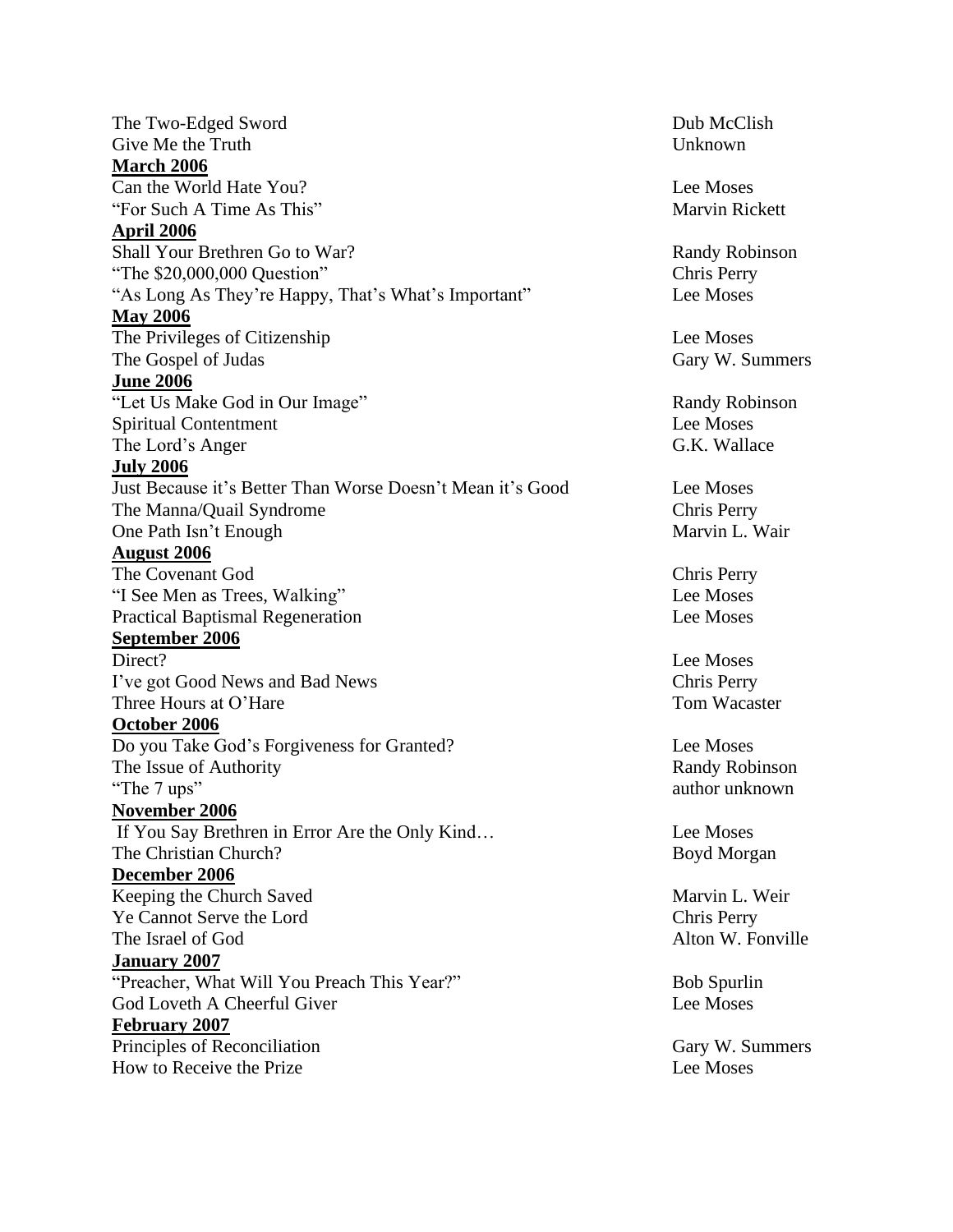## **March 2007** Know Thyself Chris Perry Politically Correct Deities Randy Robinson First Place, or No Place! David McCain **April 2007** Failure to Correct Lee Moses The "Prosperity Gospel" Chris Perry **May 2007** Why Persist in Calling the Church "The Church of Christ"? Lee Moses Things Strange to God Joe W. Nichols **June 2007** Some People Never Learn Chris Perry The Seed of the Kingdom Bynum Black The Bottom Line **Lee Moses July 2007** Why Am I Not Properly Motivated? Lee Moses Change Agents and Their "Pharisaical" Accusations Lee Moses **August 2007** What Will You Do For Me? Marvin L. Weir Reasons to Rejoice Lee Moses **September 2007** Speak the Word With All Authority Lee Moses The Battle is of the Lord **Alton W. Fonville October 2007** Speak the Word With All Authority Lee Moses "The Book" – Something to Think About Nat Evans **November 2007** Speak the Word With All Authority Lee Moses You Can Still Find the Church of the Bible G.K. Wallace **December 2007** True Branches of Christ Marvin L. Weir Behold the Goodness and Severity of God Lee Moses A Very Lovely Song Lee Moses **January 2008** Reasonable Dissention and Disputation **Lee Moses** When Heroes Fall **Chris Perry** Chris Perry **February 2008** To Walk With God Bob Howton Bob Howton Creeds Lee Moses Bibliolatry, Are We Guilty? J.A. McNutt **March 2008** You Get What You Pay for The Chris Perry But the Bible Doesn't Say Not to... Lee Moses **April 2008** Must Duty Be Dreary? Lee Moses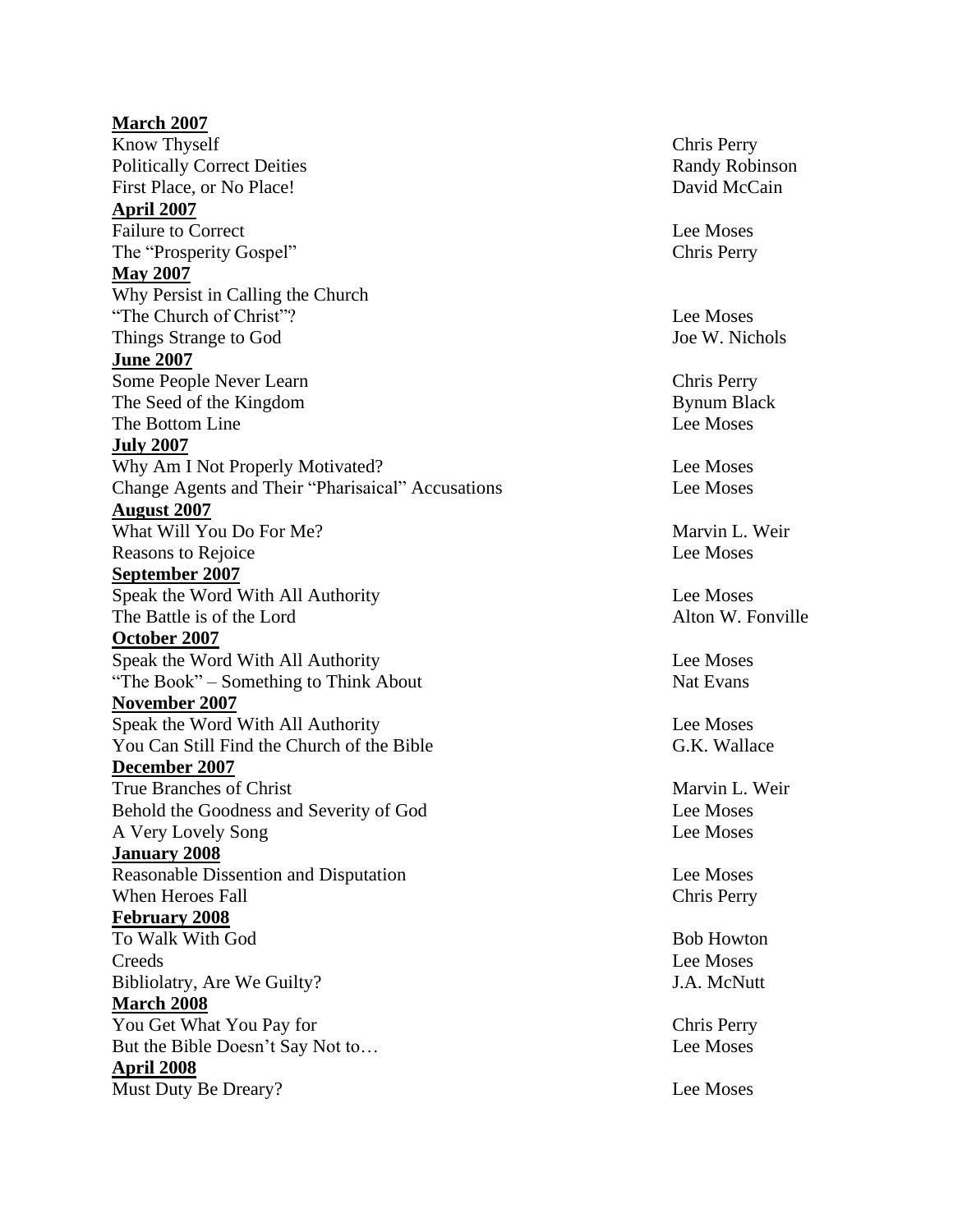What Kind of Member Are You? **May 2008** A Biblical Look at "Social Drinking" Lee Moses I Give Unto Them Eternal Life Marvin L. Weir **June 2008** A Biblical Look at "Social Drinking" Lee Moses **July 2008** A Biblical Look at "Social Drinking" Lee Moses Am I a Radical??? **Roelf L. Ruffner August 2008** Are the Jews God's Chosen People? Lee Moses The Number One Martin Kilpatrick **September 2008** What is the Work of the Holy Spirit in Man's Conversion? Lee Moses Assurance Brian Dixon The Sin of Doing Nothing At All Unknown **October 2008** What to Do When the Sky is Falling Roelf L. Ruffner I Want to Be Saved Like the Thief On the Cross Lee Moses **November 2008** The World Could Not Contain the Books Lee Moses Cancer Leland Reed **December 2008** Modern Manifestations of Diotrephes Lee Moses I Believe the Lord, But... Name of the Lord and Solution and Marvin L. Weir Rumblings of War Bob Howton **January 2009** Unnecessary Baggage Roelf L. Ruffner Modern Manifestations of Diotrephes Lee Moses **February 2009** Don't Follow Me! Lee Moses Faith Leland Reed The Power of Discouragement Claude E. Parker **Confusing Messages** Lee Moses **March 2009** Consequences of Abandoning Doctrinal Preaching Ivie Powell The Rationality of Christianity **Lee Moses April 2009** Joseph Teaches Us To Trust In God Marvin L. Weir Stuck In Search of Greener Pastures Lee Moses Men's Choices Jerry C. Brewer Where Is the Scripture? Danny Douglas **May 2009** Baptized Into His Death Jerry C. Brewer My Fast Horse Alton W.Fonville Excuse My Language Lee Moses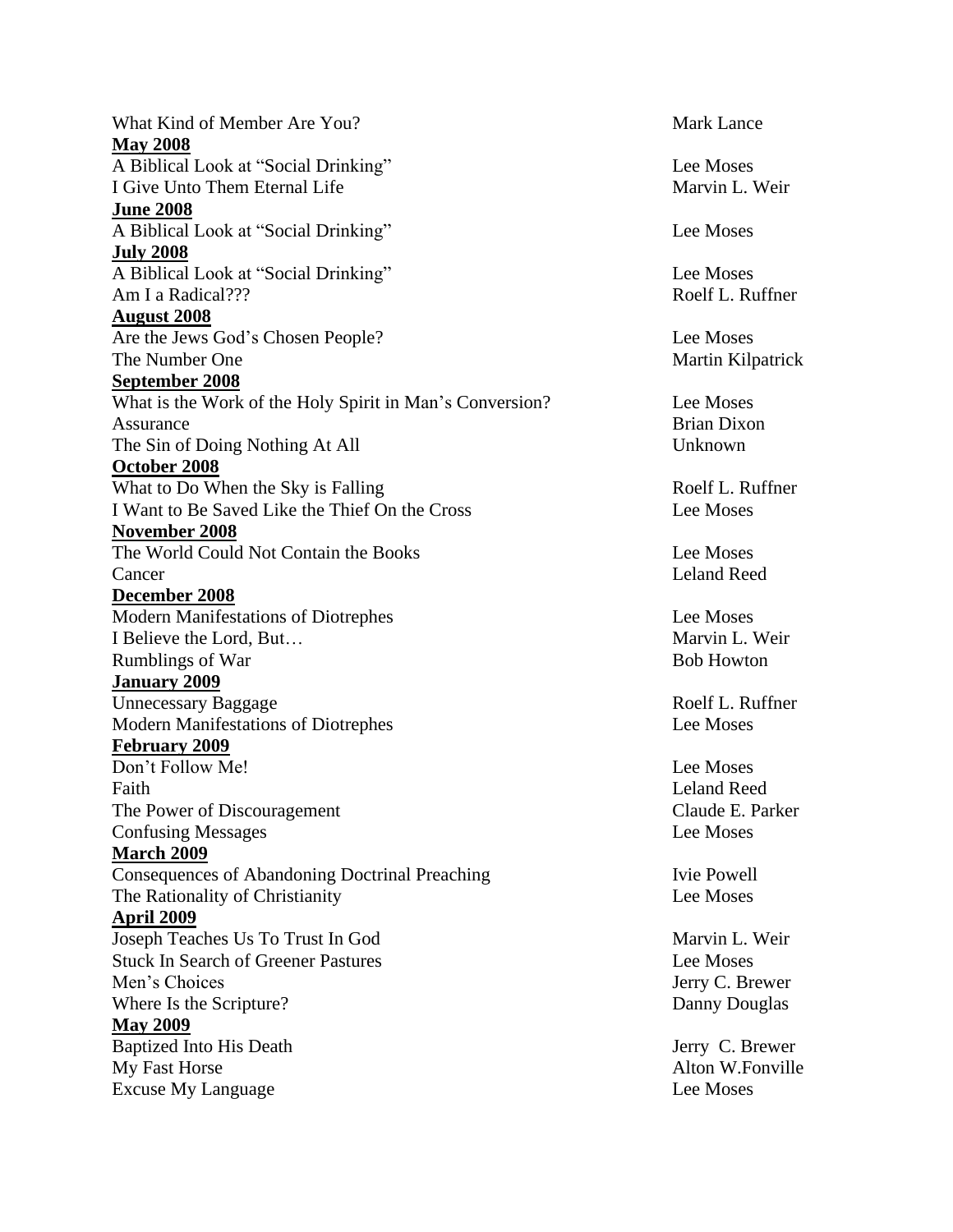The Weak Weapons of Men Dub McClish **June 2009** Hearing They Hear Not Lee Moses The Lord's Army Leland L Reed Misapplied Scripture Roelf L. Ruffner **July 2009** Not Forsaking the Assembling Of Ourselves Together Lee Moses The Going Price Of A Soul Lee Moses **August 2009** I Am Not Ashamed Marvin L. Weir Not Forsaking the Assembling Of Ourselves Together Lee Moses **September 2009** Under Authority Jerry C. Brewer Is Jesus Watching? Roelf L Ruffner I'm Not A Saint! Lee Moses **October 2009** Not Forsaking the Assembling Of Ourselves Together Lee Moses **November 2009** Do You Believe the Bible? Farrell Nicholson Think On These Things Lee Moses **December 2009** God Is No Respecter… Dub McClish Lost Believers Nathan Brewer For God So Loved A Few Lee Moses **January 2010** You Ask Me How I Know He Lives… Lee Moses Forced Fellowship Roelf L. Ruffner **February 2010** There Is One Body Lee Moses Lessons Learned From Nehemiah Marvin L. Weir God On A Shelf Lee Moses **March 2010** There Is One Body Lee Moses Was John A Baptist? Orbie Robbins **April 2010** The Pretend Privilege Lee Moses A Treasurer's Salvation Nathan Brewer **May 2010** What Is Self-Righteousness? Lee Moses Persistence Bob Howton Bob Howton **June 2010** Memorizing Scripture Lee Moses Murmuring At Marah Dub Mcclish Five Faithless Phrases **Lee Moses** Lee Moses **July 2010** Memorizing Scripture Lee Moses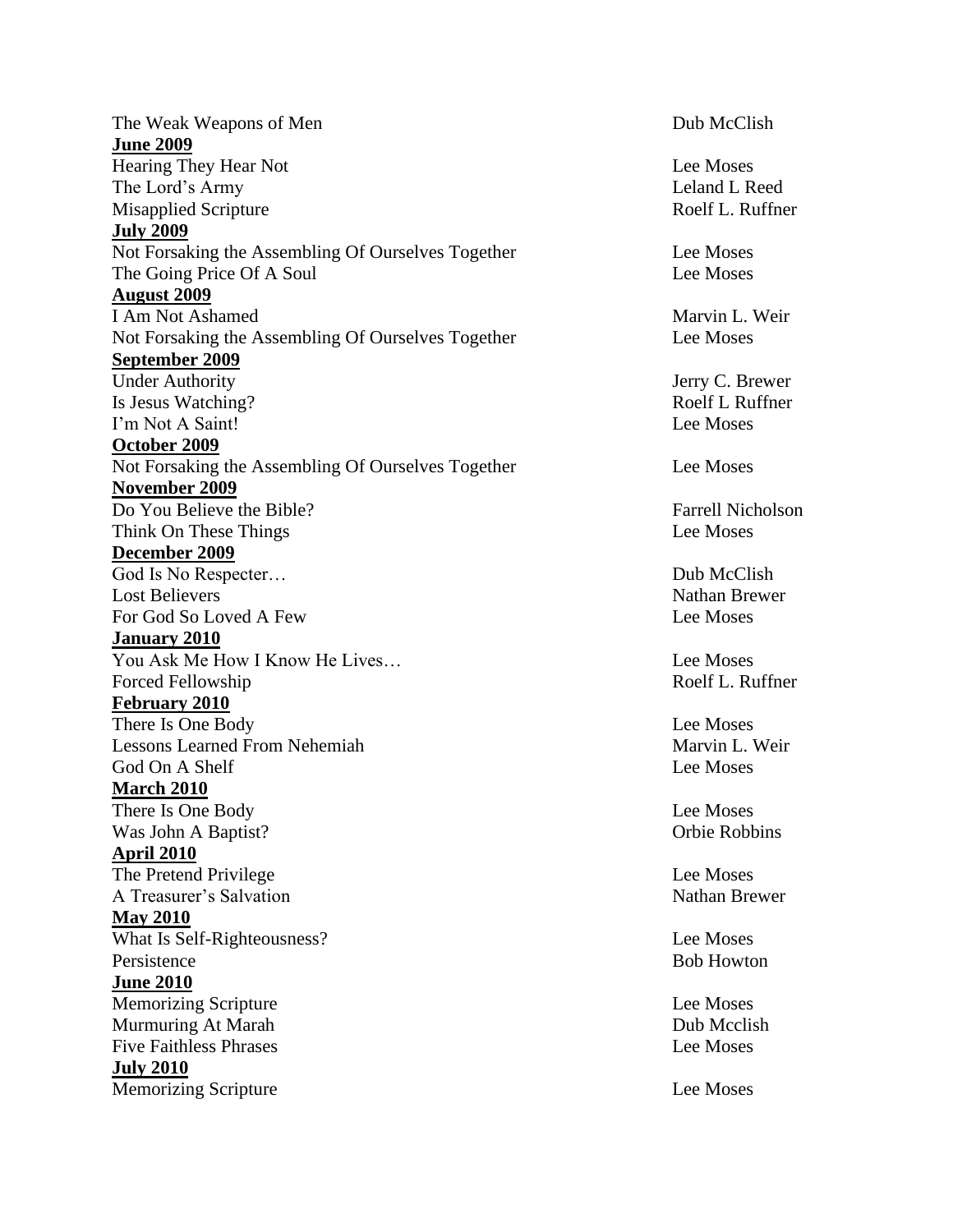You Can Memorize the New Testament! Robert L. Waggoner **August 2010** The Righteousness of God Guy N. Woods Characteristics of A Congregation Conducive To Conversion Lee Moses **September 2010** Back To Biblical Prayer Lee Moses Aimed At the Mind Nathan Brewer **October 2010** Back To Biblical Prayer Lee Moses Rest Leland L. Reed Doing Nothing Is A Sin Against God! Marvin L. Weir **November 2010** Back To Biblical Prayer Lee Moses Beyond Vexing Roelf L. Ruffner **December 2010** Back To Biblical Prayer Lee Moses The Lord's Church Was Not Established To … Marvin L. Weir Where Truth Is Gary W. Summers **January 2011** Once For All **Lee Moses** Seven "Musts" Mentioned In Scripture Jess Whitlock Time To Give Up! Unknown **February 2011** Once For All - "Once For All" Versus The "Rapture" Lee Moses Contradictions in the Book of Mormon Jerry Brewer **March 2011** Once For All Lee Moses Churches Displeased With God Marvin L. Weir **April, May, June 2011** Clothed, and In His Right Mind Lee Moses **July, August, September 2011** 400 Years of the King James Version Lee Moses **October, November, December 2011** Reactions to the Truth **Lee Moses** The Power of the Word of God Jess Whitlock **January, February, March 2012** How To Destroy Your Enemies Terry Hightower Faithfulness Is Not Impossible Lee Moses **April, May, June 2012** Are We Drifting Kent Bailey Placing Membership Lee Moses Glorify God In Your Body Roelf L. Ruffner We Do Make A Difference **Ibraham Karioki** Ibraham Karioki **July, August, September 2012** Family Bible Study and Devotion Lee Moses Why Men Fail Jesus Dub Mcclish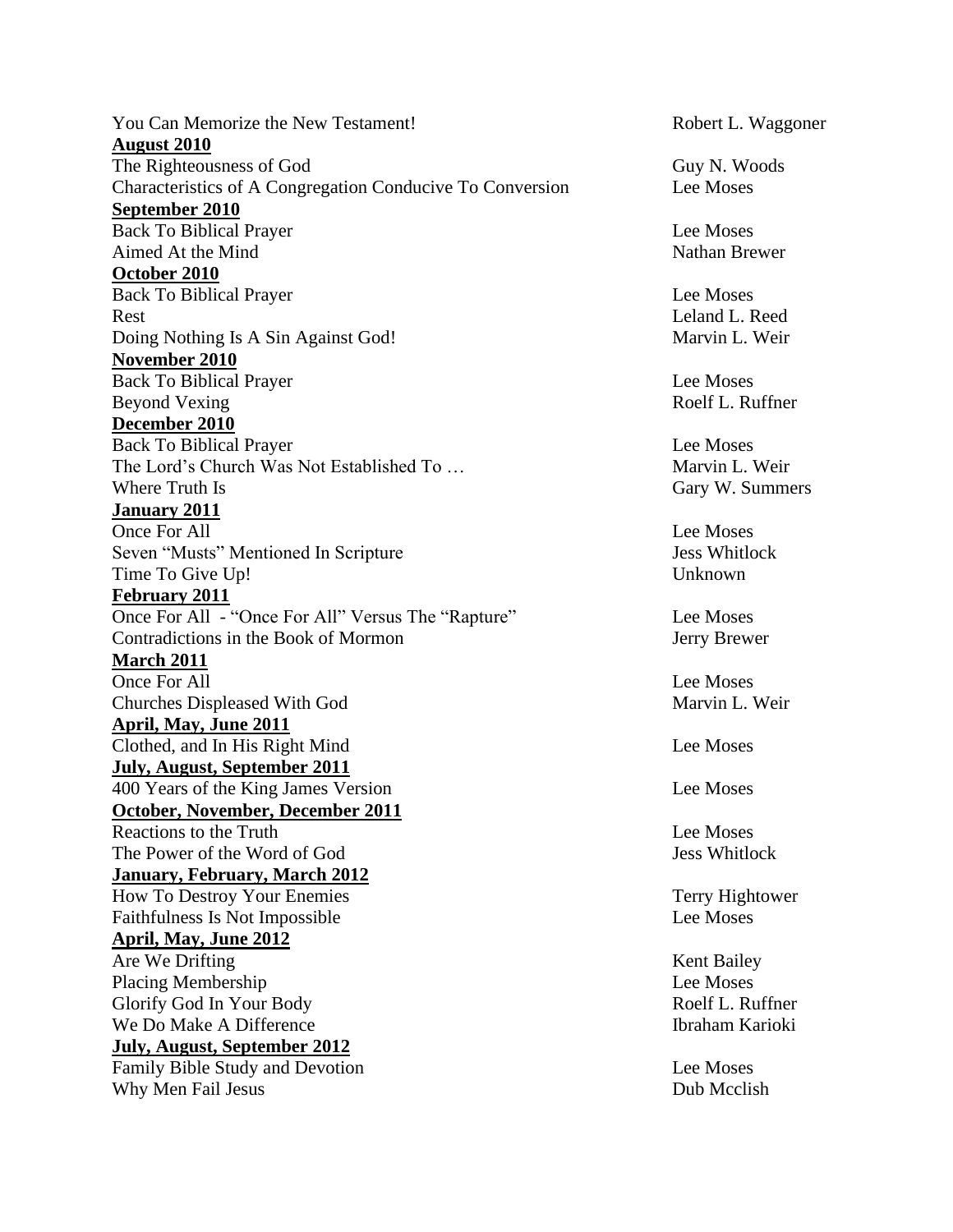The Great Salvation and American Marvin L. Weir **October, November, December 2012** Family Bible Study and Devotion Lee Moses A Designed Defense Roelf L. Ruffner **January, February 2013** "Mission" And "Work" Of the Church: Two Different Things Jerry C. Brewer We Doubt the Veracity Of Your Information The Contract Lee Moses The Difference Between Live Dead Churches Andrew Connally **March, April 2013** Public Confession Of Sins Lee Moses Trips To Hell On Weekends Gary W. Summers **May, June 2013** Learning the Truth - A Conversion Account Mike Conner Without Excuse Lee Moses **July, August 2013** Without Excuse Lee Moses Twenty Four Years In the First Grade State State State State State State State State State State State State State State State State State State State State State State State State State State State State State State State Doctrine Clovis Ragsdale **September, October 2013** Is Marriage Becoming Obsolete? Lee Moses Without Excuse Lee Moses **November, December 2013** Without Excuse **Lee Moses** The Value Of the Soul The Value Of the Soul Kent Bailey **January, February 2014** Unstable Souls **Lee Moses March, April 2014** When God Demands Division Kent Bailey Unstable Souls **Lee Moses May, June 2014** Unstable Souls **Lee Moses** Is the Church Of Our Lord Necessary? Marvin Weir **July, August 2014** More Bible! Lester Kamp Unstable Souls **Lee Moses September - October 2014** That They May All Be One Barry O'Dell By Love Serve One Another Bobby Liddell Nicodemus & Baptism Barry O'Dell **November – December 2014** Searching for Truth Barry O'Dell Forbear One Another Bobby Liddell Christian Participation Johnny Trail **January - February 2015** What About the Sabbath Day? Barry O'Dell The End of the Old Covenant The End of the Old Covenant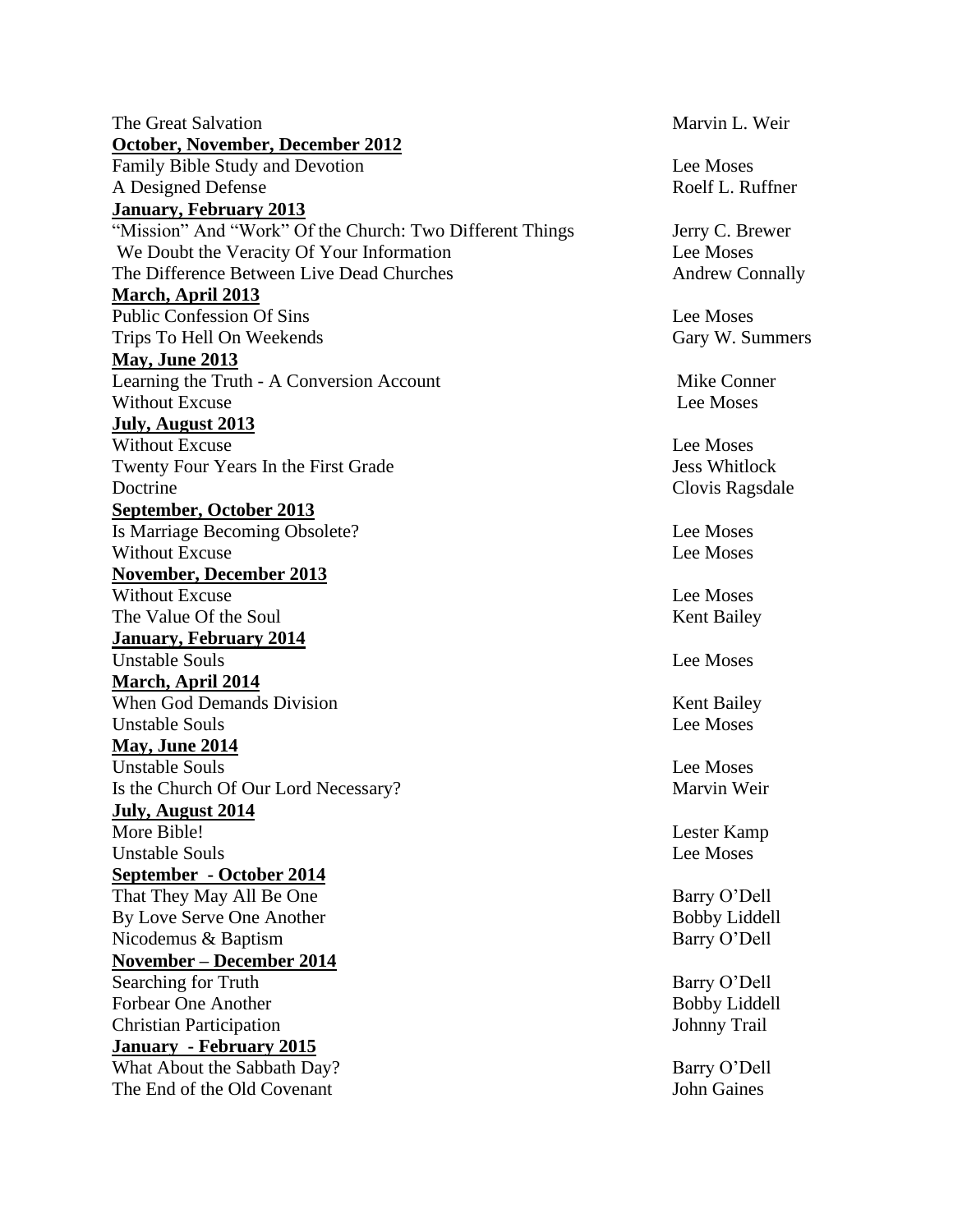## **March – April 2015**

Deceiving the Hearts of the Simple Barry O'Dell Do Matthew 8:4 & Mark 5:19 Contradict One Another? Johnny Trail **May – June 2015** The Intolerance of the Tolerant Barry O'Dell Jesus Was Intolerant Johnny Trail **July – August 2015** Polygamy and the Bible Barry O'Dell The Design of Marriage Barry Grider When Marriages Fail Jeff O'Dell **September – October 2015** Prompted by God Barry O'Dell The Moods of John 3:16 Tom Franklin **November – December 2015** Trouble in the Church Barry O'Dell Responsibility of the Offender Brandon Baggett Responsibility of the Offended Wade Phillips **January – February 2016** What is a Man Profited? Barry O'Dell Does It Profit To Serve the Lord? Dale Duverney We All Believe the Same Thing Johnny Trail **March – April 2016** Edification Barry O'Dell Evangelism Clint Yarber Benevolence Larry Yarber **May – June 2016** The Arrogance of Error Barry O'Dell What I Wish the Church Knew about the Challenges of Mission Work Stacy Ferguson **July – August 2016** The Taken Away Law Barry O'Dell That Which Is Abolished **Andy Brewer** Andy Brewer Reconciled in One Body Cary Gillis **September – October 2016** God's Family Plan Barry O'Dell The Bible and Fatherhood Charles Box The Bible and Motherhood **Preston Silcox** Preston Silcox **November – December 2016** From Coniah to Christ Barry O'Dell The Throne of David The Throne of David **January – February 2017** I Can Do Whatever I Want! Barry O'Dell Worship with Heart **Facture 1** and the set of the set of the Farrell Nicholson United In the Same Mind **John Gaines** John Gaines **March – April 2017** We Must All Appear Barry O'Dell Reverence in an Irreverent World Larry Powers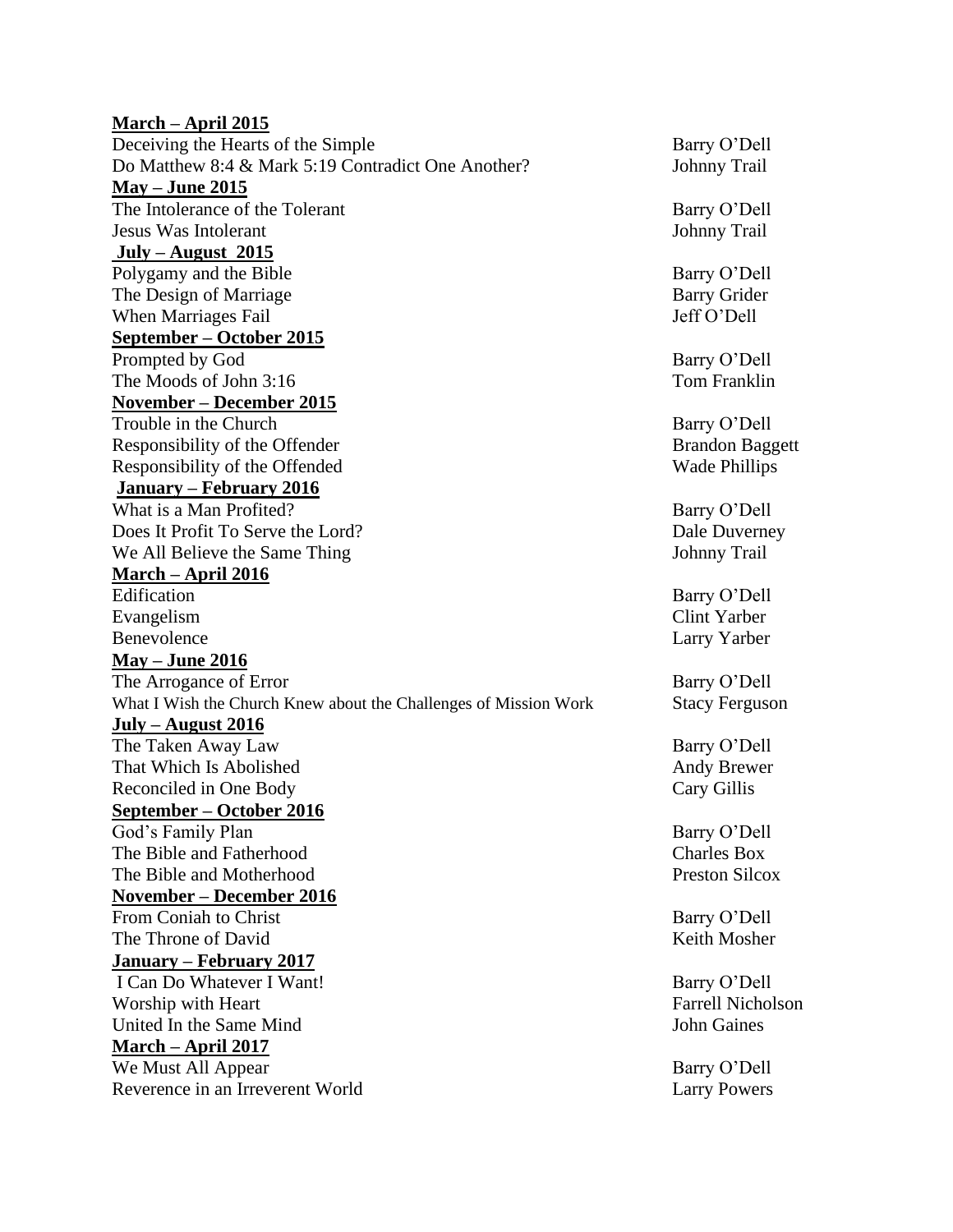He Is Not Ashamed To Call Them Brethren Steve Vice **May – June 2017** Walking With God Barry O'Dell Gossip and the Child of God Johnny Trail Brotherly Love Victor Eskew **July – August 2017** Window – Dressing Phebe Barry O'Dell If She Led, Can I? Tony Brewer Gender Roles and Galatians 3:28 Rick Lawson **September – October 2017** An Aversion to "Rules" and the same of the Barry O'Dell The Authority of Apostolic Literature David Lemmons A Pattern to Be Followed **Russ Earl** Russ Earl **November – December 2017** From the Editor Barry O'Dell So What Can Women Do? Scott McCown 65 Years and Counting! Barry O'Dell **January – February 2018** The Ancient Landmarks Barry O'Dell Morality is not Enough (1953) Arvey Powell Obligations of Personal Evangelism (1953) Lester Martin The Origin of the Bible (1993) Wayne Jackson Youth and Christianity (1955) Clovis Ragsdale **March/April 2018** The NT on Heaven Barry O'Dell Heaven is not on Earth (OT & NT) Billy Bland Going to Heaven (1974) Ted Knight **May/June 2018** Our View of Scripture Barry O'Dell Jesus' View of Scripture Victor Eskew Is it Possible for me to Understand the Bible? (1964) George Bailey **July/August 2018** Hard to be Understood Barry O'Dell Romans 10:9-10 Jonathan Burns Why Didn't Jesus Say... (1996) BJ Clarke **September/October 2018** Romans 8:19-23 Barry O'Dell 1 Corinthians 10:13 and "Perfect" Dan Cates **November/December 2018** Psalm 51:5 Barry O'Dell Ezekiel 37 Brock Kendall **January/February 2019** Matthew 24 Barry O'Dell Revelation 20 and the 1,000 Years John O'Dell **March/April 2019** The "Gift" of the Holy Spirit Barry O'Dell